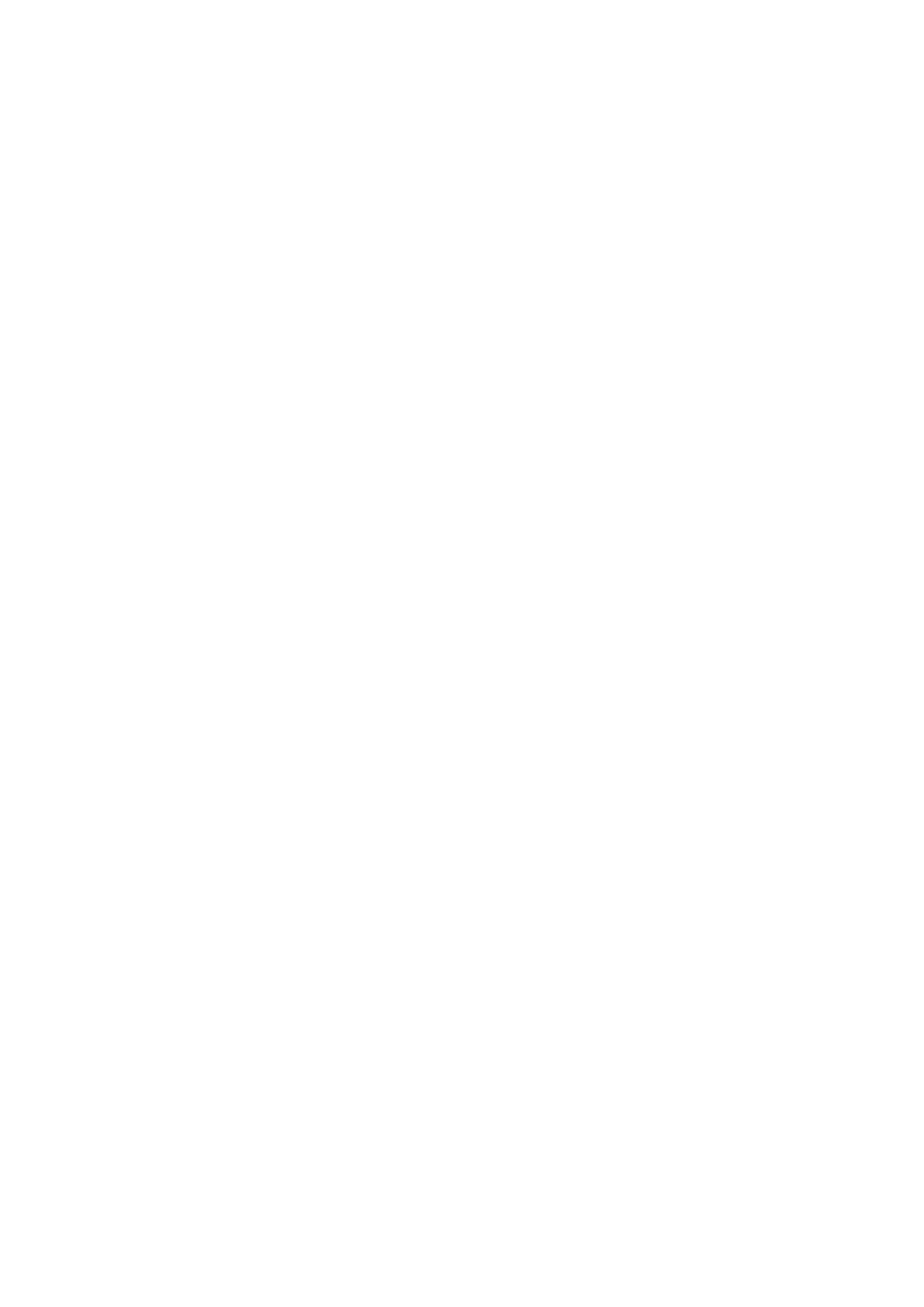Capacity Needs Assessment of CIFOR, ICRAF and their partners for the implementation of the CGIAR Research Program on Forestry, Trees and Agroforestry (FTA)

Phase II, 2017–2021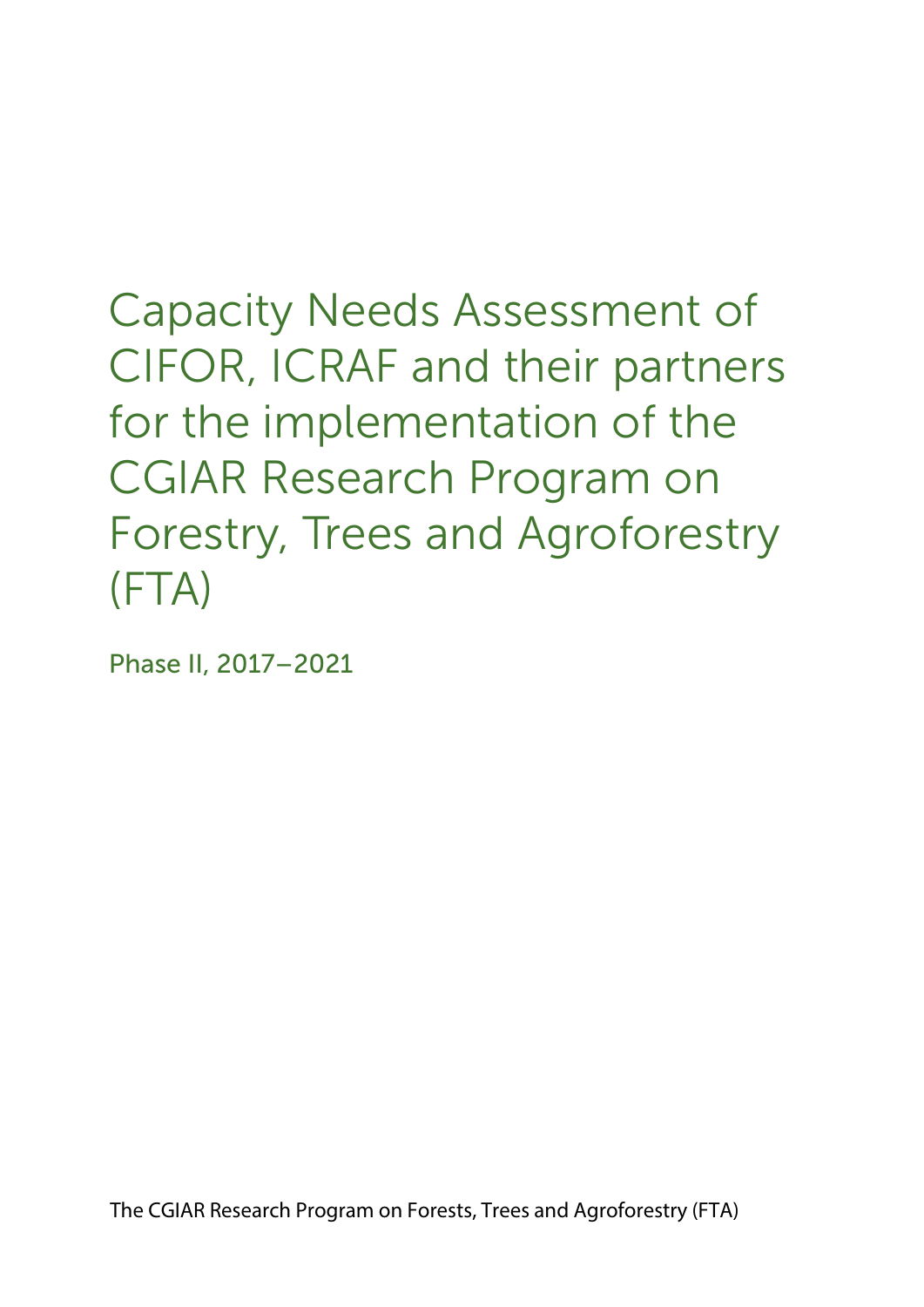© 2020 The CGIAR Research Program on Forests, Trees and Agroforestry (FTA)



Content in this publication is licensed under a Creative Commons Attribution 4.0 International (CC BY 4.0), <http://creativecommons.org/licenses/by/4.0/>

#### [DOI: 10.17528/cifor/007706](https://doi.org/10.17528/cifor/007706)

Bourne M, Chesterman S, Wardell DA and Mehmood-Ul-Hassan M. 2020. Capacity Needs Assessment of CIFOR, ICRAF and their partners for the implementation of the CGIAR Research Program on Forestry, Trees and Agroforestry (FTA): Phase II, 2017–2021. Bogor, Indonesia: The CGIAR Research Program on Forests, Trees and Agroforestry (FTA).

Cover photos by Neil Palmer/CIAT (front) and Axel Fassio/CIFOR (back).

CGIAR Research Program on Forests, Trees and Agroforestry CIFOR Headquarters Jalan CIFOR Situ Gede, Sindang Barang Bogor Barat 16115 Indonesia

T +62-251-8622-622 E cgiarforestsandtrees@cgiar.org

#### [foreststreesagroforestry.org](http://foreststreesagroforestry.org)

We would like to thank all funding partners who supported this research through their contributions to the CGIAR Fund. For a full list of the 'CGIAR Fund' funding partners please see: <http://www.cgiar.org/our-funders/>

Any views expressed in this publication are those of the authors. They do not necessarily represent the views of The CGIAR Research Program on Forests, Trees and Agroforestry (FTA), the editors, the authors' institutions, the financial sponsors or the reviewers.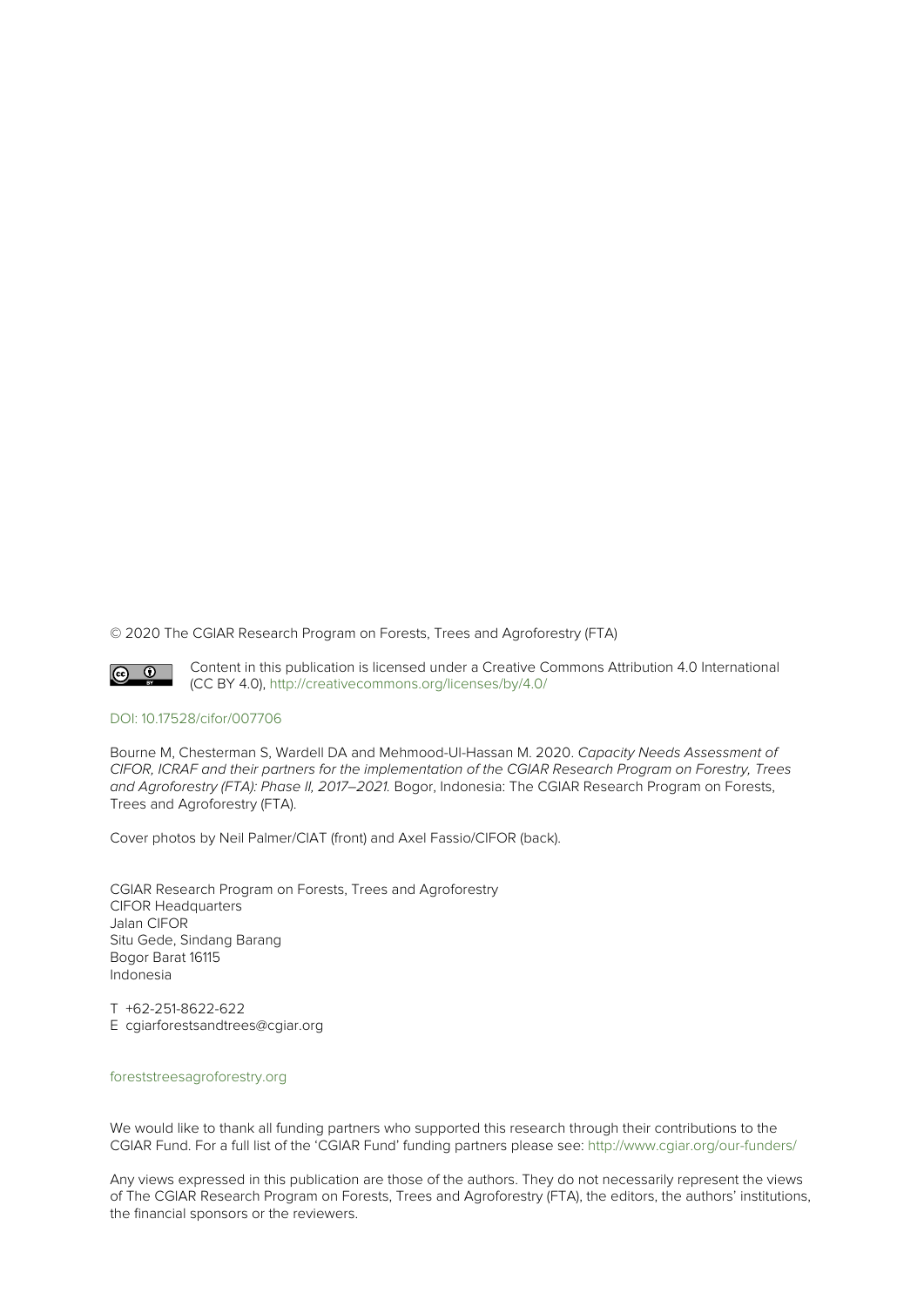# **Contents**

|   | <b>Acronyms</b><br>$\mathbf v$  |                                                                                                                                                                            |                                          |  |  |  |
|---|---------------------------------|----------------------------------------------------------------------------------------------------------------------------------------------------------------------------|------------------------------------------|--|--|--|
|   |                                 | <b>Acknowledgements</b>                                                                                                                                                    | viii                                     |  |  |  |
|   |                                 | <b>Executive summary</b>                                                                                                                                                   | iх                                       |  |  |  |
| 1 | 1.1<br>1.2<br>1.3               | <b>Introduction</b><br>Capacity development in CGIAR<br>Flagship Programs and theories of change<br>Partnerships within the FTA                                            | 1<br>$\mathbf{1}$<br>$\overline{4}$<br>9 |  |  |  |
| 2 |                                 | <b>Methodology</b>                                                                                                                                                         | 11                                       |  |  |  |
| 3 | 3.1<br>3.2<br>3.3<br>3.4<br>3.5 | <b>Results</b><br>Structure of findings<br>Expertise capacity<br>Partnering and networking capacities<br>Capacity to mobilize financial resources<br>Managerial capacities | 13<br>13<br>13<br>14<br>31<br>32         |  |  |  |
| 4 |                                 | <b>Monitoring and reporting</b>                                                                                                                                            | 35                                       |  |  |  |
| 5 |                                 | Recommendations across FTA II to enhance capacity to deliver on<br>research outcomes and achieve greater impacts                                                           | 36                                       |  |  |  |
|   |                                 | <b>Bibliography</b>                                                                                                                                                        | 38                                       |  |  |  |
|   | 1<br>$\overline{2}$<br>3        | <b>Appendices</b><br>List of FTA operational priorities<br>Interviewees<br>Interview guiding questions                                                                     | 40<br>40<br>42<br>44                     |  |  |  |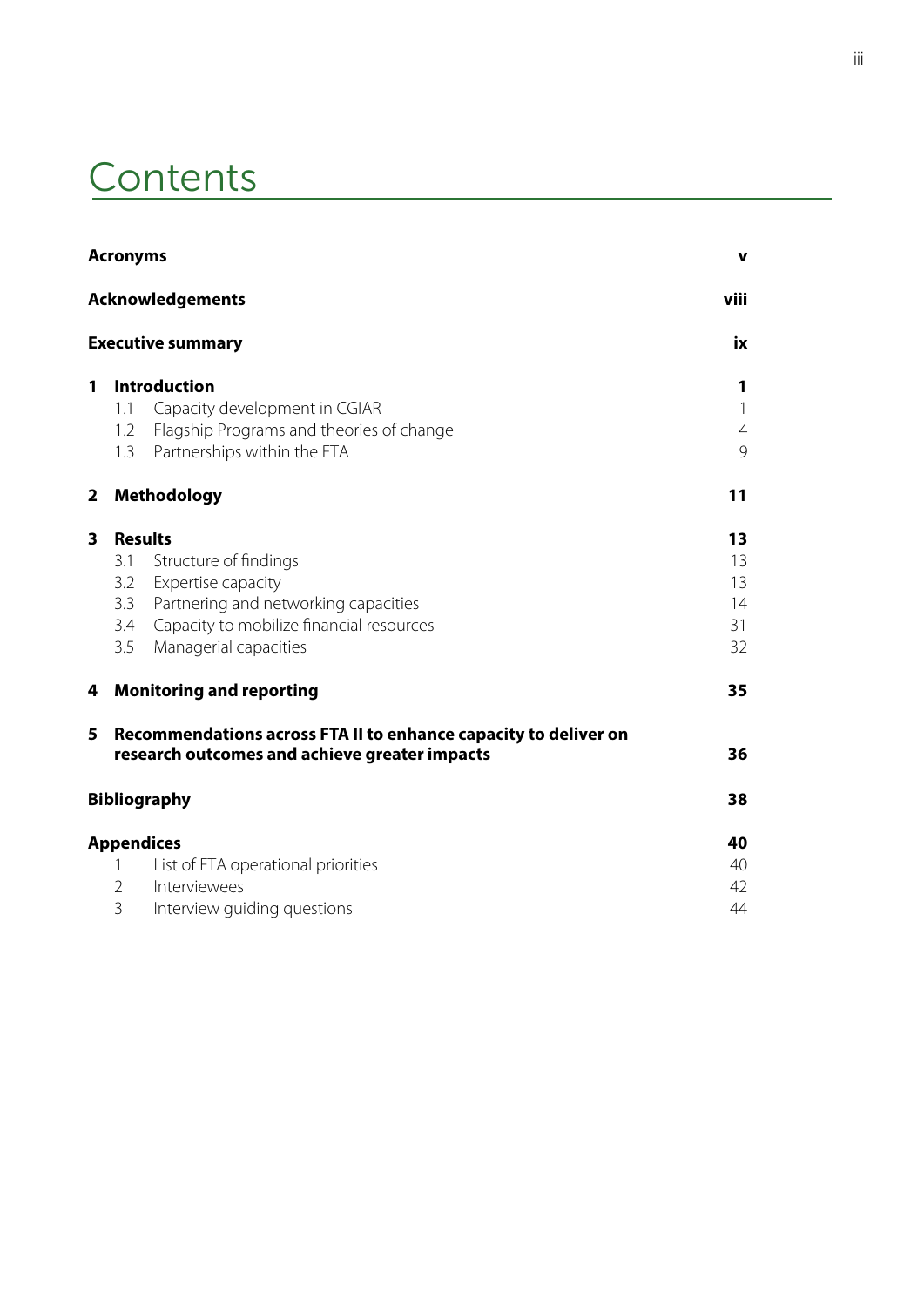# List of figures, tables and boxes

## **Tables**

| $\mathbf{1}$   | Summarized overview of how CapDev was addressed and how CGIAR CapDev<br>elements (Box 1) are recognized in the FTA Phase II flagship proposals                   | 8  |
|----------------|------------------------------------------------------------------------------------------------------------------------------------------------------------------|----|
| $\overline{2}$ | Analytical framework for capacity assessment                                                                                                                     | 11 |
| $\mathfrak{Z}$ | Examples of important partners for FPs 1, 2, 3, 4 and 5, as outlined in the FTA                                                                                  |    |
|                | Phase II proposal                                                                                                                                                | 20 |
| $\overline{4}$ | Core areas and linked recommendations to address capacity gaps                                                                                                   | 32 |
| 5              | Matrix of capacity enhancement recommendations for select progress markers in<br>three selected flagships                                                        | 33 |
| <b>Figures</b> |                                                                                                                                                                  |    |
|                | Sociogram showing FTA's managing partners and the countries in which they<br>conduct activities                                                                  | 18 |
| <b>Boxes</b>   |                                                                                                                                                                  |    |
| $\mathbf{1}$   | Key elements of capacity development                                                                                                                             | 8  |
| $\overline{2}$ | Private sector engagement: the case of Mars Inc.                                                                                                                 | 21 |
| 3              | Evidence-informed decision making at the subnational level - The SHARED<br>methodology in Turkana County, Kenya                                                  | 23 |
| 4              | Improving governance by building capacity in the Democratic Republic of                                                                                          |    |
|                | he Congo                                                                                                                                                         | 24 |
| 5              | CIFOR collaboration with final-year law students at national universities in                                                                                     |    |
|                | Tanzania, Zambia and Mozambique and the International Development Law<br>Organization                                                                            | 25 |
| 6              | Strengthening research capacities through partial fellowship programs -                                                                                          |    |
|                | DAAD-ICRAF In-country/In-region PhD Fellowship Program                                                                                                           | 25 |
| 7              | Co-learning to accelerate development impact                                                                                                                     | 27 |
| 8<br>9         | African Plant Breeding Academy of the African Orphan Crops Consortium (AOCC)<br>Building capacity for facilitation and soft skills enhancement - SHARED Decision | 28 |
|                | Hub Facilitator Training                                                                                                                                         | 30 |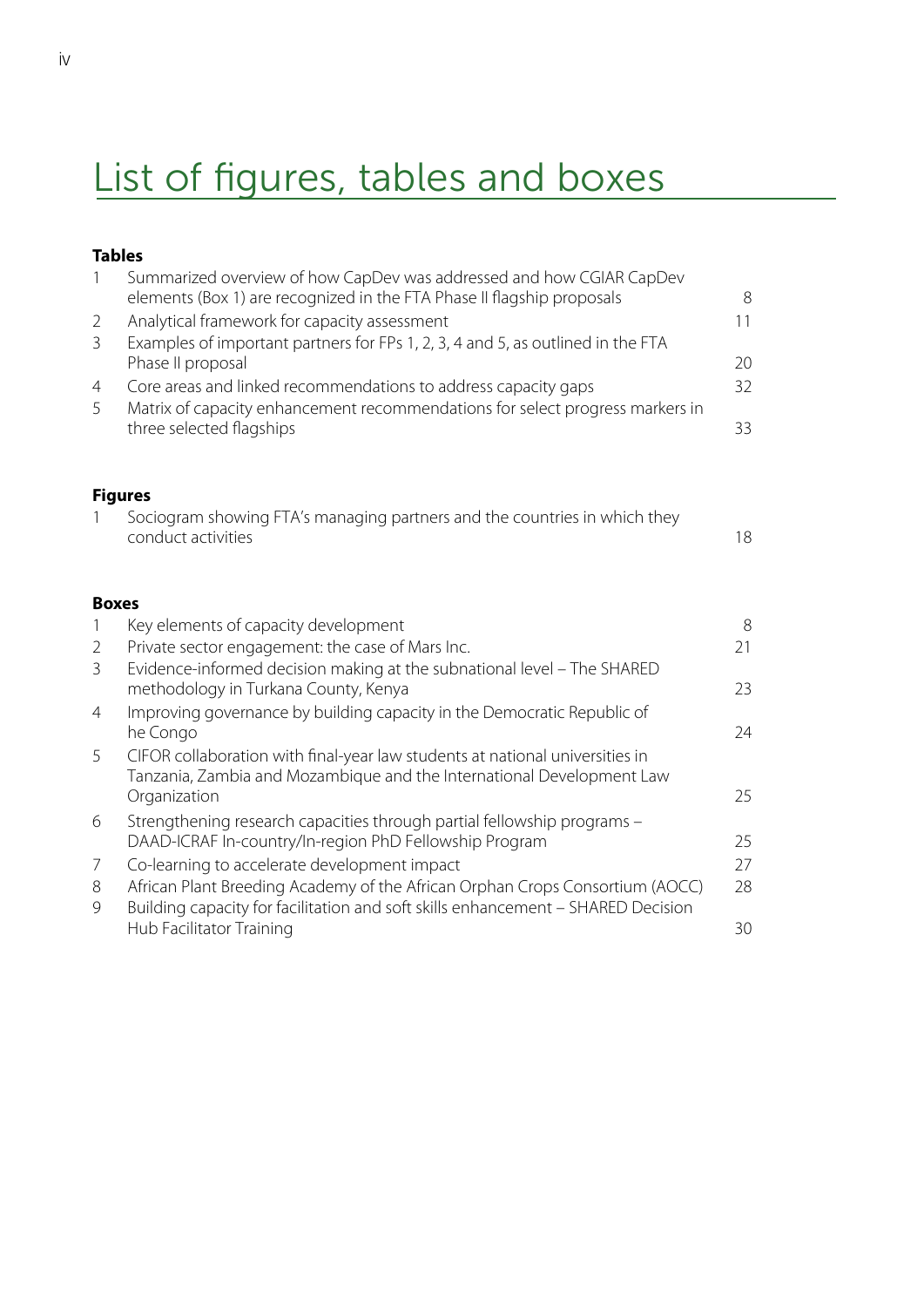# <span id="page-6-0"></span>Acronyms

| <b>AfPBA</b>    | African Plant Breeding Academy                                                                                          |
|-----------------|-------------------------------------------------------------------------------------------------------------------------|
| <b>APFORGEN</b> | Asia Pacific Forest Genetic Resources Programme                                                                         |
| ASB             | Alternatives to Slash-and-Burn program                                                                                  |
| <b>ASTI</b>     | Agricultural Science and Technology Indicators                                                                          |
| <b>BECA</b>     | Biosciences in Eastern and Central Africa                                                                               |
| CacaoNet        | Global Network for Cacao Genetic Resources                                                                              |
| CATIE           | Tropical Agricultural Research and Higher Education Center (Centro Agronómico<br>Tropical de Investigación y Enseñanza) |
| <b>CBD</b>      | Convention on Biological Diversity                                                                                      |
| <b>CCAFS</b>    | CGIAR Research Program on Climate Change, Agriculture and Food Security                                                 |
| <b>CDI</b>      | Centre for Development Innovation, Wageningen University                                                                |
| <b>CGIAR</b>    | Consultative Group on International Agriculture Research                                                                |
| <b>CIFOR</b>    | Center for International Forestry Research                                                                              |
| <b>CIRAD</b>    | French Agricultural Research Centre for International Development                                                       |
| CoA             | Cluster of Activities                                                                                                   |
| CODELT          | Conseil pour la Défense Environnementale par la Légalité et la Traçabilité                                              |
| <b>COGENT</b>   | Coconut Genetic Resources for Enhanced Livelihoods                                                                      |
| COP             | Conference of the Parties                                                                                               |
| <b>CRP</b>      | <b>CGIAR Research Program</b>                                                                                           |
| <b>EDO</b>      | End-of-Program Outcome                                                                                                  |
| <b>EMBRAPA</b>  | Empresa Brasileira de Pesquisa Agropecuária Ministério da Agricultura, Pecuária e<br>Abastecimento                      |
| <b>ESP</b>      | Ecosystem Services Partnership                                                                                          |
| <b>FAO</b>      | The Food and Agriculture Organization of the United Nations                                                             |
| FAST            | Finance Alliance for Sustainable Trade                                                                                  |
| FP              | Flagship Program (or 'flagship')                                                                                        |
| <b>FSC</b>      | Forest Stewardship Council                                                                                              |
| <b>FTA</b>      | CGIAR Research Program on Forests, Trees and Agroforestry                                                               |
| <b>GASCA</b>    | Global Alliance for Smart Cities in Africa                                                                              |
| GCF             | Global Climate Fund                                                                                                     |
| GFW             | Global Forest Watch                                                                                                     |
| <b>ICCO</b>     | International Cocoa Organization                                                                                        |
| <b>ICRAF</b>    | World Agroforestry Centre                                                                                               |
|                 |                                                                                                                         |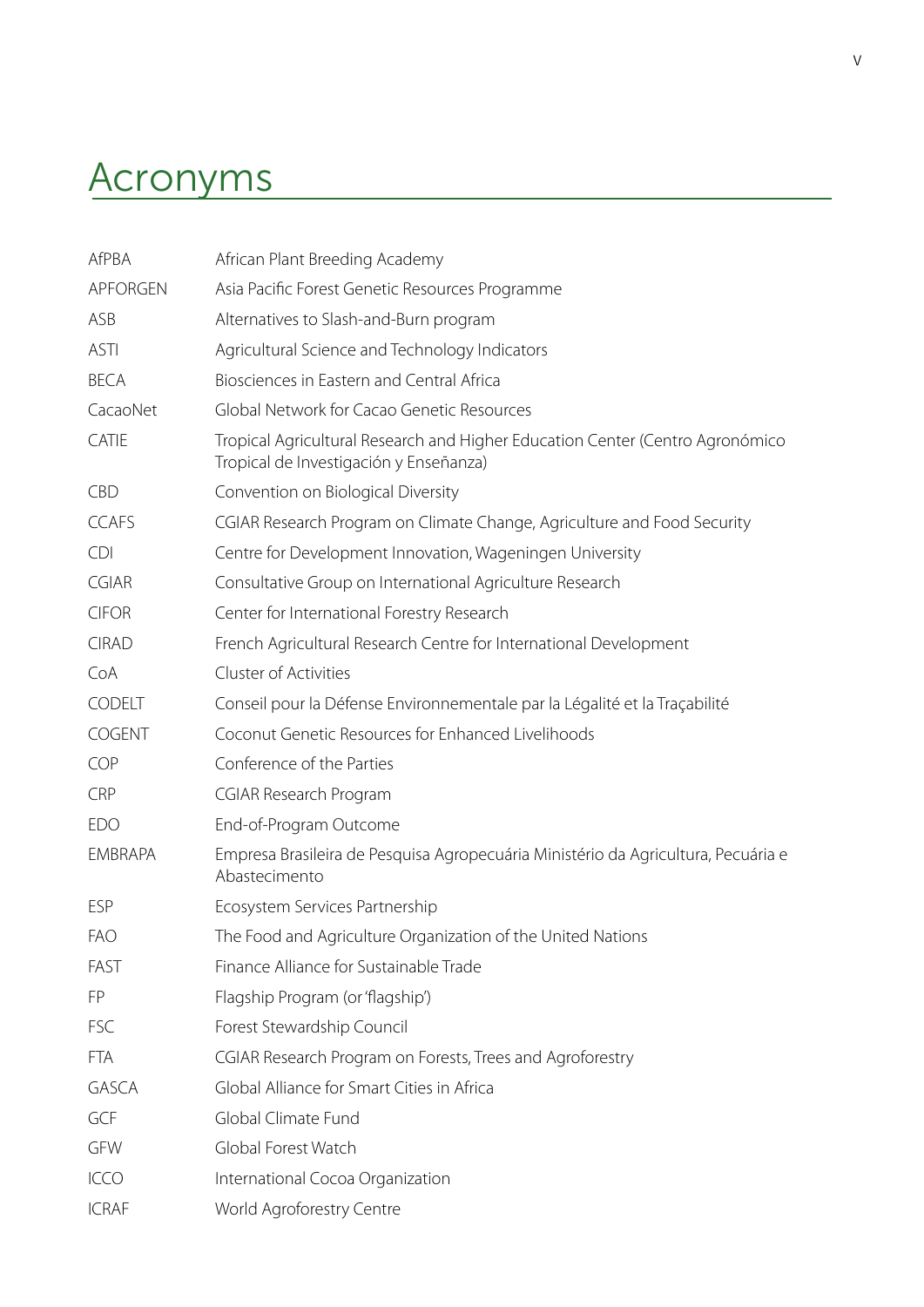| IDH            | The Sustainable Trade Initiative                                                                                                         |
|----------------|------------------------------------------------------------------------------------------------------------------------------------------|
| <b>IDO</b>     | Intermediate Development Outcome                                                                                                         |
| <b>IDRC</b>    | International Development Research Centre                                                                                                |
| IEA            | Independent Evaluation Arrangement of the CGIAR                                                                                          |
| <b>IFAD</b>    | International Fund for Agricultural Development                                                                                          |
| <b>IFC</b>     | International Finance Corporation                                                                                                        |
| <b>IFPRI</b>   | International Food Policy Research Institute                                                                                             |
| <b>IIASA</b>   | International Institute for Applied Systems Analysis                                                                                     |
| K              | International Climate Initiative of the Federal Ministry for the Environment, Nature<br>Conservation, Building and Nuclear Safety (BMUB) |
| <b>ILRI</b>    | International Livestock Research Center                                                                                                  |
| <b>IMC</b>     | Indo-Myanmar Conservation                                                                                                                |
| <b>INBAR</b>   | International Bamboo and Rattan Organisation                                                                                             |
| <b>INGENIC</b> | The International Group for Genetic Improvement of Cocoa                                                                                 |
| <b>IPAM</b>    | Instituto de Pesquisa Ambiental da Amazônia                                                                                              |
| <b>IPB</b>     | Institut Pertanian Bogor (Agricultural University)                                                                                       |
| <b>IPCC</b>    | The Intergovernmental Panel on Climate Change                                                                                            |
| <b>ISEAL</b>   | Global Membership Association for Credible Sustainability Standards                                                                      |
| ISL-Cambridge  | Cambridge Institute for Sustainability Leadership                                                                                        |
| <b>ISNAR</b>   | International Service for National Agricultural Research                                                                                 |
| <b>ITF</b>     | International Tree Foundation                                                                                                            |
| <b>IUCN</b>    | International Union for Conservation of Nature                                                                                           |
| JHI            | Jackman Humanities Institute                                                                                                             |
| <b>KALRO</b>   | Kenya Agricultural and Livestock Research Organization                                                                                   |
| <b>KEFRI</b>   | Kenya Forestry Research Institute                                                                                                        |
| LAFORGEN       | Latin America Forest Genetic Resources Network                                                                                           |
| <b>LPFN</b>    | Landscapes for People Food and Nature                                                                                                    |
| <b>MOOC</b>    | Massive Open Online Course                                                                                                               |
| <b>NARES</b>   | Indian National Agricultural Research & Education System                                                                                 |
| <b>NARI</b>    | National Agricultural Research Institution                                                                                               |
| <b>NARS</b>    | National Agricultural Research System                                                                                                    |
| <b>NDC</b>     | Nationally Determined Contribution                                                                                                       |
| <b>NGO</b>     | Non-Governmental Organization                                                                                                            |
| <b>NTFP</b>    | Non-Timber Forest Product                                                                                                                |
| OECD           | Organisation for Economic Co-operation and Development                                                                                   |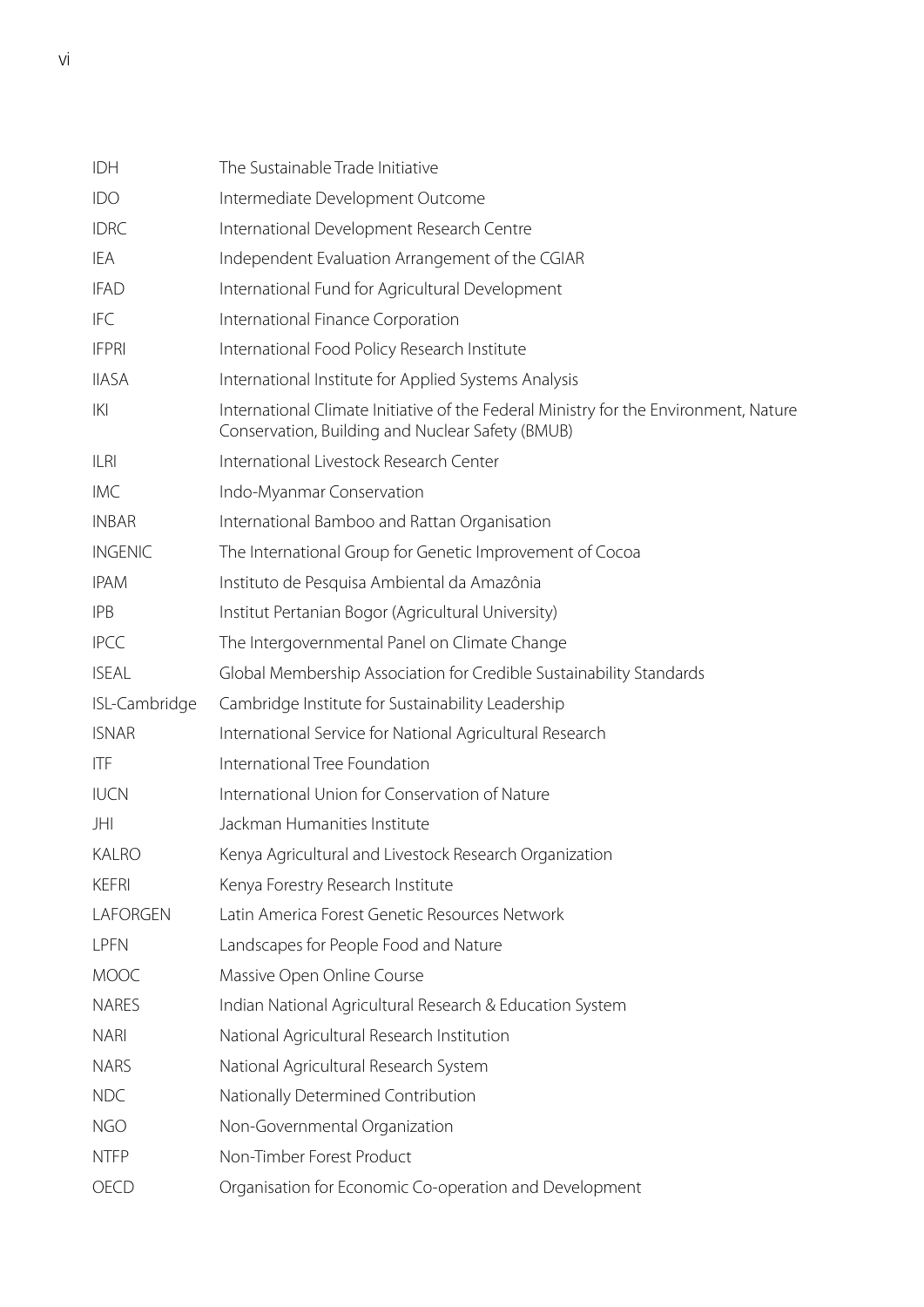| PIM             | CGIAR Research Program on Policies, Institutions, and Markets           |
|-----------------|-------------------------------------------------------------------------|
| <b>RFF</b>      | Resources For the Future                                                |
| RinD            | Research in Development                                                 |
| RMT             | Resource Mobilization Team                                              |
| <b>RRC</b>      | <b>Rural Resource Center</b>                                            |
| <b>RRI</b>      | Rights and Resources Initiative                                         |
| <b>RSPO</b>     | Roundtable on Sustainable Palm Oil                                      |
| <b>RUFORUM</b>  | Regional Universities Forum for Capacity Building in Agriculture        |
| SAN             | Sustainable Agriculture Network                                         |
| <b>SBSTA</b>    | Subsidiary Body for Scientific and Technological Advice                 |
| SDG             | Sustainable Development Goal                                            |
| <b>SEI</b>      | Stockholm Environment Institute                                         |
| <b>SHARED</b>   | STAKEHOLDER Hub for Evidence Informed and Risk Informed Decision Making |
| <b>SLO</b>      | System Level Outcomes                                                   |
| <b>SMB</b>      | System Management Board                                                 |
| <b>SME</b>      | Small and Medium Enterprise                                             |
| <b>SMO</b>      | System Management Office                                                |
| SNV             | SNV Netherlands Development Organisation                                |
| SPDA            | Sociedad Peruana de Derecho Ambiental                                   |
| <b>SRF</b>      | Strategy and Results Framework                                          |
| TBI             | Tropenbos International                                                 |
| <b>TFA 2020</b> | <b>Tropical Forest Alliance</b>                                         |
| <b>TGR</b>      | <b>Tree Genetic Resources</b>                                           |
| <b>TNC</b>      | The Nature Conservancy                                                  |
| <b>TOC</b>      | Theory of Change                                                        |
| <b>UC Davis</b> | University of California, Davis                                         |
| <b>UNDP</b>     | United Nations Development Programme                                    |
| UNEP-FI         | United Nations Environment Programme Finance Initiative                 |
| <b>UNFCCC</b>   | United Nations Framework Convention on Climate Change                   |
| <b>UPM</b>      | Universiti Putra Malaysia                                               |
| <b>WB</b>       | The World Bank                                                          |
| <b>WLE</b>      | CGIAR Research Program on Water, Land and Ecosystems                    |
| WRI             | World Institute Resource                                                |
| <b>WWF</b>      | World Wide Fund for Nature                                              |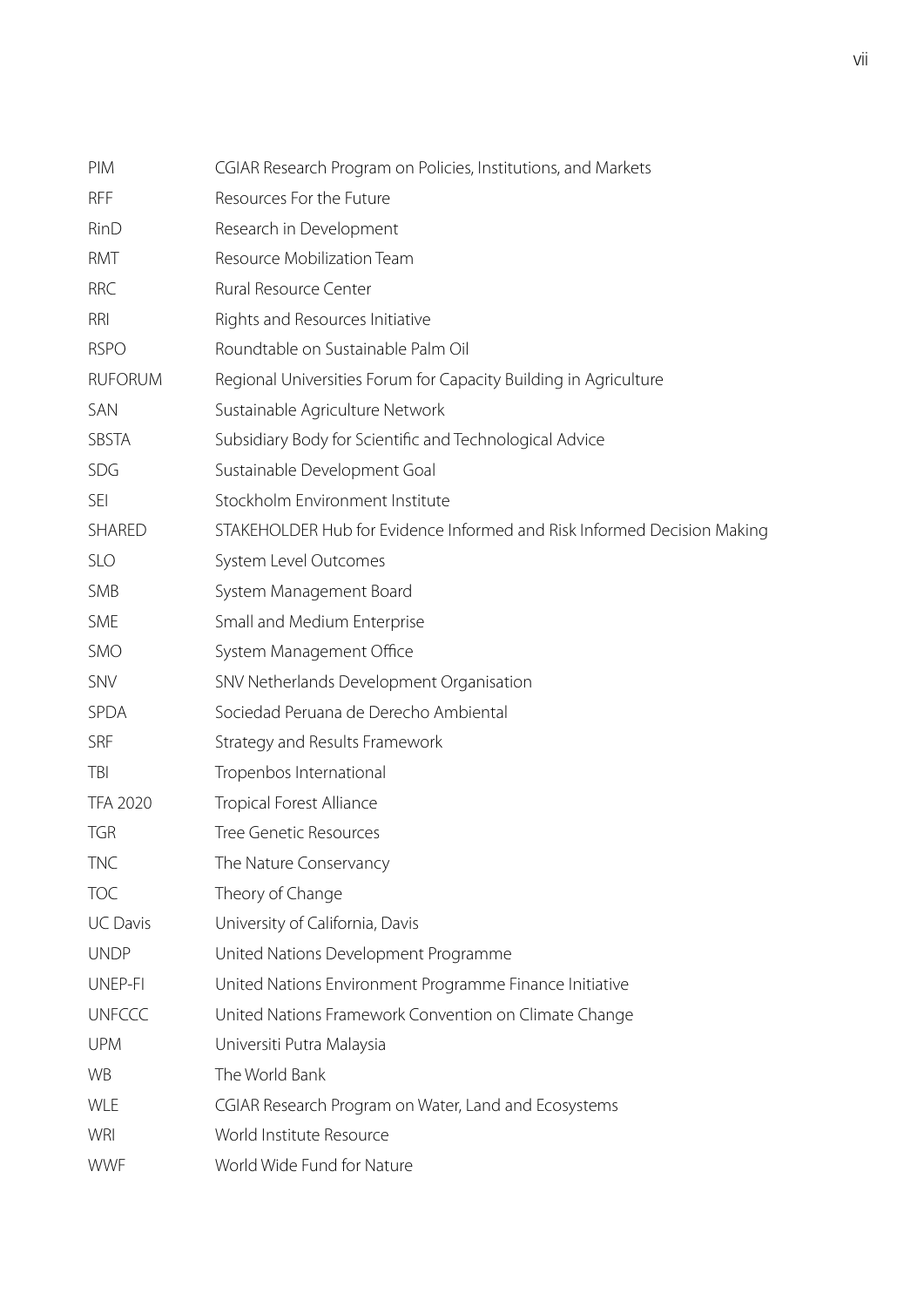# <span id="page-9-0"></span>Acknowledgements

### In memory of Muhammad Mehmood-Ul-Hassan who died on 20 March 2020 before the finalization of this publication.

*Mehmood joined ICRAF in October 2012. He was the founder and driving force behind ICRAF's Capacity Development Unit (CDU). Mehmood was widely respected due to his gentle, but resolute character. His professional and supportive attitude with all collaborators and students made him both very effective and popular. He will be deeply missed.*

The authors would like to acknowledge all the individuals who generously agreed to be interviewed for this study as well as Dr. Vincent Gitz, Director of the Forestry, Trees and Agroforestry (FTA II) CGIAR Research Program for his support.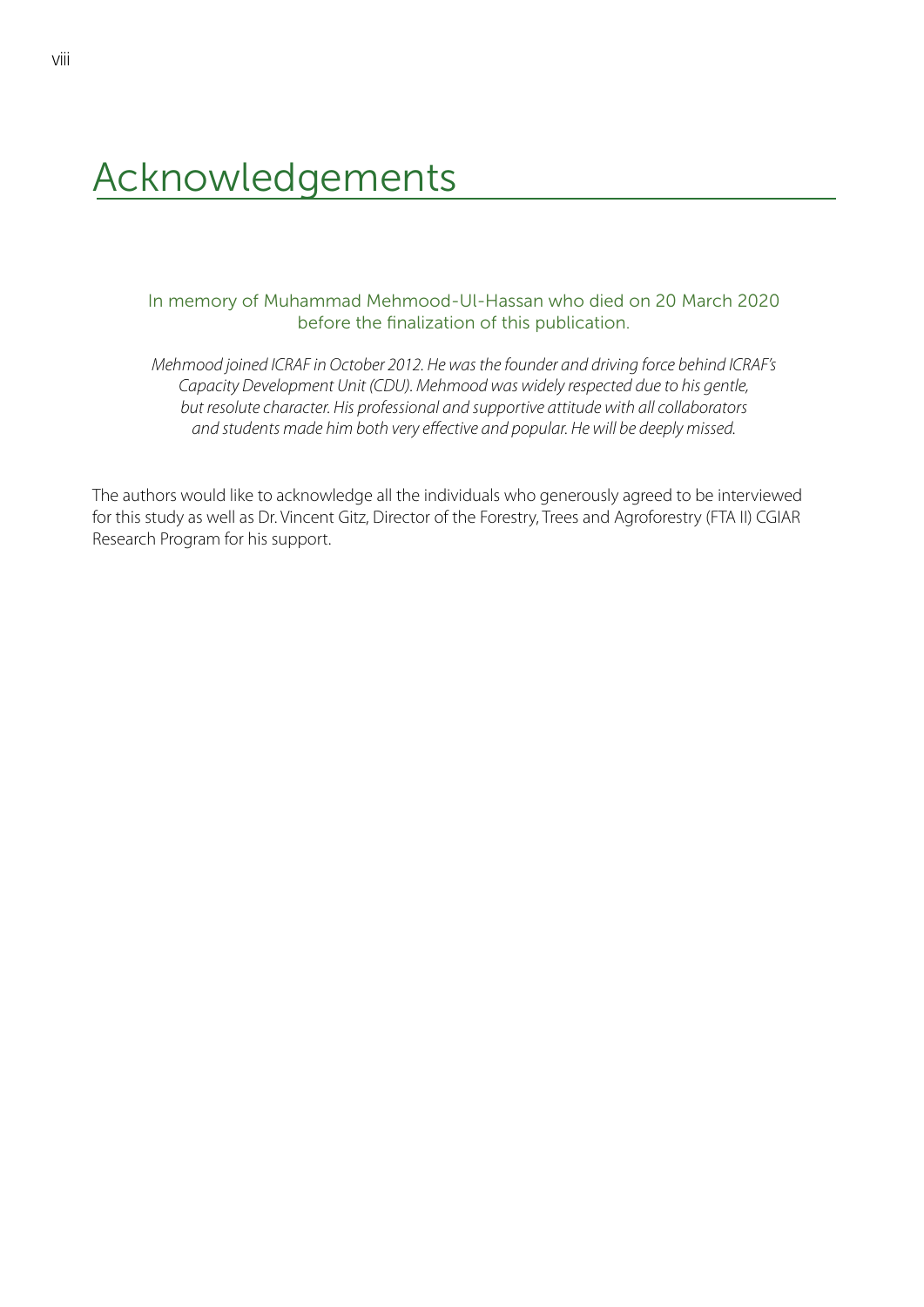## <span id="page-10-0"></span>Executive summary

The CGIAR Research Program on Forests, Trees and Agroforestry (FTA), led by the Center for International Forestry Research (CIFOR), focuses on the sustainable management of forests, trees and agroforestry systems. It offers a unique opportunity to contribute to the CGIAR Strategy and Results Framework (SRF) as well as the 17 Sustainable Development Goals (SDGs). Now in its second phase (2017–2022), FTA II is organized as a number of Flagship Programs (FP) with different thematic foci, with specific theories of change (TOCs), targets, indicators and intended outcomes for each FP. Each flagship is organized as a number of Clusters of Activities (CoAs). The TOCs at the flagship level within the FTA II proposal explain the impact pathways between research outputs (specific targets and deliverables by CoA) and research outcomes, which are intended to be achieved through close collaboration and engagement with partners (defined as progress markers) and which contribute to specific Intermediate Development Outcomes (IDOs) and sub-IDOs, End-of-Program Outcomes (EDOs), System Level Outcomes (SLOs) and SDGs.

This capacity needs assessment was conducted in 2018 to identify the capacity needs of World Agroforestry (ICRAF) and CIFOR to achieve the research objectives and targets specified in the FTA II proposal 2017–2022, including the amended FP2 proposal. The capacity needs assessment focused on four key areas for analysis: partnerships, networking, resource mobilization and human resource capacities. The analysis and recommendations contained within this document result from data collated from more than 70 interviews conducted with flagship and cluster leaders and key actors within the FTA II management teams and partner organizations.

A two-part method was employed to understand if cluster and flagship teams of FTA (together with their networked partners) have sufficient capacity to deliver on their respective theories of change and impact pathways. Firstly, a review of the theories of change was undertaken within each of the flagships. Secondly, semi-structured interviews were conducted based on an analytical framework focusing on four key capacity areas: expertise, partnering and networking, resource mobilization and managerial. Key findings and recommendations are presented for each of these key capacity areas, in addition to providing some cross-cutting insights and recommendations.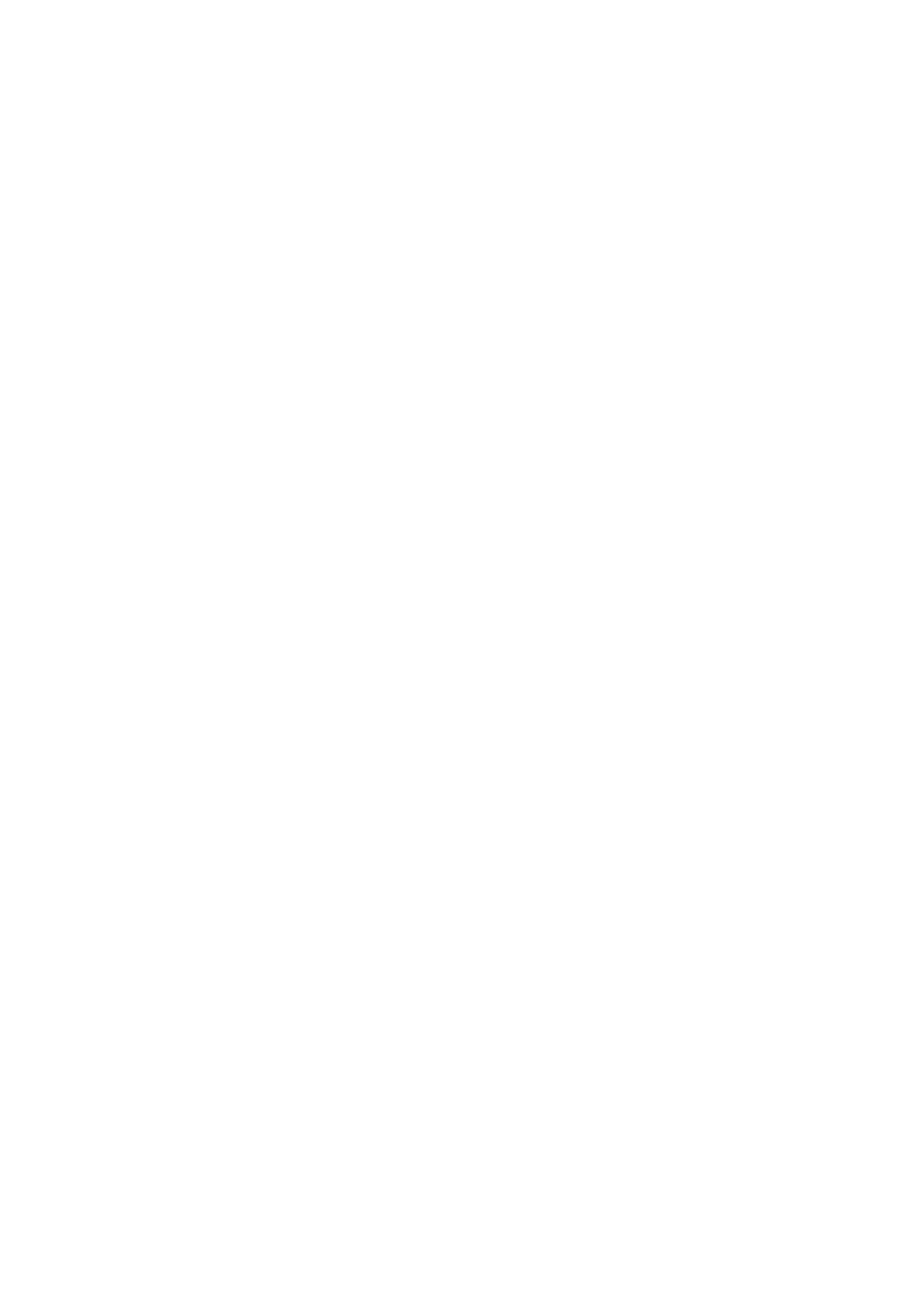# <span id="page-12-0"></span>1 Introduction

The CGIAR Research Program on Forests, Trees and Agroforestry (FTA), led by CIFOR, focuses on the sustainable management of forests, trees and agroforestry systems. Now in its second phase (2017– 2022), FTA II offers a unique opportunity to contribute to the CGIAR Strategy and Results Framework (SRF) as well as the 17 Sustainable Development Goals (SDGs) due to the spatial extent and the range of goods and services that forests, agroforestry systems and trees produce or maintain, and the number of people supported by these systems. The FTA program's overarching goal is to improve the current suboptimal management of forests, trees and agroforestry resources, by providing research evidence, science-based technologies and policy improvements.

In order to achieve this overarching goal, FTA II is organized as a number of Flagship Programs (FPs) with different thematic foci, and specific theories of change, targets, indicators and intended outcomes for each FP (or 'flagship'). Each flagship is organized as a number of Clusters of Activities (CoAs). The five FTA II flagships are:

- Flagship 1: Tree genetic resources to bridge production gaps and promote resilience
- Flagship 2: Enhancing how trees and forests contribute to smallholder livelihoods
- Flagship 3: Sustainable global value chains and investments for supporting forest conservation and equitable development
- Flagship 4: Landscape dynamics, productivity and resilience
- Flagship 5: Climate change mitigation and adaptation opportunities in forests, trees and agroforestry

This capacity needs assessment was conducted in 2018 to identify capacity needs of World Agroforestry (ICRAF) and CIFOR to achieve the research objectives and targets specified in the FTA II proposal 2017– 2022, including the amended FP2 proposal. The capacity needs assessment focused on four key areas for analysis: partnerships, networking, resource mobilization and human resource capacities. The analysis and recommendations contained within this working paper reflect data collated from more than 70 interviews conducted with flagship and cluster leaders and key actors within the FTA II management teams and partner organizations. The capacity needs assessment formed part of the analysis to highlight capacity gaps as input into the development of a new FTA II Capacity Development (hereinafter 'CapDev') Strategy.

## 1.1 Capacity development in CGIAR

Many low- and middle-income countries continue to be confronted with a complex of serious economic, social and environmental challenges and widespread capacity constraints. Organizational capacities remain one of the most common bottlenecks in the development process. Capacity development may include formal (basic and higher) education and distance learning, internships, advisory and extension services, partnerships, knowledge networks and leadership development for individuals and organizations to effect change and to strengthen capabilities for innovation, discovery and delivery. Capacity development through Official Development Assistance-financed projects has been, at best, partially successful (OECD-DAC 2000), because conceptual frameworks and indicator sets for capacity development are still largely inspired by a technocentric results-based approach, rather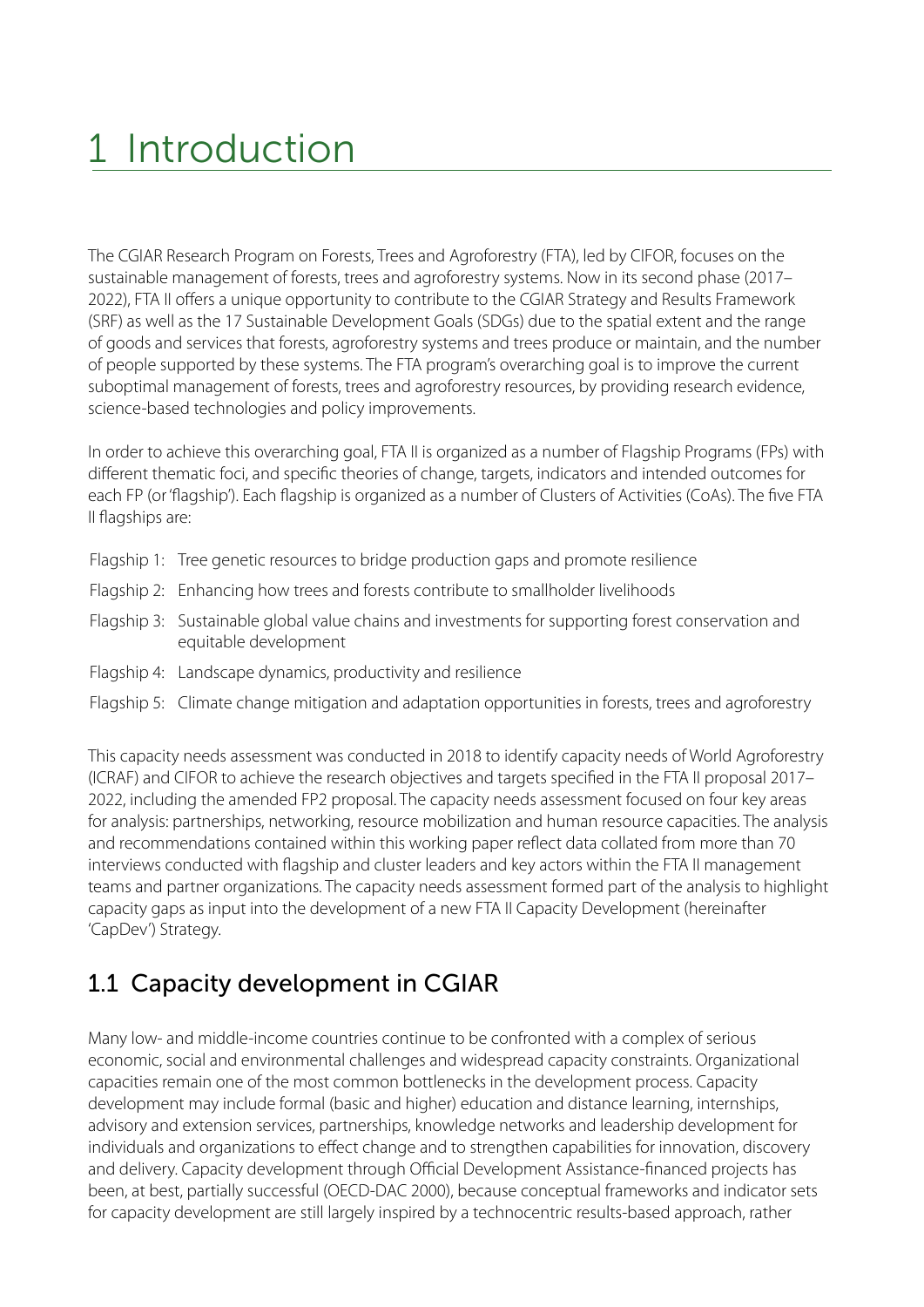than a complex adaptive system approach. Complex adaptive system approaches put greater emphasis on changes in the behavior of, and relationships among, the participants of the process rather than on pre-specified outcomes; these approaches also facilitate more reflection about the assumptions underpinning capacity development activities and the conditions needed for behavioral change to occur and be sustained overtime (Vallejo and When 2016). Capacity development enables research and development organizations, individuals, and their networks to achieve impact. While capacity itself is internal to individuals and organizations, external actors can support its further progress through appropriate interventions. However, as these interventions form only a small part of change processes, these require constant adaptation to internal and external contextual changes (Callo-Concho et al. 2017).

The following is extracted from the Independent Evaluation Arrangement (IEA)'s CapDev evaluation completed in 2017:

Organizational capacity refers to the internal policies, arrangements, procedures, frameworks and culture that characterize a high-performing organization delivering according to its mandate, and which enable individual capacities to thrive and goals to be achieved. Capacity related to the enabling institutional environment is the collective ability of a network of entities, together with supporting rules and policies, to bring existing or new products, processes, and forms of organization into social and economic use. The CGIAR Capacity Development Framework defines institutional capacity as "the formal and informal rules that structure and constrain human behavior and interaction" (CGIAR-IEA 2017a: 2).

Institutional capacities comprise policies, arrangements, procedures, frameworks and networks that allow organizations and individuals to operate and deliver on their objectives. CGIAR's historical focus was on organizational CapDev of National Agricultural Research Institutions (NARIs), often termed 'technical assistance', particularly through the International Service for National Agricultural Research (ISNAR, 1980–2004) and subsequently an inventory of capacity through the Agricultural Science and Technology Indicators [\(ASTI](https://www.ifpri.org/program/agricultural-science-and-technology-indicators-asti)). Fostering institutional change has been lacking in NARIs under low resource conditions, and the tendency has been to focus on structural changes.

CapDev is currently seen as a long-term progressive process rather than a one-off intervention. There is a need for pluralistic and harmonized approaches, blending different CapDev elements at different levels. For CGIAR, this leads to coordination and partnership challenges across CGIAR Research Programs (CRPs) and centers, and among external actors providing CapDev support. There is a shift from enhancing individual capacity to helping individuals and entities develop capacity, and this means that CGIAR, among other suppliers of CapDev, must ensure the relevance of contributions. This requires attention to both capacity needs assessment and assuring that the subject, level and modality best fit the needs.

CapDev is understood to encompass many activities in CGIAR. Some experts feel that CapDev has become so all-encompassing a term as to be of little use from an analytical point of view. The challenge for CGIAR is to understand that CapDev is not uniform across CGIAR. Literature on CapDev contains a number of definitions, terminology interpretations, approaches and practices, including variance between those who fund CapDev and those whose CapDev activities are funded. The International Development Research Centre (IDRC) finds that "several recent reports have shown [that] terminology for capacity development is often vague and inconsistent, and related concepts are cloudy and ill-defined" (Taylor and Ortiz 2008, 1). Additionally, there is no specific language to refer to the many different types of CapDev clearly and unambiguously. Several CapDev evaluations call for developing a CapDev 'taxonomy' to allow effective planning, implementation and reporting. However, given that CapDev is often inherent to activities that have different objectives, complete unambiguity in classification and, for example, monitoring, may not be possible (CGIAR-IEA 2017a).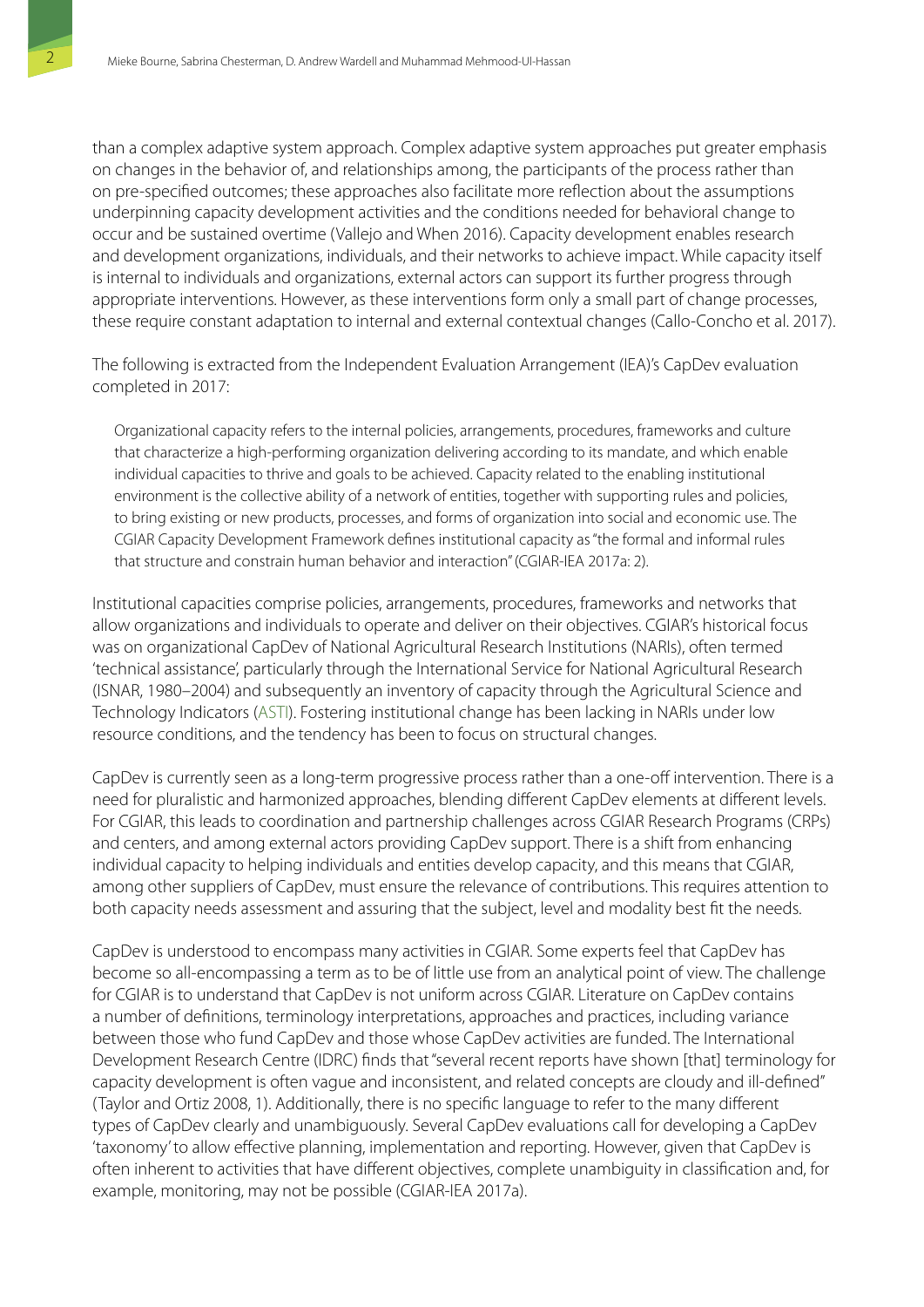ICRAF developed a specific strategy for capacity development for the period 2013–2018 (ICRAF 2013a) at the same time as a broader ICRAF *Strategy 2013–2022 Transforming Lives and Landscapes with Trees*. The latter specified "developing and mobilizing capacity at institutional and individual levels" as one of six key roles in research and development. This included "identifying and filling capacity gaps for institutional, national and scientist benefit" and "assisting in raising awareness of, and mobilizing efforts of existing under-utilized capacities" (ICRAF 2013b: 15).

The (former) CGIAR Capacity Development Community of Practice (CapDev COP), in collaboration with Project Services International Inc., initiated a process in 2015 which culminated in proposing 14 indicators for the second phase of CGIAR Research Programs (Draft CGIAR Capacity Development Indicators, June 2016). After the dissolution of the CapDev COP, little, if any, further progress has been made in using the proposed set of CapDev indicators.

CIFOR has included CapDev as part of its mandate since the organization was launched (CIFOR 1995, 8), and in 2009 this emphasis was highlighted by the (then) CGIAR Science Council in its endorsement of CIFOR's Medium-Term Plan, as mentioned in its annual report in the letter from the Chair of the Board (CIFOR 2009). CapDev was then instated as Pillar 2 of CIFOR's three-pronged strategy following a CIFOR Board of Trustees decision in April 2015 and was included in the *CIFOR Strategy 2016–2025* (CIFOR 2017b). It states:

Capacity development of our own staff, as well as our partners, stakeholders, journalists and students are central to our theory of change, and fundamental to achieving the impacts we seek and that are expected of us. Human and institutional capacity development is an integral part of our overall research effort, integrated into all research programs and projects from their inception. We engage in a great variety of capacity development activities in partnership with implementing partners, including universities, government agencies and NGOs. Our capacity building with external partners supports the development of both academic and technical capacity (CIFOR 2017b: 5).

However, no CapDev-specific strategy was developed until a draft was presented to the CIFOR PC meeting in April 2018. During preliminary CIFOR–ICRAF merger discussions held on 18 September 2019 a 10-point performance area framework was proposed but which did not include any explicit reference to CapDev.

Other CGIAR centers had established Capacity Strengthening Programs as early as 1985 (e.g. the International Food Policy Research Institute, IFPRI) and Capacity Development Units since 2013 (e.g. ICRAF). An impact evaluation of the former provided several useful lessons (see IFPRI 2014 and Kuyvenhoven 2018). Several findings were reaffirmed by the subsequent CGIAR-IEA CapDev evaluation (CGIAR-IEA 2017a).

More recent research argues that "the CGIAR – through its CGIAR Research Programs – is struggling to fulfill its international mandate of conducting strategic research that contributes to agricultural development and global food security. Ongoing reforms have resulted in a situation where the CGIAR is assessed as if it were a development organization. This leads the CGIAR to raise unrealistic expectations regarding the development impacts of the science conducted, resulting in ever growing distrust between the centers and the donor community. Moreover, its short-term funding cycle and current mode of safeguarding scientific quality are not conducive to doing strategic and potentially transformative research" (Leeuwis et al. 2017).

A select bibliography on CapDev relevant to CGIAR is presented in Section 6.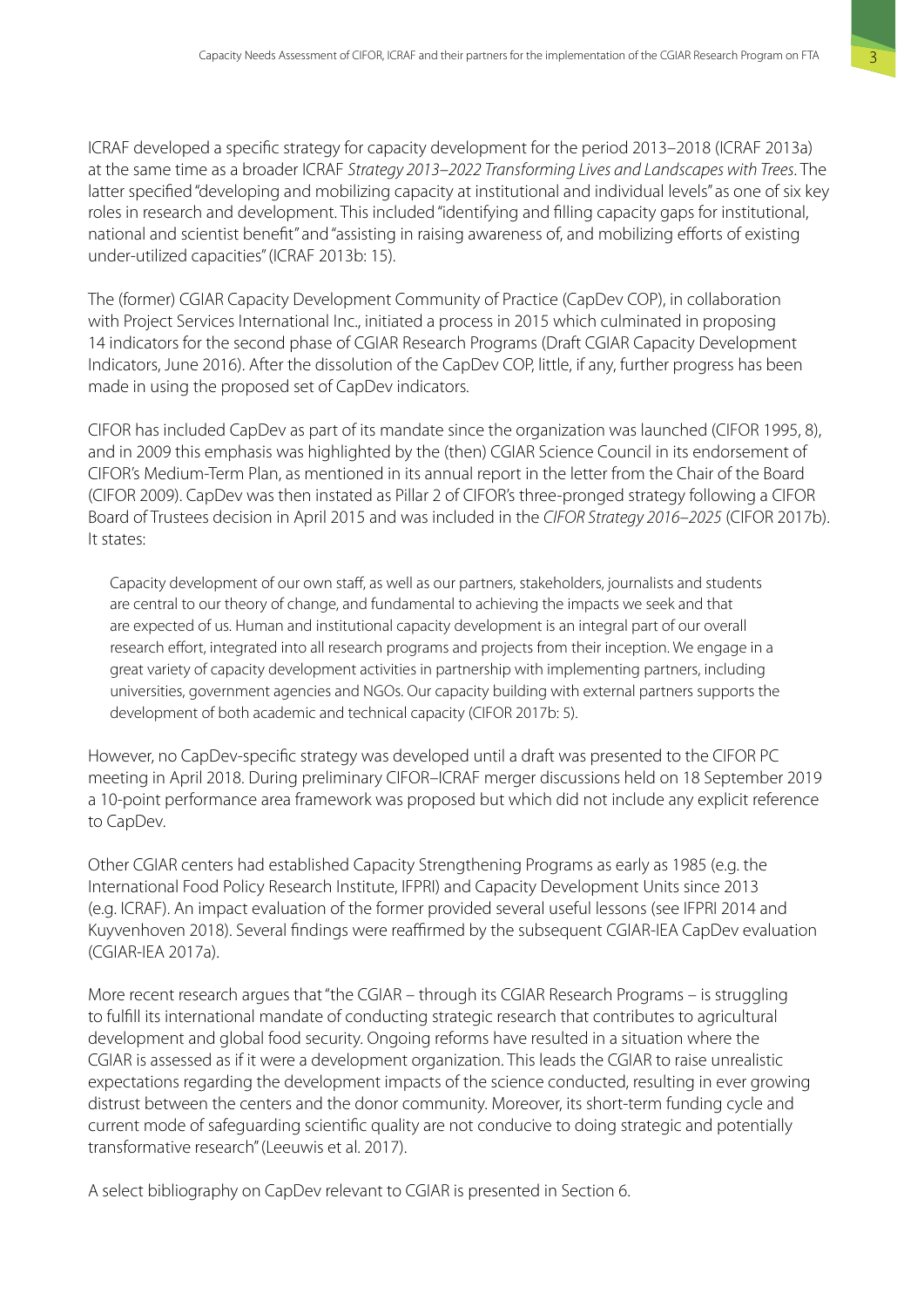## <span id="page-15-0"></span>1.2 Flagship Programs and theories of change

## 1.2.1 Background

Each of the FPs is built around a set of critical issues related to forestry, agroforestry and tree production systems. This takes into account factors such as productivity, links to the food system, and environmental and social sustainability. Consequently, the set of FPs forms an organizing structure for the dynamic mix of commodities, actors, topical focus and scales. FPs are solid constructs with explicit teams, outputs and outcomes, and more abstract and fluid working modalities between flagships aiming to integrate relevant results. Taking these structural aspects into account, the capacity needs assessment has reviewed the capacity and has generated recommendations specific to flagships, however overarching recommendations and analysis cover the flagships more generally. These recommendations take into consideration the goal of flagships, together, contributing to system level outcomes of FTA, and are targeted as operational amendments that can be made in this guise.

## 1.2.2 Description of the flagships

Flagship 1 (FP1) – 'Tree genetic resources' (TGR) – aims to bridge production gaps and promote resilience. FP1 works toward safeguarding existing genetic diversity; seeks new solutions for critical steps in the domestication and improvement of priority tree species; and investigates delivery pipelines for improved germplasm relevant to addressing the constraints for trees on farms to make desirable impacts in FP2 and FP3, while also supporting delivery systems for landscape restoration initiatives within FP4. The effective use of TGR to bridge production gaps, ensure profitability, and for the essential global diversification of production options provides important opportunities to improve livelihoods and sustain ecosystems, and is a crucial part of reversing current cycles of land degradation and deprivation. However, the role of TGR in the provision of tree products and services has often been undervalued. This has resulted in the cultivation of trees not matched to context, with poor yields and low-quality traits.

FP1 addresses the under-recognition of the importance of TGR for productive and sustainable landscapes; the lack of coordination and appropriate investment in relevant research; and the inadequate models, tools and support mechanisms for effective testing and upscaling. Activities focus on safeguarding genetic diversity, domestication and planting material delivery. By drawing on recent methodological advances in each of these three areas, effective coordinated approaches are mainstreamed to provide a route to greater impact.

The research in FP1 is focused around three CoAs. CoA1.1 looks at safeguarding diversity, CoA1.2 focuses on tree domestication to enhance products and services, and CoA1.3 examines delivery systems for tree planting material.

Flagship 2 (FP2) – 'Enhancing how trees and forests contribute to smallholder livelihoods' –focuses on devising, testing, refining and scaling up context-appropriate and inclusive tree-based and small-scale forestry management and livelihood options. The rationale behind this flagship is that food security, nutrition and income for more than 100 million poor smallholders can be improved through better management of forests, trees and agroforestry resources underpinning their livelihood systems.

FP2 is focused on understanding the relationship between smallholder livelihoods and trees and forests. It aims to leverage this understanding to reduce poverty, increase food security and increase smallholder income in Africa, Asia and Latin America. It also aims to do this while enhancing environmental integrity, natural capital and climate change adaptability. The flagship asserts that currently 28% of household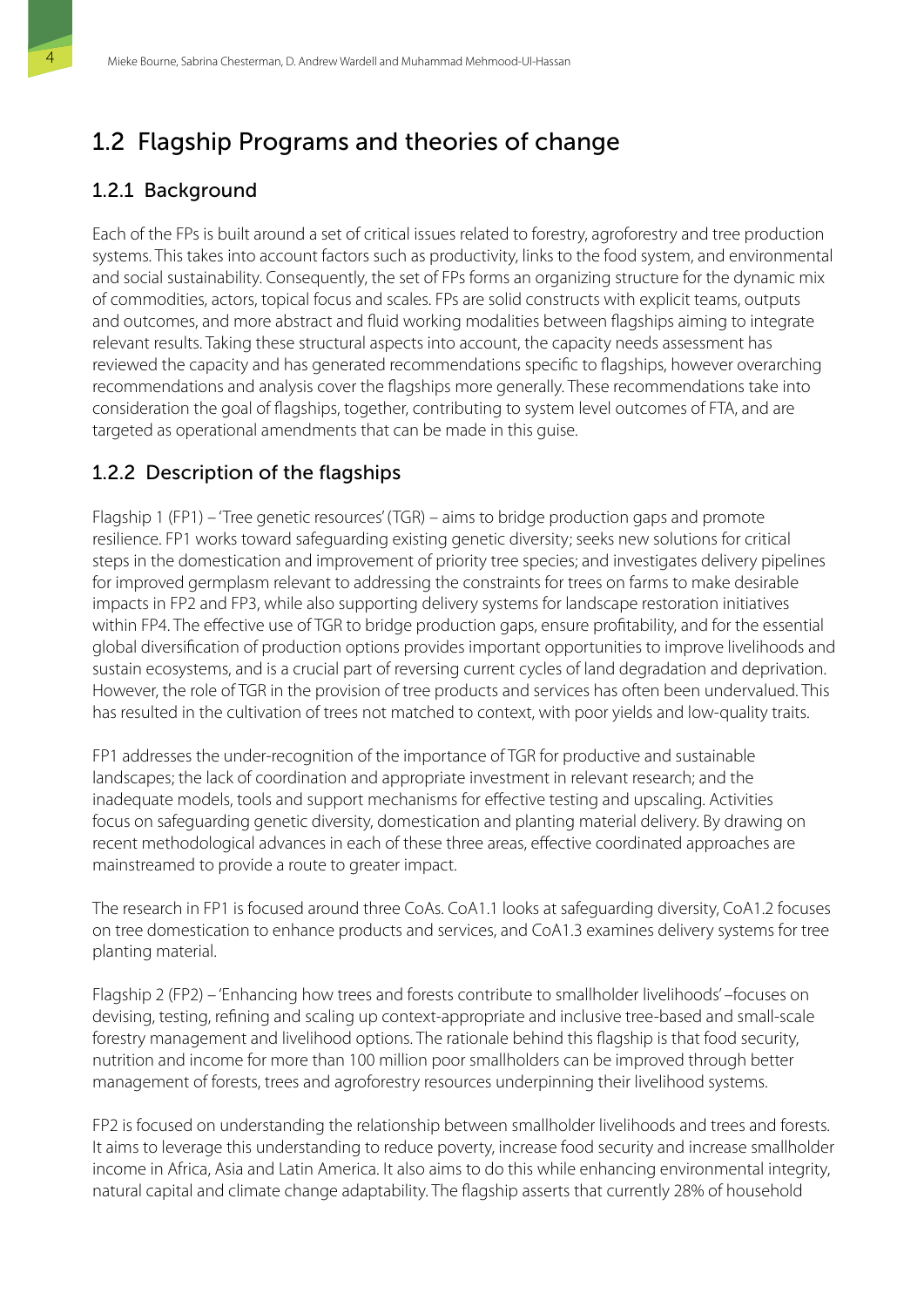incomes for smallholders living at the margins of forests is derived from forest resources. Unfortunately, forest resources are currently under-utilized by smallholders due to policy constraints and the time lag it takes for high-value crops to grow. FP2 invests about half of its resources in place-based research, in order to overcome these challenges with technical solutions that can have a large impact at scale.

Its research activities are focused on CoAs. Livelihood systems analysis, synthesis and scaling (CoA2.1) provides connections across the other four CoAs: smallholder timber, food and fuel production and marketing; developing and sustaining smallholder tree-crop commodity production; trees supporting sustainable agro-ecological intensification; and sustaining silvopastoral systems for production, animal welfare and the environment.

Flagship 3 (FP3) – 'Sustainable global value chains and investments for supporting forest conservation and equitable development' – facilitates innovations in public policy, business models and private investments and finance to stimulate the sustainable supply of timber from natural and planted forests, enhance the sustainable production of high-value tree crops (oil palm, rubber, cocoa, coffee and coconut) and reduce the impacts of agricultural expansion (soybean and beef) on forests. It does this by supporting the uptake of more intensive and integrated agricultural production and forest management systems that comply with higher social and environmental standards, thus supporting forest conservation and improving the integration of smallholder and small- and medium-sized enterprises (SMEs).

FP3 addresses key global challenges associated with the need to reduce deforestation, forest degradation and conversion of species-rich agricultural and forest landscapes while meeting a growing global demand for food, feed and fiber. This entails improved public and private arrangements to enhance the governance of global value chains so that they can adhere to sustainability standards in order to reduce negative environmental impacts. It also involves supporting more intensive and integrated management and production systems with a greater participation of smallholders and SMEs in the value chains, while also emphasizing women, youth and marginalized groups.

Research activities in FP3 are structured around three CoAs with interconnected goals and approaches. CoA1 examines the policy and institutional environment shaping the structure and dynamics of timber and agricultural commodity value chains (oil palm, rubber, soybean and beef) that are articulated to global markets and contribute significantly to deforestation and forest degradation. The second CoA focuses on business models in timber and tree-crop value chains (e.g. palm oil, cacao, coffee and coconut) that link corporations with smallholder farmers and SMEs. The third cluster assesses how the financial sector influences the social and environmental performance of value chains and businesses.

Flagship 4 (FP4) – 'Landscape dynamics, productivity and resilience' – focuses on improved and more inclusive landscape planning, governance and adaptive management approaches to better reconcile trade-offs. The rationale behind this flagship is that there is a need for understanding what really matters at the landscape scale, in terms of patterns of change, trade-offs between ecosystems services, production, landscape diversity and governance.

FP4 is focused on addressing the multifunctionality gap. That is, the balancing of land use for multiple functions including the production of goods and the maintenance of environmental integrity, while also considering human rights, tenure, poverty, migration and limited opportunities for young people. This results in actual landscapes tending to operate well below their potential. FP4 combines observations of changes in land use and changes in the provision of ecosystem services, and focuses on the search for alternative or better methods of land use.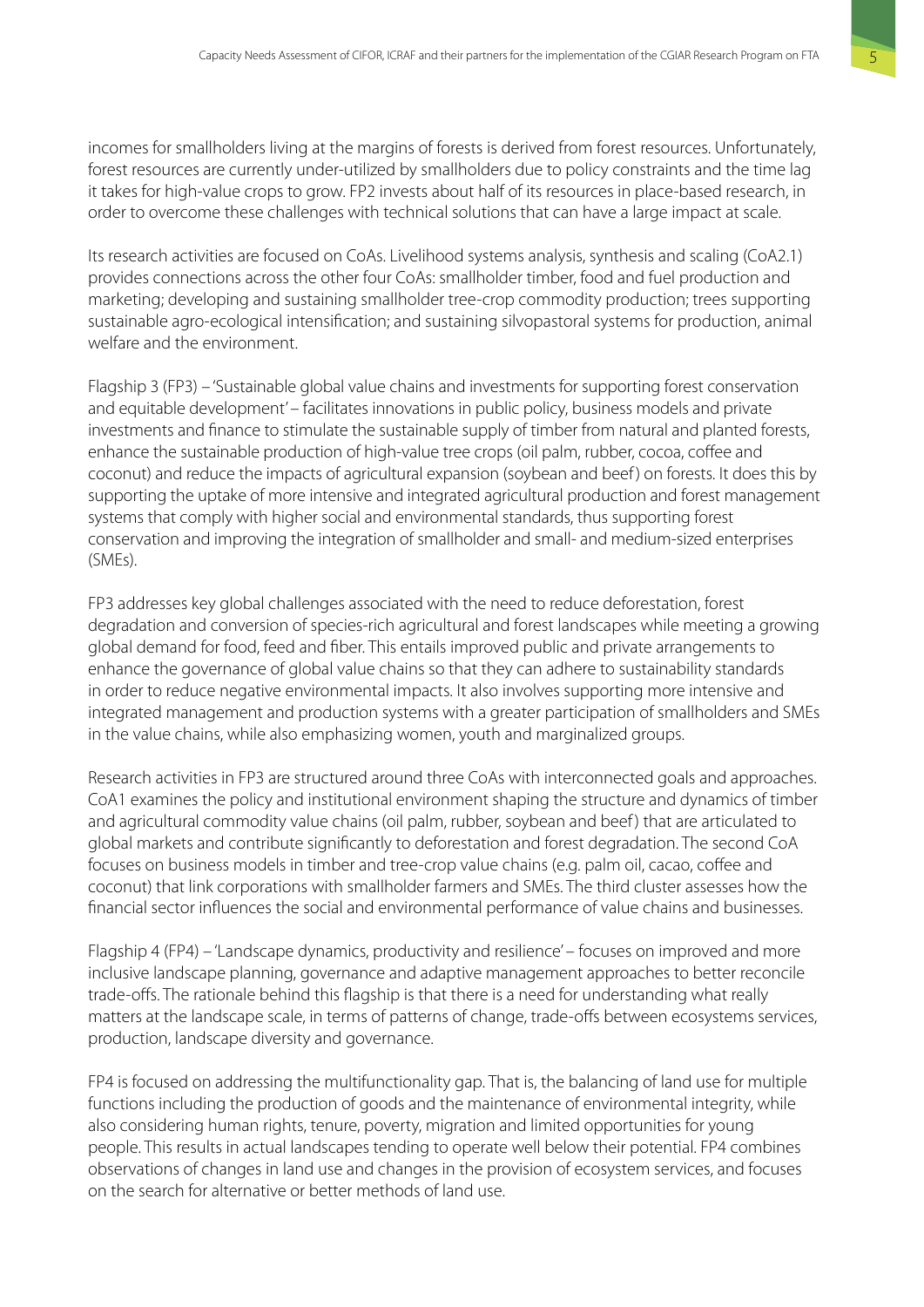Its research activities are divided into four CoAs. Firstly, determining the current patterns and intensities of changes in tree cover through Sentinel Landscapes. Secondly, understanding the consequences of changes for the functions of the ecosystem. Thirdly, analyzing the way that landscape diversity contributes to healthy diets for smallholders and other consumers. Fourthly, the creation of contextualized generic theories of change and incentives to provide a roadmap for balanced and productive land use.

Flagship 5 (FP5) – 'Climate change mitigation and adaptation opportunities in forests, trees and agroforestry' – focuses on harnessing the importance of forests in climate change mitigation and adaptation as recognized in the Paris Climate Agreement. It endorses reducing emissions from deforestation and forest degradation (REDD+), allows for alternative (non-market) policy approaches such as joint mitigation and adaptation, and emphasizes the importance of non-carbon benefits and equity for sustainable development. Countries should develop capacities and grow national ambitions through their Nationally Determined Contributions (NDCs) towards reaching the 2.0°C /1.5°C goal.

FP5 provides climate change policy makers and practitioner communities with access to information, analysis and tools needed to design and implement policies for mitigation, adaptation and bioenergy, as well as to create enabling conditions to assess the degree to which REDD+ has delivered effective, costefficient and equitable carbon and non-carbon benefits. To achieve these goals, FP5 builds on tested and trusted relationships with key R&D/delivery government and non-government partners in a number of countries.

Research is carried out in four CoAs. The first focuses on achieving climate change mitigation with forests, trees and agroforestry; the second on adaptation of people and forests to climate change; the third on bioenergy and performance assessment of carbon; and the fourth on emissions, ecosystem services and policies. The CoAs are integrated with research in other FPs and CRPs: FP5 links with FP2 on adaptation, with FP3 on private-sector approaches to mitigation and with FP4 on landscapes. FP5 also works with the CGIAR Research Programs on Climate Change, Agriculture and Food Security (CCAFS), on Policies, Institutions, and Markets (PIM), and on Water, Land and Ecosystems (WLE).

All five flagships were developed, guided by, and aim to contribute to achieving the SDGs. In November 2017, a new [priority-setting process](https://www.foreststreesagroforestry.org/wp-content/uploads/pdf/FTA-Prioritized-2017-2.pdf) was introduced in FTA to promote focus, alignment and coherence of all proposed activities, and as a mechanism to work across disciplines and across flagships. Further details are presented in section 3.3.

## 1.2.3 Overall impact pathways and theory of change

FTA II's theory of change (TOC) is a living and dynamic framework that describes how FTA will:

- undertake high-quality FTA research in collaboration with partners and other stakeholders to
- co-generate relevant, credible and legitimate knowledge that
- informs and facilitates improved policy and practice and institutional change, which
- contributes to the delivery of positive, equitable and inclusive development and
- environmental outcomes, including those associated with CGIAR's Strategic Results Framework, and more broadly the 17 SDGs.

The FTA II theory of change is founded on five interrelated principles:

1. Co-learning. Investing in meaningful stakeholder and partner engagement and the 'co-generation' of knowledge and evidence throughout the research cycle – as opposed to one-way, supply-driven 'research dissemination' – significantly increases the likelihood of research relevance, use and, ultimately, developmental impact.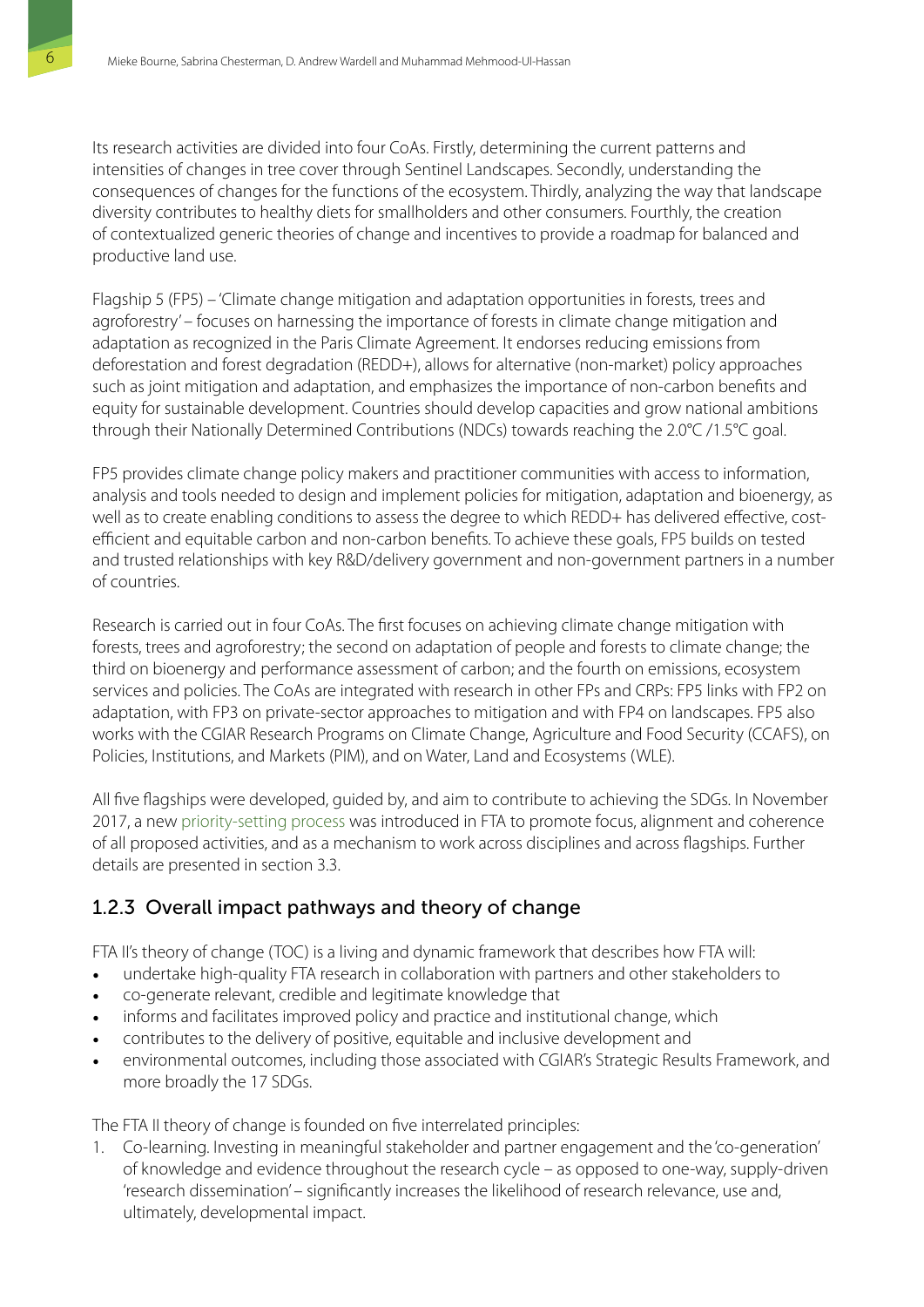- 2. Inter-disciplinarity. Inter-disciplinary and trans-disciplinary research approaches are generally more effective in addressing complex challenges, such as those associated with forests, trees and agroforestry.
- 3. Inclusivity. New scientific knowledge and evidence will translate into both greater and more inclusive, equitable and sustainable development impacts. Focused efforts are undertaken to investigate and ensure that the differentiated needs and priorities of specific groups of end-users and beneficiaries (e.g. women, youth and the poor and marginalized) are addressed throughout the research cycle – and with their own knowledge systems recognized as important points of reference.
- 4. Focus on end-user needs. The translation of scientific knowledge and evidence into improved policy, practice and institutions is greatly accelerated and enhanced, if complemented with:
	- targeted capacity development;
	- the explicit comparison of existing local, public/policy and science-based knowledge systems related to specific questions;
	- the packaging of generated knowledge into actionable recommendations, decision-support tools (where a single decision-maker is involved) and negotiation support (where multiple stakeholders are expected to have different perspectives and interests); and
	- structured processes to enable stakeholders to meaningfully engage with scientific data and evidence.
- 5. Adaptive management. Monitoring and evaluating progress along well-defined knowledge-to outcome pathways and – critically – informing management decision-making based on the resulting data and learning will further significantly facilitate the translation of quality FTA science into equitable and inclusive developmental impact.

Table 1 presents an overview of how CapDev was addressed and the extent to which CGIAR CapDev elements developed by the former CGIAR CapDev COP (Box 1) were recognized in the FTA II flagship proposals.

The TOCs at the flagship level within the FTA II proposal explain the impact pathways between research outputs (specific targets and deliverables by CoA) and research outcomes, which are intended to be achieved through close collaboration and engagement with partners (defined as progress markers) and which contribute to specific Intermediate Development Outcomes (IDOs) and sub-IDOs, End-of-Program Outcomes (EDOs), System Level Outcomes (SLOs) and SDGs.

Capacity development represents an essential component of the FTA Phase II TOC, but it is only given cursory attention in the FTA Phase II proposal, representing only between 1–2% of the full text dedicated to each flagship. No flagship has developed either a partnership strategy or a specific strategy to secure the human and financial resources necessary to achieve TOC outputs and outcomes. Some flagships make no explicit reference to CapDev in their TOCs.

In general, CapDev varies across flagships in terms of the extent to which CGIAR CapDev 'elements' (CGIAR 2015) have been applied, or not. FP2 did put CapDev center stage in a revised proposal, with emphasis on community-based organizations. This, despite the IEA CapDev evaluation recommendation #3 to de-emphasize or subcontract such types of CapDev activities.

Both FP1 and FP2 recognized the importance of future research leaders (CapDev Element 4). In practice, CGIAR scientists are often over-stretched to ensure adequate support for, and supervision of young scientists. In 2018, CIFOR and ICRAF jointly organized two specialist short courses on 'How to write a scientific article<sup>'1</sup> to assist 15 young scientists from CIFOR, ICRAF, Bioversity International and ILRI as

<sup>1</sup> The course material was first developed by CIFOR for doctoral candidates at the University of Kisangani, Democratic Republic of the Congo during the EC-financed Forets et Changement Climatique au Congo project.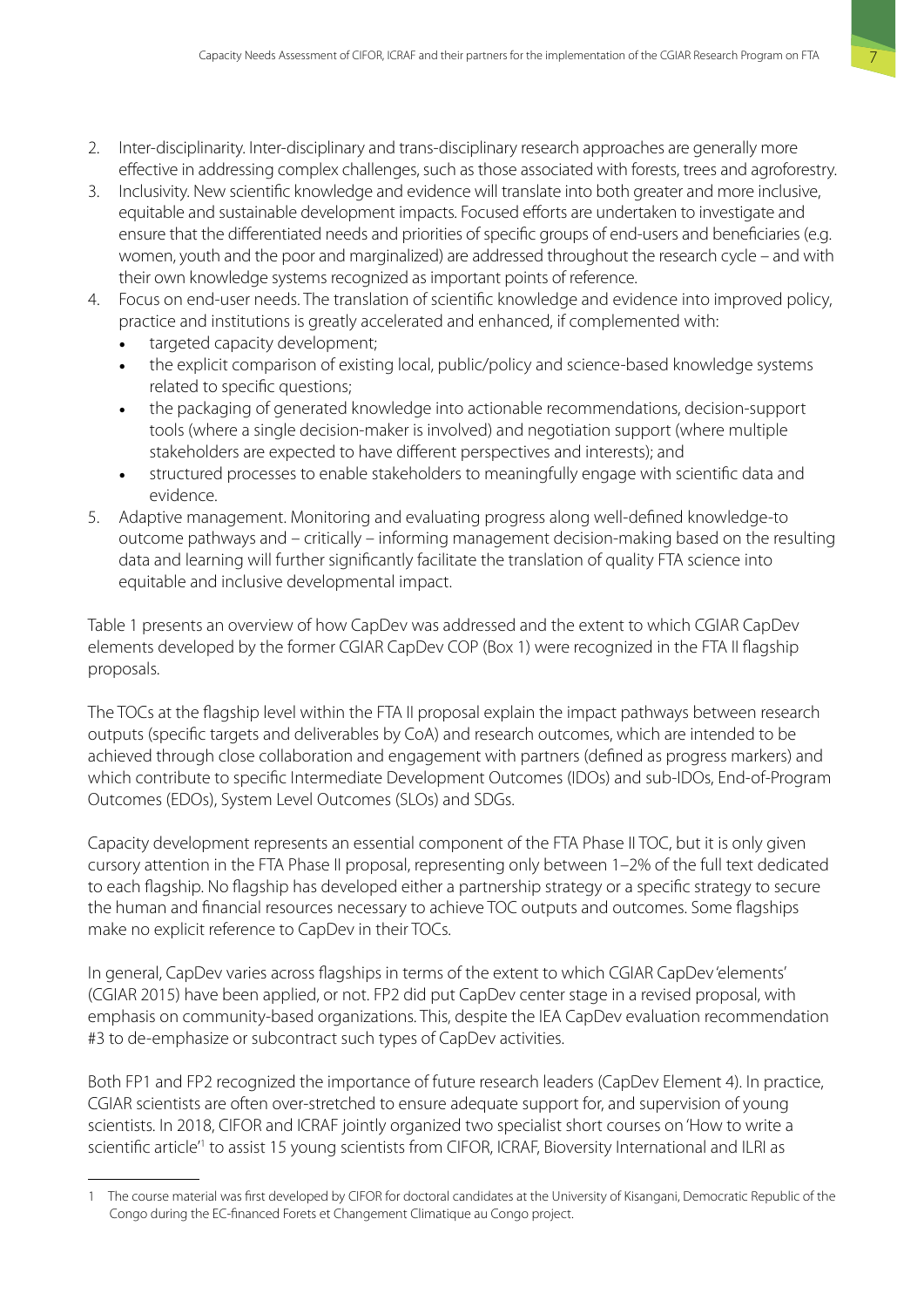<span id="page-19-0"></span>they embarked on their postgraduate studies. Additional discussions are needed to ensure that the performance metrics for individual scientists give adequate recognition of the importance and value of mentoring young scientists.

For FP3, only four out of six CapDev strategies presented in the flagship proposal are still relevant, as both the CGIAR CapDev COP and The Landscape Fund no longer exist (FTA 2017a). In FP3, a new IDRC and FTA-funded research project focuses on a gendered value chain (shea nuts and shea butter) in Burkina Faso, with significant linkages to CapDev through engagement with Burkinabe research (e.g. Institut de l'Environnement et Recherches Agricoles – INERA), development (e.g. Netherlands Development Organisation – SNV) and university institutions (e.g. Universite Nazi Boni) (as per CapDev element 5).

#### **Table 1. Summarized overview of how CapDev was addressed and how CGIAR CapDev elements (Box 1) are recognized in the FTA Phase II flagship proposals**

|                 | <b>CapDev Elements (see Box 1)</b> |                |   |   |   |   |  |   |   |    |                                                                                   |
|-----------------|------------------------------------|----------------|---|---|---|---|--|---|---|----|-----------------------------------------------------------------------------------|
| Flagship        |                                    | $\overline{2}$ | 3 | 4 | 5 | 6 |  | 8 | 9 | 10 | <b>Notes</b>                                                                      |
| FP <sub>1</sub> |                                    | x              |   | X | X | X |  |   |   | Χ  | Emphasis on future research<br>leaders                                            |
| FP <sub>2</sub> |                                    | X              |   | X |   |   |  |   |   | X  | CapDev center stage, with<br>emphasis on training of<br>smallholders <sup>*</sup> |
| FP <sub>3</sub> |                                    | x              |   |   | χ |   |  |   |   | X  | 8 commodities                                                                     |
| FP4             |                                    |                |   |   |   |   |  |   |   |    | No CapDev elements. Focus on<br>4 sub-IDOs                                        |
| FP <sub>5</sub> |                                    |                |   |   | х | х |  |   |   |    | 10% of budget for CapDev and<br>targets                                           |

Note:

\* The CGIAR CapDev evaluation Recommendation #3 states, "the CGIAR should aim at taking full advantage of the experience and facilities of the centers, particularly with regard to their scientific staff and amenities, and training of local end users and communities should be de-emphasized or channeled through more appropriate CD providers to ensure better relevance and focus and greater cost-effectiveness of CGIAR's efforts" (IEA, 2017a).

#### **Box 1. Key elements of capacity development**

- 1. Capacity needs assessment
- 2. Design and delivery of innovative learning materials and methods
- 3. Development of CGIAR Research Programs' capacity to partner
- 4. Development of future research leaders through fellowships
- 5. Gender-sensitive approaches throughout capacity development
- 6. Institutional strengthening
- 7. Monitoring and evaluation of capacity development
- 8. Organizational development
- 9. Research on capacity development
- 10. Quality control

Source: CGIAR 2015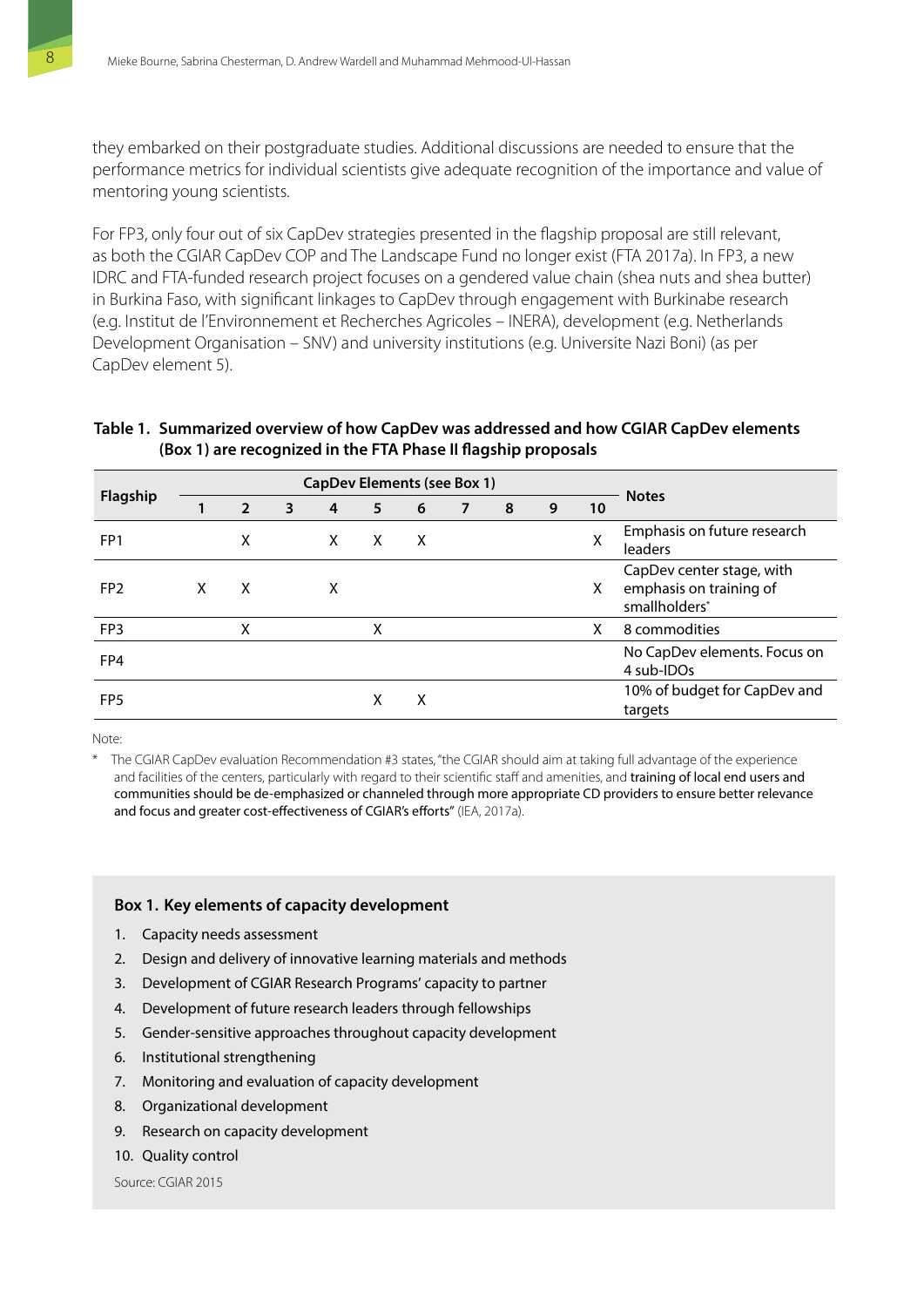<span id="page-20-0"></span>FP4 did not refer to any CapDev elements, but focused on four sub-IDOs (FTA 2017a).

FP5 focused on enhanced individual CapDev in partner research organizations, and on the coproduction of science and tools. Further, FP5 was the only flagship to set specific targets in terms of numbers of new master's and PhD students to be trained and to specify the budgetary support for CapDev activities.

## 1.3 Partnerships within the FTA

FTA is managed by [CIFOR](https://www.cifor.org), in partnership with its **managing partners**: [Bioversity International,](https://www.bioversityinternational.org/) the Tropical Agricultural Research and Higher Education Center [\(CATIE\)](https://catie.ac.cr/en/), the French Agricultural Research Centre for International Development ([CIRAD\)](http://www.cirad.fr/en), the International Network for Bamboo and Rattan ([INBAR\)](http://www.inbar.int/), Tropenbos International ([TBI\)](http://www.tropenbos.org/), and World Agroforestry [\(ICRAF](http://www.worldagroforestry.org)), and links with a number of **contributing partners**. The contributing partners could be from research, practice or the private sector. For research, such partners may include various CRPs, in particular Climate Change and Food Security (CCAFS), Water Land and Ecosystems (WLE), Dryland Cereals and Legumes and Legumes (DCL), and Policy, Institutions and Markets (PIM). Governmental ministries form another type of contributing partners that are specific to certain flagships, or to projects in flagships, but not to the whole of the program. For example, ministries of environment and climate may be central partners to FP5; ministries of economics may be relevant to FP3, but not to the other FPs; ministries for land planning and environment for FP4; and ministries of agriculture and development for FP2. In fact, contributing partners could be characterized along two axes: from activity to program, or along the theory of change continuum.

CIRAD, CATIE, TBI and INBAR are four strategic partners supporting FTA II flagships that are not CGIAR centers. These institutions have mandates that move beyond research to include education (CATIE), environmentally sustainable development using bamboo and rattan (INBAR) and use of knowledge in the advocacy for the formulation of appropriate policies and in the management of forests for conservation and sustainable development (CIRAD and TBI). Both TBI and INBAR focus beyond production of international public goods towards development outcomes, and as such could also be considered as boundary partners. Formal capacity needs assessments may be needed to assist in identifying new future FTA partners engaged to manage or communicate research and/or ensure that research results are used by other actors.

The CGIAR Evaluation of Partnerships (CGIAR-IEA 2017d) identified only five CRPs with a purposively designed and documented strategy for partnerships, but acknowledged that "… partnerships have become a more explicit and prominent feature of Center strategy documents" (2017: 10), although most critical partnerships were established prior to CRPs or during the early CRP period (pp. 15–16 and Figure 3). The evaluation recognized that "… although most programs have not had a well-defined strategy with regard to partnerships models, they have been willing to work with a range of models to fit specific situations, and to experiment when necessary" (2017: 19). The evaluation team would have benefited from more extensive discussions on global multistakeholder platforms (e.g. Roundtable on Sustainable Oil Palm – RSPO, Global Shea Alliance – GSA, African Forest Landscape Restoration Initiative – AFR100 and Initiative 20x20 in Latin America), especially those linked to climate change and landscapes, with a broader set of centers, including FTA, CIFOR and ICRAF. The partnership evaluation report also noted that "the low level, unreliability and late delivery of core funding…" "... have been damaging to partnerships." Further, "[f ]unding uncertainty has created a disincentive to commit a falling core budget to the costs of investing in new partnerships or experimenting with new partnership models … " (2017: xi). The recommendations put too much emphasis on CGIAR system-level interventions despite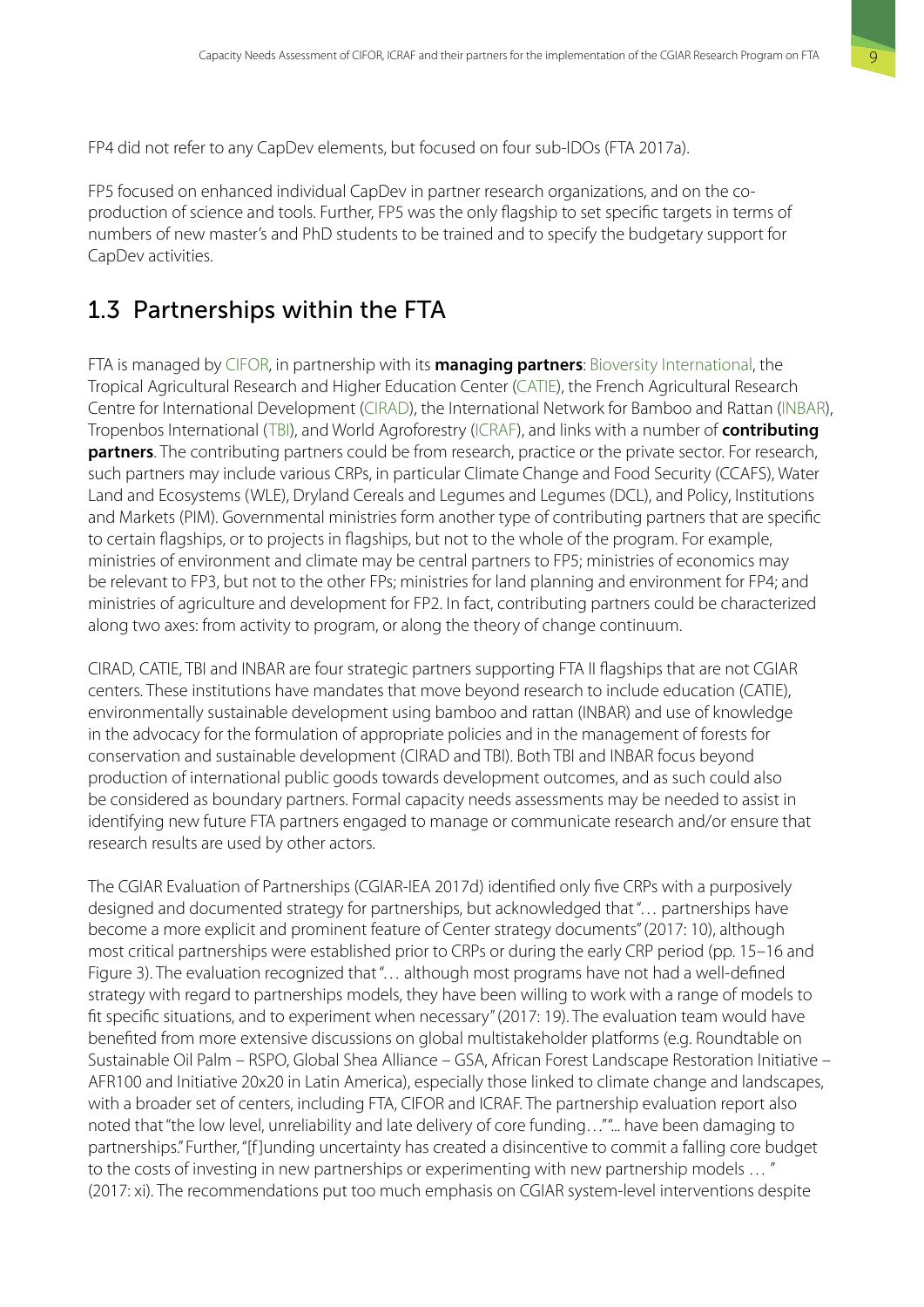the report's skepticism over the system's capacity to either provide strategic direction or follow-up on earlier findings and recommendations (2017: 39–46).

FTA, in operationalizing its partnership strategies, uses a three-pronged approach to further strengthen partnerships: (i) better valuing partnerships as an essential component of the program itself and one of its important comparative advantages; (ii) securing long-term engagement with the program through increasing and deepening joint activities; and (iii) identifying and characterizing partnerships in order to identify areas where a partnership would be critical to fill a gap.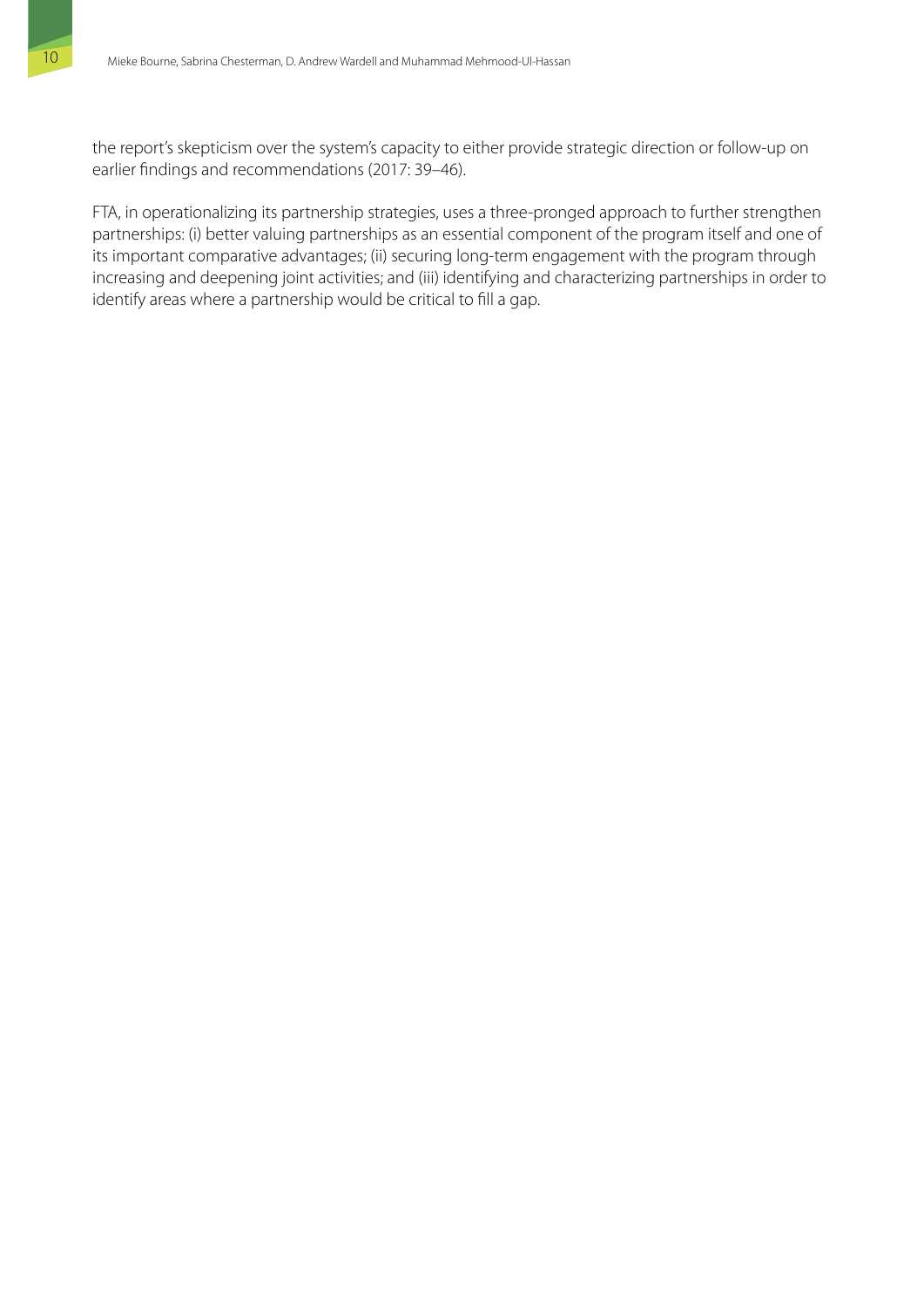# <span id="page-22-0"></span>2 Methodology

In line with the key focus of the study, to understand if cluster and flagship teams (together with their networked partners) have sufficient capacity to deliver on their respective theories of change and impact pathways as outlined in their write ups in the FTA final proposal, a two-part method was employed. Firstly, a detailed review of the theories of change was undertaken within each of the flagships. The purpose of the review was to allow benchmarking in the analysis of the responses from the interviews. This primary data collection, through semi-structured interviews (see Appendix 2 for interview list), was based on an analytical framework of key capacity areas, as shown in Table 2.

| Framework pillar                            | <b>Description of capacity</b>                                                                                                                                                                                                                                                                                                                                                                                                                                                                                                                  |  |  |  |
|---------------------------------------------|-------------------------------------------------------------------------------------------------------------------------------------------------------------------------------------------------------------------------------------------------------------------------------------------------------------------------------------------------------------------------------------------------------------------------------------------------------------------------------------------------------------------------------------------------|--|--|--|
| <b>Expertise capacity</b>                   | Expertise implies the necessary skillsets and thematic backgrounds required to<br>achieve intended outcomes and outputs set out within each FP's TOC and within<br>the broader context of program needs for interdisciplinary novel research and<br>resource mobilization. The expertise capacity implies adequate research staff from<br>the required disciplines and with the necessary experience and qualifications to<br>produce the promised research outputs.                                                                            |  |  |  |
| Partnering and<br>networking capacities     | Partnering and networking capacities imply the ability to identify, develop and<br>maintain opportunities with important partners across the impact pathway, from<br>research partners through to those involved in achieving development impacts.<br>These are capacities for scaling up (e.g. within already defined locations) and scaling<br>out (i.e. to new locations).                                                                                                                                                                   |  |  |  |
|                                             | Outreach capacity links to staff being able to communicate and share products with<br>boundary partners and networks in appropriate forms, and to leverage interactions.                                                                                                                                                                                                                                                                                                                                                                        |  |  |  |
|                                             | Capacity to develop, manage and ensure effective partnerships is centered around<br>flagships having strategic research partners for delivering outputs, including area<br>expertise or location. In addition, the research is co-designed with those who use<br>the research, thereby assisting in delivering outcomes, and ensuring that research<br>planning is demand-driven and that outputs are readily used by boundary partners<br>such as NGOs, platforms, government (extension and research), community-based<br>organizations, etc. |  |  |  |
| Capacity to mobilize<br>financial resources | This involves having a strategy (at the flagship level) to acquire the resources<br>required for achieving TOC outputs and outcomes. In general, the FTA proposal<br>states that the resource mobilization strategy is to cover the existing shortage in<br>financial resources through bilateral projects; and the adaptation strategy, in case<br>the mobilization strategy is not fully successful, is to reduce the scale and scope of<br>activities.                                                                                       |  |  |  |
| Managerial capacities                       | Managerial capacities at cluster and flagship levels imply the ability to perform<br>on set outputs and outcomes. These capacities will be analyzed based on the<br>assessment of partnership and outreach/communication capacities.                                                                                                                                                                                                                                                                                                            |  |  |  |

#### **Table 2. Analytical framework for capacity assessment**

Using the framing of the analytical framework, an interview guide (Appendix 3) was developed for the study. The guide covers key pillars of the analytical framework and leaves openly structured space for probing additional enabling factors not categorized under the analytical framework. A structured approach to the interview schedule was applied, with FP leaders interviewed first, followed by cluster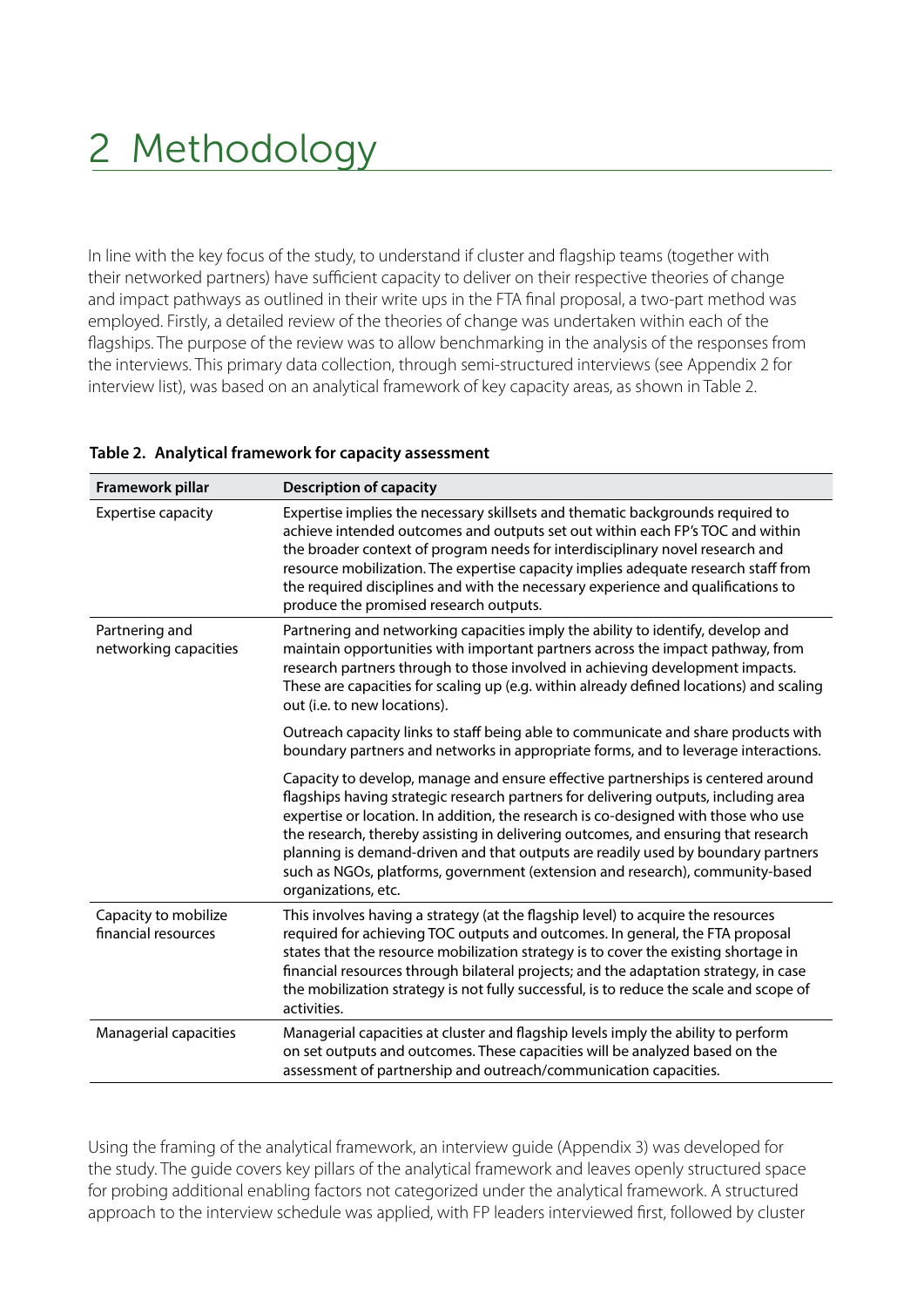leaders and then partners. The technique of snowball sampling, whereby interviewees were asked to suggest further pertinent personnel to be interviewed, was applied. Sixty-six semi-structured interviews were carried out across the five FTA II flagship programs, as well as with the SMO and other CGIAR Research Programs, strategic/boundary partners, National Agricultural Research System (NARS), young FTA II scientists, development partners, and networks; the interviews also focused on specific topics (e.g. communications) within FTA. Interviews were conducted in person and online through Skype between November 2017 and June 2018, lasting on average one hour in duration. Interviews were analyzed using the analytical framework to group responses and a simplified coding structure to identify commonalities and differences within each pillar of the framework. Qualitative methods (induction, comparison of the insights from different interviewees, categorization and generalization) were applied in the analysis of the interviews. Cross-comparison and discussion of results was carried out, and a third party was engaged if any debate occurred in the analysis process.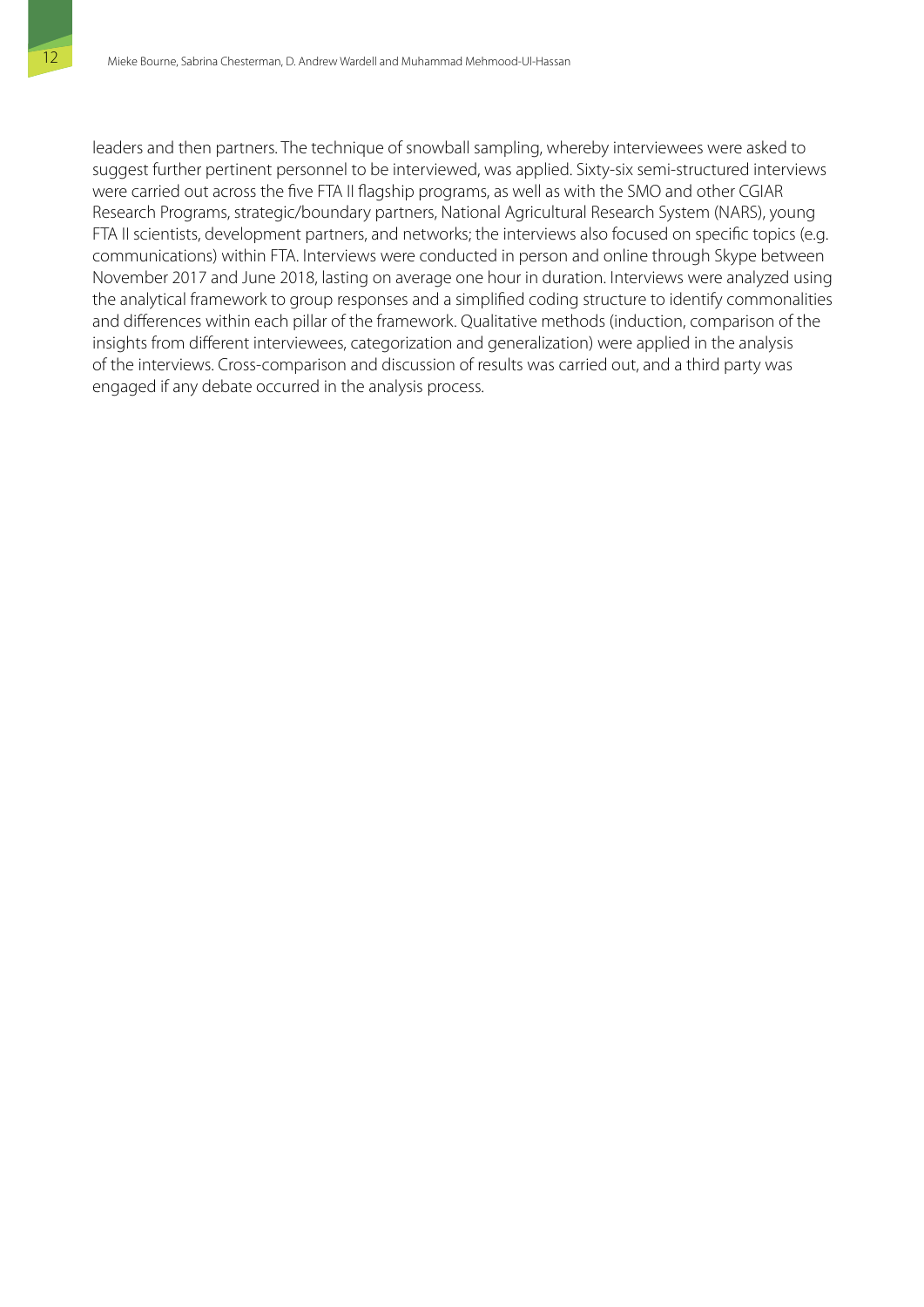# <span id="page-24-0"></span>3 Results

## 3.1 Structure of findings

The findings and key recommendations from the capacity assessment are presented in line with the analytical framework, with key study findings based on the framework pillars. Additional analysis was carried out on specific capacity needs of strategic managing partners, so the networking and outreach capacity pillars are presented in separate sections of the results. The results section is structured as a summary of key insights and discussion from the interviews, under the following headings:

- Expertise capacity
- Partnering and networking capacities
	- − Learning across FTA II research partners
	- − Partnership strategy
	- − Network of partners to deliver on the TOCs
	- − Capacity development of national research partners
	- − Integrating research in development
	- − Capacity for outreach, collaboration and capacity building of partners
- Capacity to mobilize financial resources
- Managerial capacities

Insights and recommendations follow the results section.

## 3.2 Expertise capacity

With diverse outputs expected from the FPs, a unique combination of disciplinary backgrounds and experience are needed for each FP and CoAs. Respondents were asked if they felt the FP they were linked to had research staff from the required disciplines and with the necessary experience and qualifications to produce the promised research outputs. Across all FPs, respondents felt that overall there was capacity to deliver on the research outputs, and where gaps existed, partnerships across CGIAR, with universities and other managing research entities able to fill them. In some FPs, such as FP3 and FP5, the critical mass of senior scientists was considered lacking. Some discipline gaps were recognized as important to fill, but because they were internal to the institutions they will not be discussed here.

An area of concern that emerged clearly across the FPs was that the capacities of different centers were not always being utilized effectively; many felt that, especially in light of FTA II's restricted budgets, a coordination mechanism for skill sharing is needed. For example, respondents from FP2 expressed that CIFOR has greater social science expertise that is not fully utilized in the FPs, and that CATIE has a comparative advantage in Latin America, especially on liaison, partnership establishment, formal and informal training and communication with national governments; these could be valuable skills to share and leverage.

In January 2019, CIFOR and ICRAF merged. This merger was immediately operational, with a common Board of Trustees and a single leadership team. The two centers are working towards unified policies and systems to be able to more comprehensively provide the evidence and innovative solutions needed to scale up investment in rural sustainable development and address global challenges. The new global institution will focus on sustainable and equitable land use, innovative finance, and performance landscape management with an integrative 'research-development-policy-investment-delivery' mode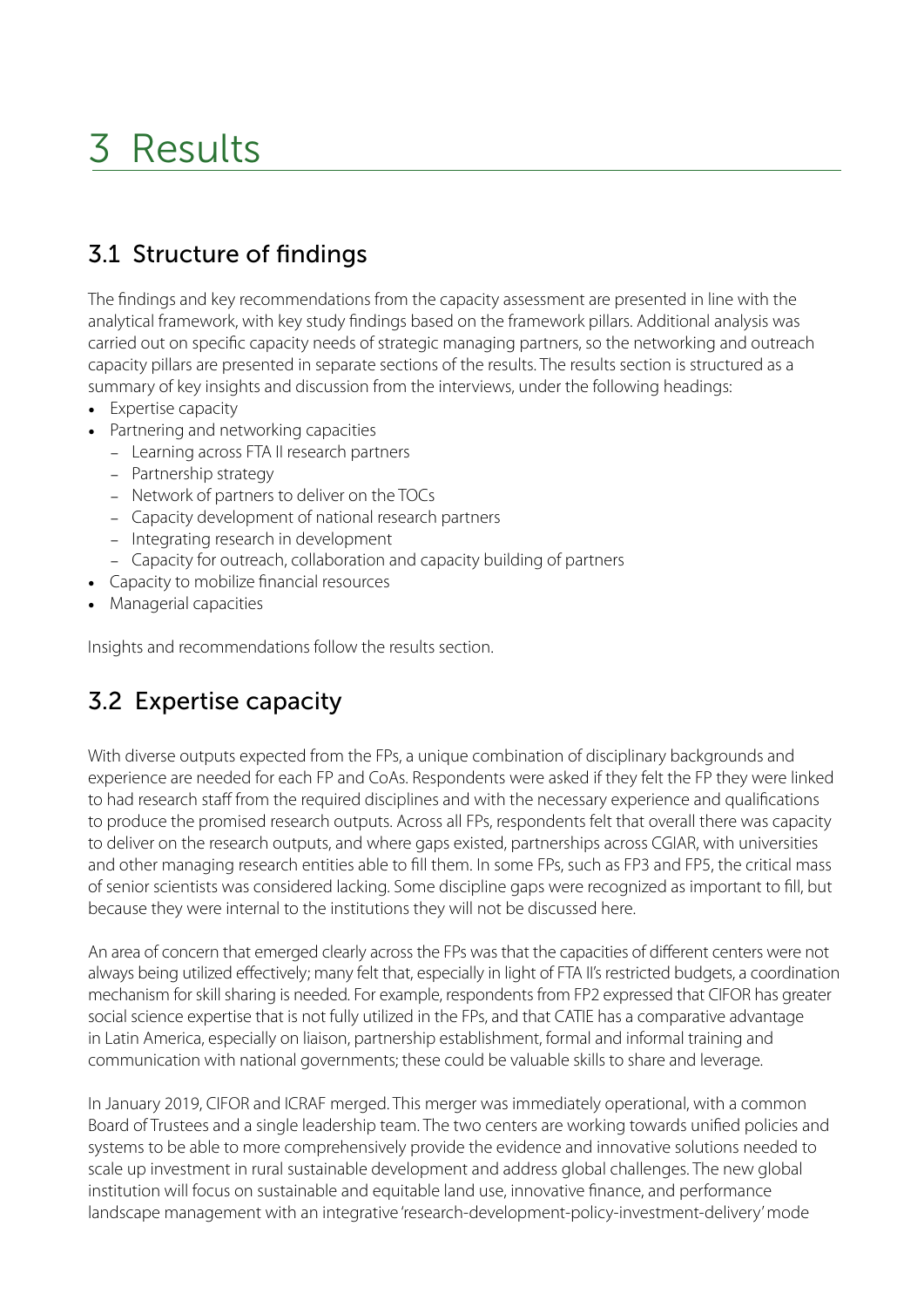<span id="page-25-0"></span>of operating. The ongoing merger process between CIFOR and ICRAF will reinforce the need to more effectively harness the different capacities of the two centers.

Key recommendations for enhancing skill sharing to address this gap are:

- A capacity inventory and associated opportunities to enhance or access capacities through networks should be completed by the human resources team, in collaboration with capacity development or communications focal points in FPs.
- Establish an online portal where staff biographies, skillsets and interests are shared (proposed by a respondent from FP4). This portal would link people in networks or communities of practice on common interest topics. This could either be housed on the institutional websites or internally as an intranet function, or be curated via social media channels such as an internal Facebook or WhatsApp groups.

## 3.3 Partnering and networking capacities

The partnering and networking capacities are unique to each context. For example, networks of research and boundary partners that are present and lead to success (outputs and outcomes) in *country* A are not necessarily present and lead to success in *country* B. This assignment explored the interviewees' assessment of contextual specificities of partnering and networking capacities within each FP and cluster.

## 3.3.1 Learning across FTA II research partners

The FTA proposal focuses on flagships as interdependent (FTA 2017a). FTA uses various avenues for interfacing and coordinating between FPs, including: (i) various FPs working on the same commodities (e.g. timber, cocoa, oil palm) from diverse entry points and impact pathways; (ii) co-location of activities in Sentinel Landscapes; (iii) co-location of research activities in site integration countries; (iv) identification of emerging themes (e.g. eco-labeling or certification) that concern several FPs; and (v) bilateral projects connecting work across multiple FPs in a given geographical context. The structure allows FPs to work both as stand-alone units and coherently with each other, building on each other's work, as also exemplified in the contribution to FTA II targets.

In 2018 a new priority-setting process was introduced in FTA to promote focus, alignment and coherence of all proposed activities as a mechanism to work across disciplines and across flagships. The priority setting was also intended to streamline and improve transparency and inclusiveness of the planning process, and to provide a unified framework and a set of guidelines, to help organize discussions on work plans and on the best use of W1/W2 and bilateral resources. The process was crafted collectively by FTA Senior Management (FTA Director, FP leaders, Monitoring, Evaluation, Learning and Impact Assessment (MELIA) Leader), under the oversight of the FTA Independent Steering Committee (ISC), which requested that FTA develop such a procedure, approved it and subsequently approved its results.

Twenty-five operational priorities<sup>2</sup> were identified through this process (see Appendix 1), leading to increased focus on priority areas for W1/W2 and bilateral/W3 investments to implement FTA's theory of change. These priorities address, within the framework of the proposal, important development demands and knowledge gaps, and are oriented towards the implementation of the SDGs and the Paris Climate Agreement. They build on the comparative advantages of FTA and its partners in order to maximize effectiveness and impact.

<sup>2</sup> In FTA, an operational priority is defined as: "a coherent and focused set of works/activities (funded by bilateral projects or funded by W1/W2 ) whose outputs aim at answering one or several key knowledge gap(s), and whose outcomes are directed to respond to a major development demand/challenge, building on the comparative advantage of FTA and its partners, and aiming at maximizing the effectiveness and impact of FTA".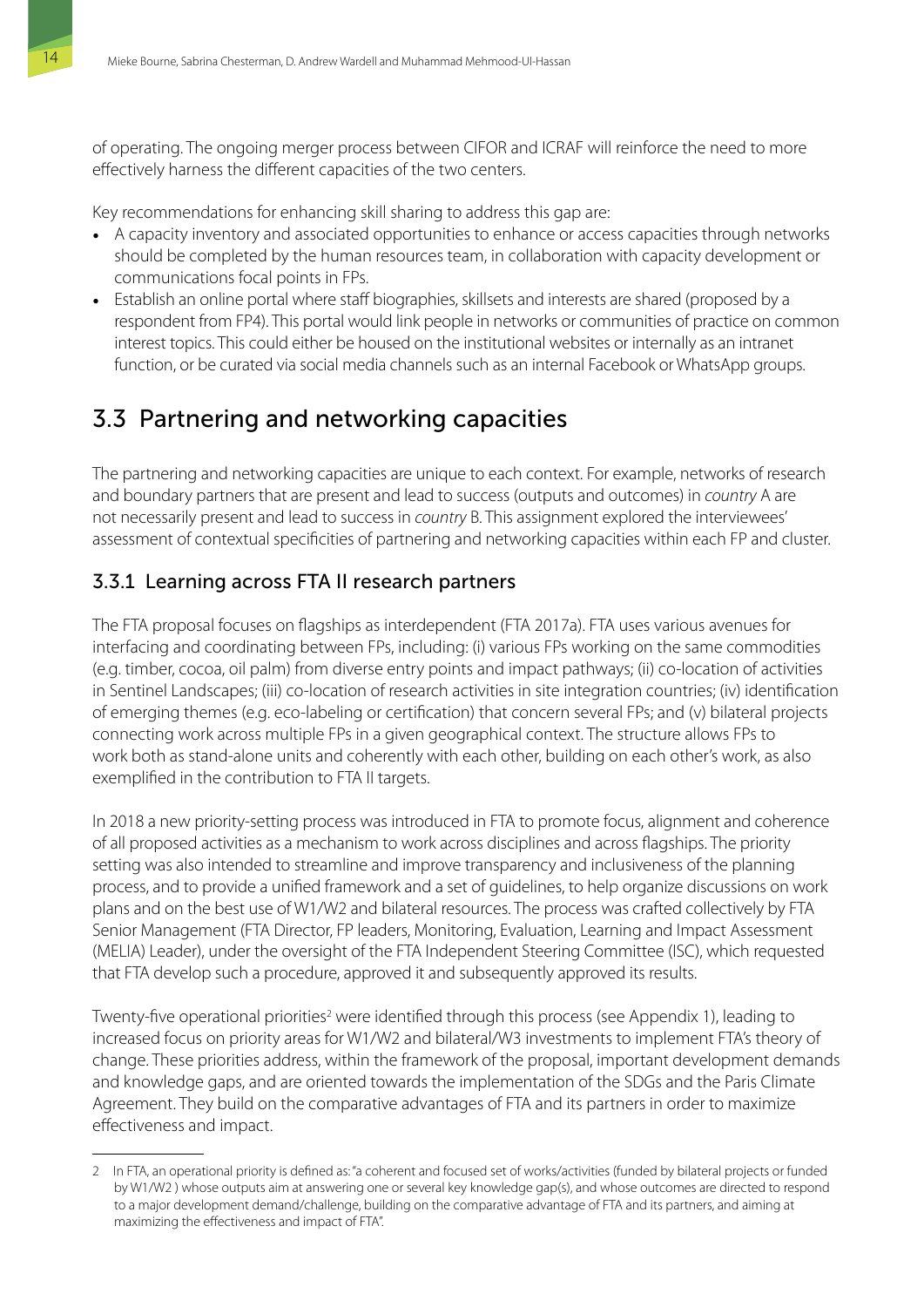The operational priorities<sup>3</sup> are articulated in the following way: the ultimate **outcomes** at **household** level of enhanced nutrition and food security and improved livelihoods, including gender (3, 10, 15) are supported by **action in farming systems**: silvo-pastoral systems, market-based agroforestry, forestry systems, farm-forest policy interface, agroecology, plantations and tree crop commodities (2, 11, 12, 13, 14, 24) and by **coordinated action along value chains**: inclusive finance and business models, innovating finance for sustainable landscapes, public and private commitments to zero deforestation, effectiveness of approaches to sustainable supply like certification and standards for Forest Law Enforcement, Governance and Trade – FLEGT (16, 17, 18, 20). They rely on the provision of **appropriate genetic material at scale with support to tree seeds and seedlings delivery systems**, and on **sustainable management of natural resources**: land and forest restoration, biodiversity, safeguarding and conservation of genetic resources, orphan crops, and landscape governance (1, 4, 9, 19, 25). They fully **address climate change** and **implementation of the NDCs** (both adaptation and mitigation), including zero deforestation, bioenergy, blue carbon and peatlands (5, 6, 7, 8, 18). Three operational priorities – **ensuring the quality of FTA research for development** (21), monitoring a set of Sentinel Landscapes (22), and conducting **foresight** (23) – aim to identify emerging trends and possible futures for forests, trees and agroforestry systems, and their roles for broader sustainable development objectives.

A consistent response during the interviews was that FTA II had not delivered on its ambition of creating more cross-center collaboration, and that this is particularly apparent with respect to joint fundraising. The benefits of co-locating CGIAR center offices has promoted collaboration in some cases, but in others it has done little (perception from a respondent from FP2). Much of the collaboration was consistently reported to be based on personal relationships. The lack of clear communication mechanisms or incentives for cross-sectoral and interdisciplinary approaches or collaboration was highlighted as a contributing factor by one respondent from FP4. It was acknowledged that there is a process underway to develop integrated projects across FPs, and respondents were waiting to see the outcome of this. Some other initiatives intended for learning, such as the Sentinel Landscapes, were seen by some respondents from FP4 as not having reached their potential.

Recommendations to enhance cross-center collaboration include:

- Enhance interaction of staff across centers.
	- − This could be achieved through establishing clear communication and formalized interactions, both in person and virtually. "Dynamic opportunities for structured but informal interaction" (FP2 respondent) such as an additional day following planned events like retreats and annual meetings, or through webinars on common topics across partner organizations. Other opportunities include cross-center collaboration to summarize cross-cutting work (e.g. FP1 respondent proposed commodity based agroforestry systems across the globe). A recent example is CIFOR's palm oil 'folder' comprising 11 Infobriefs based on research conducted over two years and presented at the [Innovation Forum smallholder event](https://innovation-forum.co.uk/smallholders-and-the-sdgs-forum.php) in London, in early 2018. Such efforts would have to involve multiple centers and partners.
	- − "An FTA webinar every six weeks to discuss and engage on the science not the management, possibly using the BlueJeans platform" (FP1 respondent).
	- − "Co-location of research staff can be extremely beneficial when it is utilized for collaboration or fundraising" (FP2 respondent). This was particularly highlighted in terms of support for interns and students.
	- − "Facilitating integration between flagships in geographic specific locations like Sentinel Landscapes (FP4), with greater focus on the learning opportunities" (FP4 respondents).

<sup>3</sup> Numbers in parenthesis refer to the operational priorities in the list (Annex 1), with no significance of the order.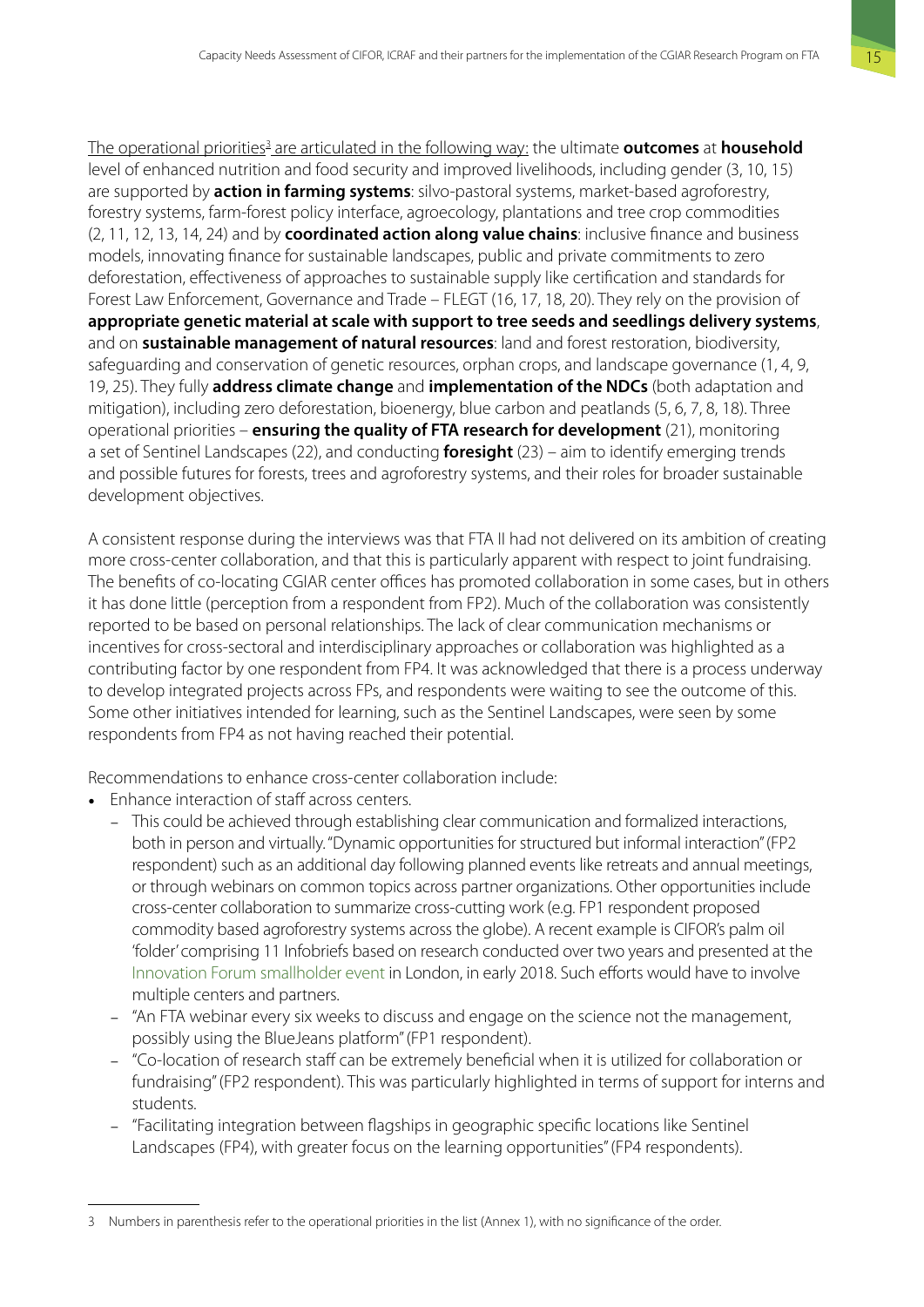- Facilitating integration between flagships in geographic specific locations like Sentinel Landscapes (FP4), with greater focus on the learning opportunities (recommended by FP4 respondents).
- Incentive structure for cross-center working relations and interdisciplinary approaches was mentioned by many respondents. These incentives could be in the form of performance review recognition of collaboration.

## 3.3.2 FTA Partnership Strategy

Partnerships are critical to achieving research outputs and outcomes at scale for FTA. Co-designing, implementing and delivering FTA research together with partners enhances FTA's internal capacity to generate demand-driven and relevant research results. Participating in creating salient, credible and reliable research results further strengthens the outreach partner's capacity to disseminate research findings (FTA Partnership Strategy).

The FTA Partnership Strategy considers partners to be strategic and long-term 'allies', e.g. organizations that share the FTA vision and mission and are willing to contribute their own resources to achieving the mission. Partners bring complementary research and development skills and/or outreach opportunities that may otherwise be lacking within the FTA team. Based on their strengths and interests, partners have defined roles to play that contribute to achieving FTA's intended outcomes. Partners have mutual accountability to each other and to the mission of FTA. Thus, collectively, the FTA partners are able to influence thinking, practice and attitudes of decision-makers at various levels. Service providers are project/grant-specific organizations or individuals (i.e. consultants) that are subcontracted for a limited duration to perform one or more defined tasks. Service providers can be engaged and disengaged based on FTA's changing needs and opportunities in the external environment.

Partners play a key role in impact pathways, i.e. in moving from research outputs to research and development outcomes. The aim of various partnerships may include one or more elements of: achieving excellence in research and scientific capacity development (discovery); testing and adaptation of concepts, tools and management options (proof of concept); and scaling (policy advocacy, advice and/or influence and developmental implementation).

FTA differentiate two levels of partnerships: managing and contributing. Managing partners are closely involved in design, management and governance as part of FTA's management team. They co-invest in shared impact pathways, working together at discovery, proof-of-concept and scaling levels. They have been continuously involved in strategic and operational decision-making during FTA II. FTA's managing partners are CIFOR, ICRAF, Bioversity, CATIE, CIRAD, TBI and INBAR. The inclusion criteria for managing partners were: (i) interest in partnering; (ii) relevance and criticality to achieving FTA mission; (iii) degree of alignment of partner's mandate, vision and mission with FTA agenda; (iv) complementarity of expertise and geographical coverage; (v) potential for joint and/or aligned bilateral resources mobilization; and (vi) potential for sustaining the partnership.

In contrast, contributing partnerships have important but more specific roles. They may be limited to a single geography, commodity/value chain or a single research cluster. FTA's contributing partners participate in implementation and management of their own activities/roles related to FTA but not in the overall management or governance of FTA. They are involved in the design and implementation of various CoAs under various flagships. Examples include: CCAFS, WLE, DCL, PIM, IUCN, SEI and IIASA and other partners that are specific to certain flagships, or to projects in flagships, but not to the whole of the program. Examples in FP3 include the Global Shea Alliance (GSA) in West Africa and the Table Filière Karité (TFK) in Burkina Faso. Contributing partners can be from research, development or the private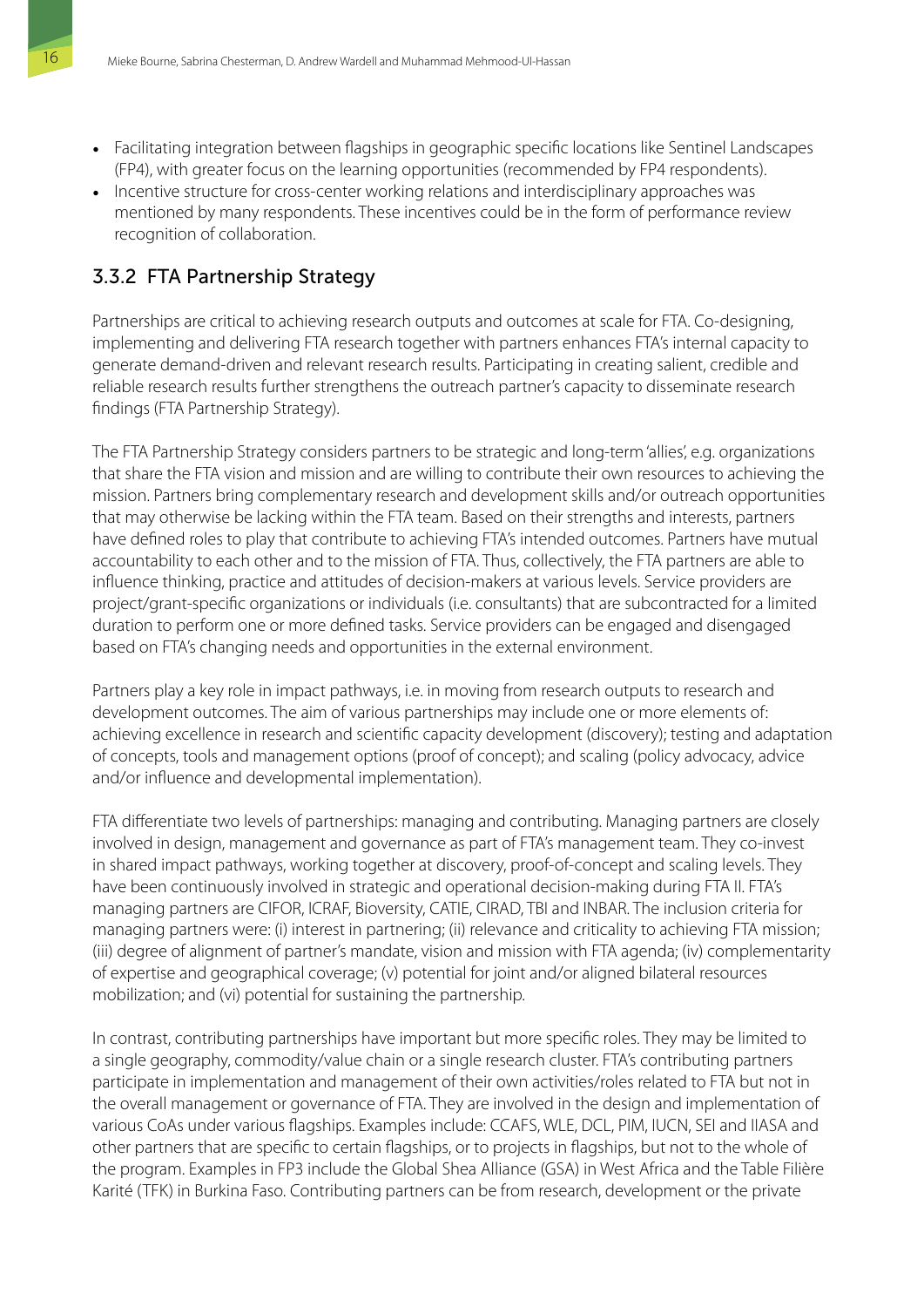sector. Donors that are engaged in FTA with a long-term perspective share numerous characteristics and interests with these partners, as "funding partners".

A typology with the roles of various partnerships is presented in Annex 3.2 of the FTA Phase II proposal (FTA 2017b).

FTA has qualified scientists and achieves impact at the international level (e.g. cumulative impacts of FP5, FP4, the Global Landscapes Forum and its predecessor 'Forest Day' on the international negotiations on climate change). However, one strategic partner respondent suggested it has less impact at the national level (and even less at subnational levels of governance), as project timeframes are short and many researchers focus on research outcomes. This gap is where the role of partners, and synergies with key new strategic and contributing partners, are essential. Recent research by FP3 and FP5 on jurisdictional approaches to promoting sustainability in agricultural and forest commodity value chains and on REDD+, respectively, has assisted in exploring new partnerships with, for example, the Sustainable Trade Initiative (IDH) and World Wildlife Fund (WWF).

Existing FTA managing partners have the following coverage:

- Tropenbos International (TBI) currently operates country programs in [Colombia](http://www.tropenbos.org/country_programmes/colombia), [Democratic Republic](http://www.tropenbos.org/country_programmes/dr+congo)  [of the Congo](http://www.tropenbos.org/country_programmes/dr+congo), [Ghana,](http://www.tropenbos.org/country_programmes/ghana) [Indonesia](http://www.tropenbos.org/country_programmes/indonesia), [Suriname](http://www.tropenbos.org/country_programmes/suriname) and [Viet Nam](http://www.tropenbos.org/country_programmes/viet+nam). Under the [Green Livelihoods Alliance,](http://www.tropenbos.org/projects/green+livelihoods+alliance+-+forested+landscapes+for+equity) TBI participates in projects in Bolivia, Liberia, Nigeria, Uganda and the Philippines. Additionally, TBI participates in a project in Honduras. These country programs give TBI a long-term presence, and build trust and connections in the national forest arena. TBI forms networks between researchers, policy makers and practitioners, and between national and international partners, supported by an agreement with a government ministry responsible for forests or the environment.
- [INBAR](http://www.inbar.int/about-inbar/inbar-membership/) is an intergovernmental organization of 43 Member States working in Asia, Africa and Latin America. CIFOR partnered with INBAR in the Democratic Republic of the Congo to develop technical guidelines to propagate bamboo for both habitat restoration (for mountain gorillas) in the Virunga National Park and as a source of income for poor rural communities living around the park. The guidelines were published in English, French and Kiswahili.
- [CATIE](https://www.catie.ac.cr/en/where-we-work.html) has 14 member countries in Latin America and has a unique combination of science, postgraduate education, outreach and innovation for development. CATIE has more than 45 years of promoting landscape approaches in Latin America and the Caribbean.
- [CIRAD](https://www.cirad.fr/en/who-are-we/cirad-worldwide) works in more than 90 countries for the sustainable development of tropical and Mediterranean regions.

Considering the distribution of managing partners' activities (Figure 1), the region with less coverage, particularly when looking beyond rattan and bamboo, is sub-Saharan Africa. One managing partner indicated that the composition of partners is good, but questioned if there are perhaps too many partners linked to FTA projects if they are to be mobilized effectively. The multiple demands on one managing partner working across several flagships (FP3, FP4 and FP5) may also be unrealistic, given existing capacities. This is compounded by the limited breadth and depth of CGIAR center staff working in some flagships such as FP3, and an extremely limited FTA Phase II budget for CapDev as one of a number of cross-cutting themes. As one observer noted, "[W]ith no CGIAR funding left (for the CapDev COP), it is not worth investing in collective action with derisory budget allocations" (interview with ILRI representative, former Chair of the CGIAR CapDev COP, Nairobi, 23 April 2018).

**Recommendation:** A review of the managing partners, their geographical and institutional focus, and their personnel capacity should take place and could provide valuable insight into understanding if the current composition of FTA managing partners is sufficient to deliver on the FP's respective TOCs.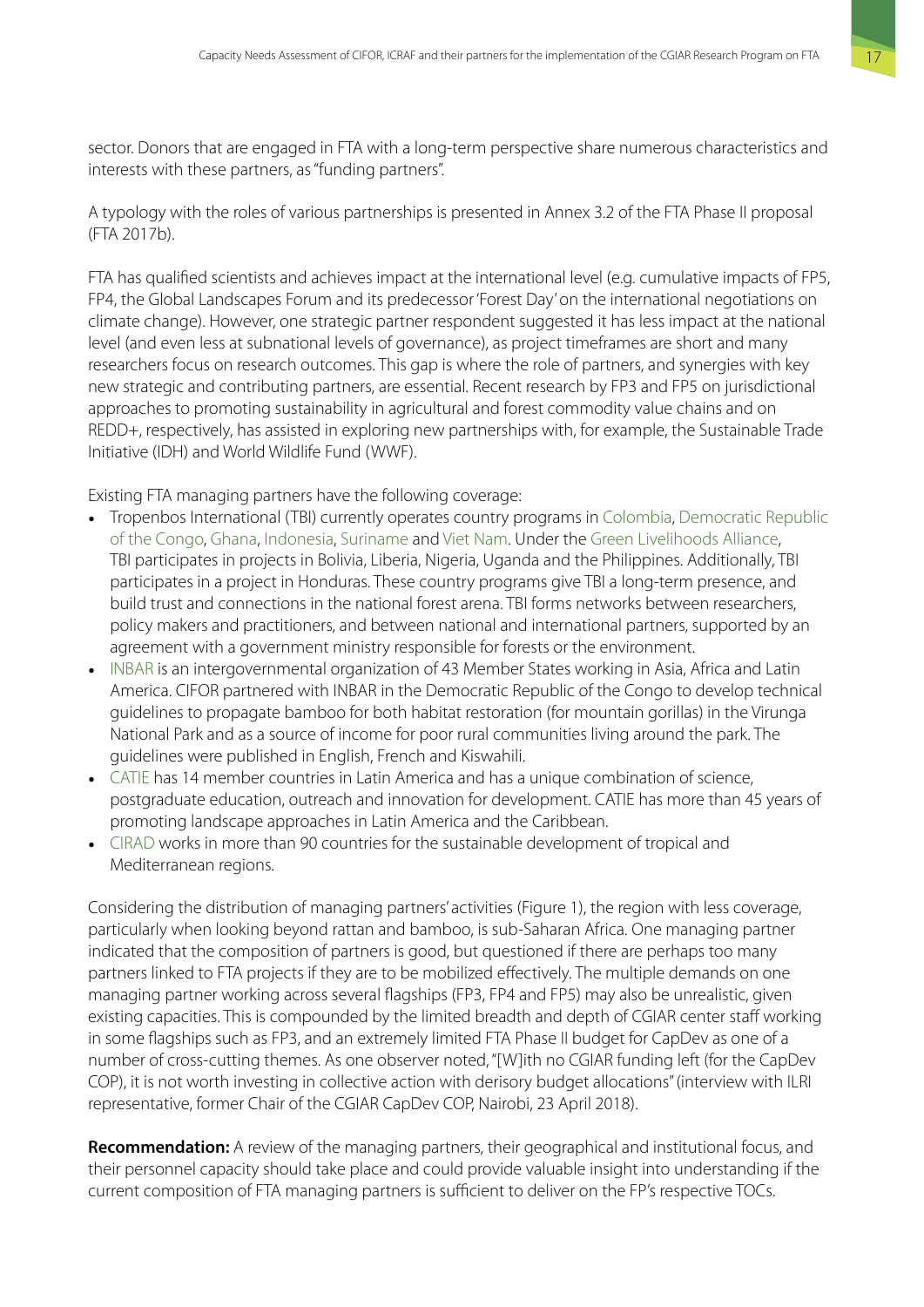<span id="page-29-0"></span>

### **Figure 1. Sociogram showing FTA's managing partners and the countries in which they conduct activities** Note: Orange = CGIAR centers; blue = strategic partners; green = countries

Two FTA managing partners identified three key areas for strengthening and/or capacity development:

- 1. Internal communication. FP focal points could enhance interaction with managing partners and provide clear communication on expectations for partners (particularly FP2).
- 2. Creating a common vision. FTA needs to develop a strong, clear, synthetic and common vision that considers both objectives and substance, to share with donors and all managing partners.
- 3. Focusing on impact. FTA needs an institutional strategy on how to extend research outputs and knowledge to partners, so that the responsibility is not left to partners but is the job of all scientists to achieve outputs and allocate budgets for this work.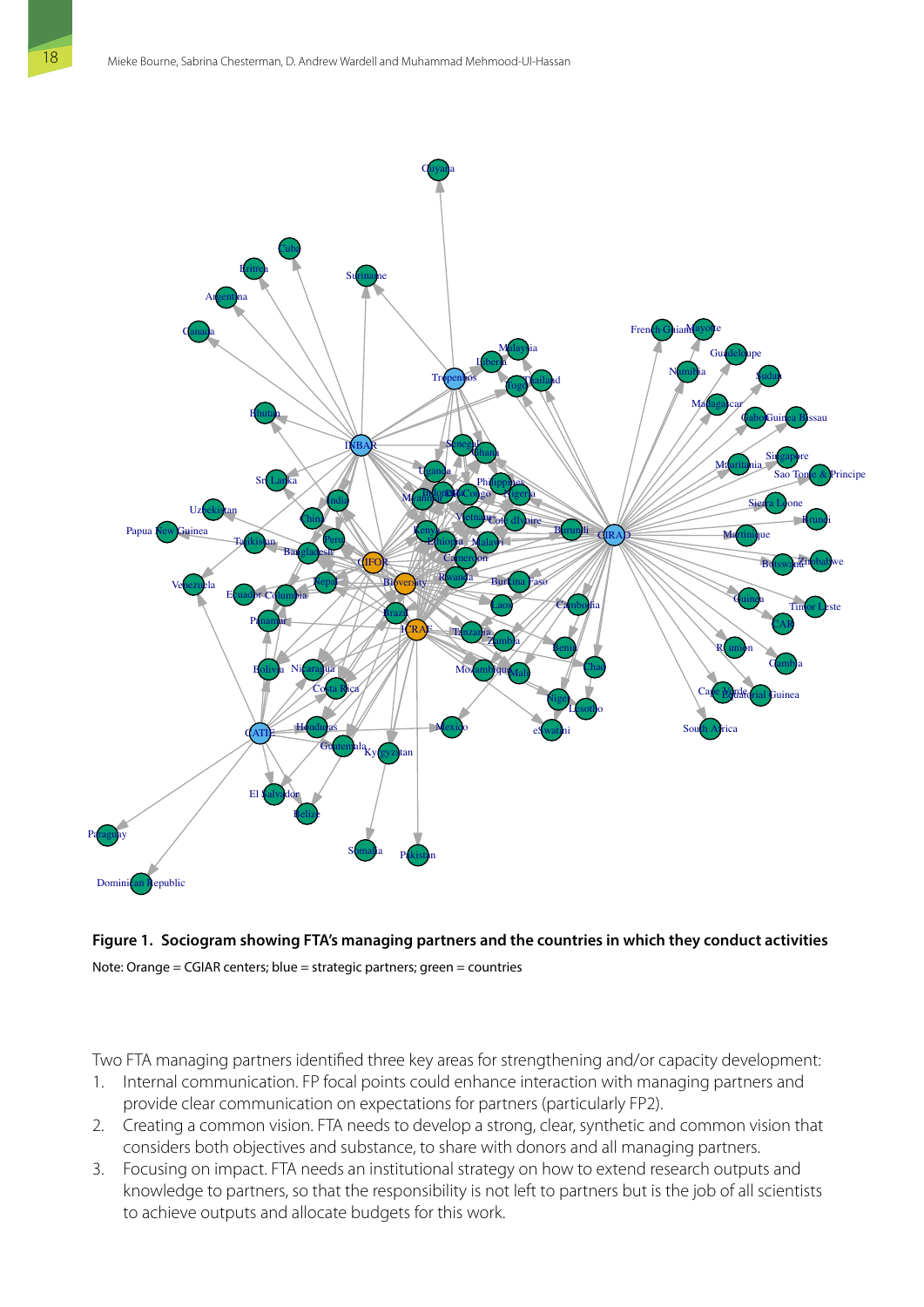**Recommendation:** integration of capacity development questions into the TOC for the development of new projects and programs, to achieve a focus on impact.

**Recommendation:** enhanced capacity in science communication, either through consultants or enhanced internal capacity, is needed.

Learning from past efforts in achieving impact, through tracer and outcome studies, would also be useful, as would the use of new technologies such as LinkedIn for all CapDev/training activities to make it easier to follow up with students and trainees.

### 3.3.3 Network of partners to deliver on TOCs

It is clear that functioning partnerships are key for all FTA flagships to deliver on their TOCs. As recognized by one FP4 respondent, "an institution itself doesn't need all the skills and capacity to do the impact work themselves, but can achieve this by partnering".

Often, researchers do not have access to the necessary networks and/or possess the capacity to reach intended end-users. Therefore, FTA will partner with various contributing partners. Following the approach of Outcome Mapping, these have been specified for each FP (see ToC section for each FP) and will be further refined at the project level. As described in Annex 3.6, much of FTA II's MELIA efforts will focus on monitoring and reviewing the behavior of all boundary partners (including FTA II scientists) against expected progress markers. (FTA 2017a)

One FP4 respondent observed, "an institution itself doesn't need all the skills and capacity to do the impact work themselves but can achieve this by partnering". It is clear that functioning partnerships are key for all FTA flagships to deliver on their TOCs.

FTA flagships work with governments, private companies and NGOs to achieve impact. Table 3 provides examples of partners for FPs 1, 2, 3, 4 and 5, as outlined in the FTA II flagship proposals. Partners fall into six broad, overlapping categories: private sector, development and conservation actors, government, intergovernmental and research. The partnerships are likely to change over time and, while some are long term and linked to FPs, others are engaged on specific, often bilateral, projects or through particular or historical relationships between scientists.

Within each FP theory of change, and as highlighted through interviews, each FP, while working through multiple types of partners, places emphasis on different partner categories. FP2 works extensively with development actors to achieve outcomes at scale, while FP4 has a strong emphasis on subnational governance, and FP1 works extensively with the private sector and conservation organizations. FP3 and FP5 both work with a broad array of research, development, outreach and communications partners. The CIFORled Global Landscapes Forum provides an extremely valuable mechanism to present research findings, by convening large numbers of actors engaged in e.g. climate change negotiations or innovations in finance.

Interestingly, donors were not listed as partners in the proposal documents. There is an opportunity to work more closely with donors to develop proposals that do not have to respond to a call. CIFOR has completed the 7-pillar assessment for the European Commission (EC), and ICRAF is investigating this possibility, which provides one avenue to develop proposals directly with the EC without having to wait for public calls-for-proposals.

Working with the private sector presents a number of opportunities for CGIAR centers, but such partnerships are still limited in number across FTA II flagships. An example of successful engagement with the private sector is presented in Box 2.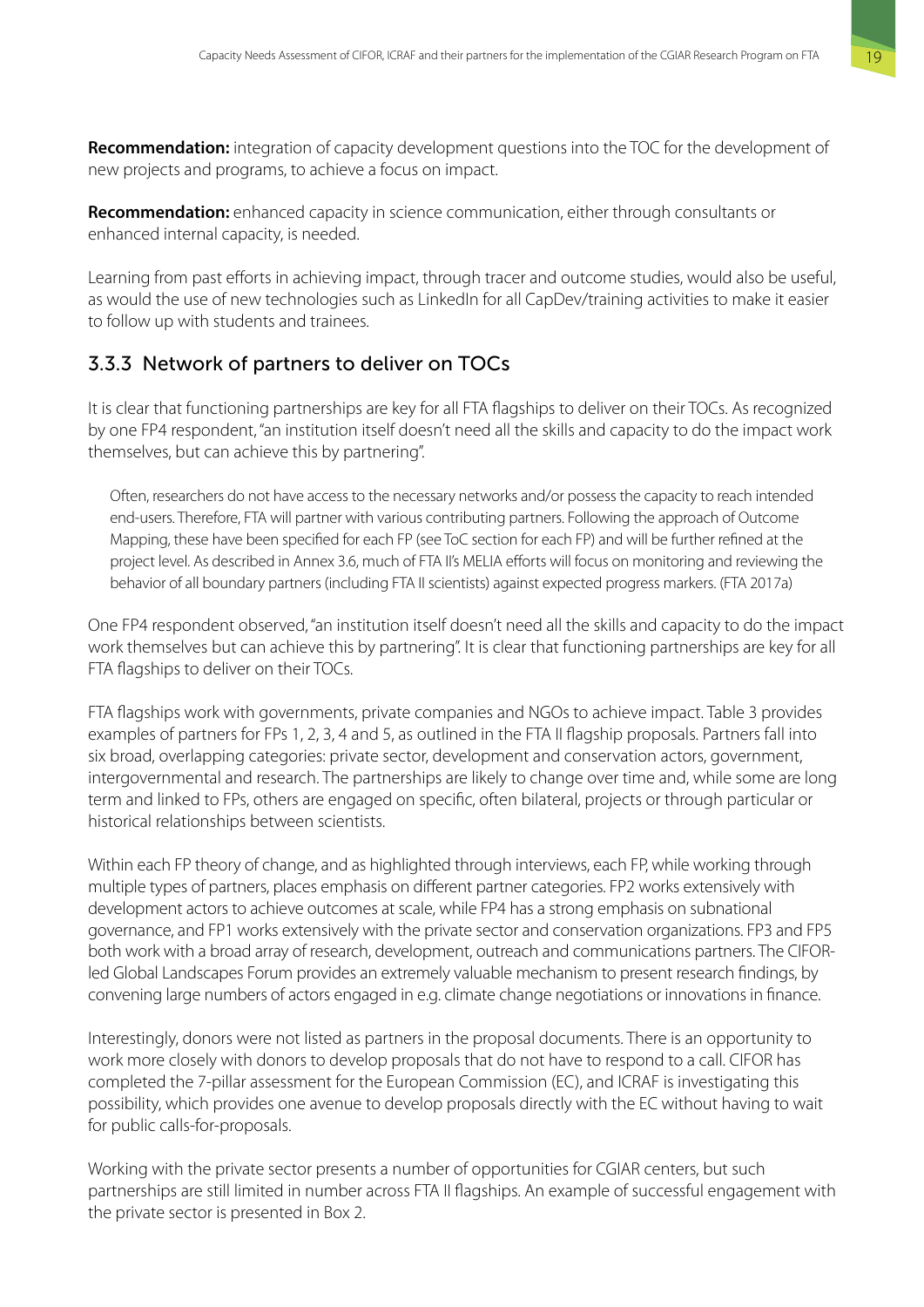| Partner<br>category    | FP <sub>1</sub>                                                                                                                                                                                                                                        | FP <sub>2</sub>                                                                                                                                                                                                                                   | FP <sub>3</sub>                                                                                             | FP4                                                                                                        | FP <sub>5</sub>                                                                                                               |
|------------------------|--------------------------------------------------------------------------------------------------------------------------------------------------------------------------------------------------------------------------------------------------------|---------------------------------------------------------------------------------------------------------------------------------------------------------------------------------------------------------------------------------------------------|-------------------------------------------------------------------------------------------------------------|------------------------------------------------------------------------------------------------------------|-------------------------------------------------------------------------------------------------------------------------------|
| Private sector         | Mars Inc., Nestlé and<br>Unilever (global and<br>regional)<br>SMEs and organized<br>farmer groups (local)                                                                                                                                              | Mars Inc. in Côte<br>d'Ivoire; Natura in<br>Brazil (large scale)<br><b>National SMEs</b><br>(co-develop novel<br>products)                                                                                                                        | SAN, FAST,<br>RSPO, GASCA,<br>FSC, TFA 2020,<br>ISEAL, IDH,<br>Profundo                                     | Private<br>sector actors<br>mentioned in<br><b>TOC</b>                                                     | Danone<br>Livelihoods<br>Fund,<br>Indonesian<br><b>Estate Crop</b><br>Fund, RSPO                                              |
| Development<br>(NGOs)  | <b>Development NGOs</b><br>including Concern<br>Worldwide, Vi-<br>Agroforestry and<br><b>World Vision</b>                                                                                                                                              | IFAD, World Vision,<br>Vi-Agroforestry,<br>One Acre Fund,<br>CARE and<br>SahelEco                                                                                                                                                                 | Centro Terra<br>Viva, SPDA,<br>SNV                                                                          | The<br>Landscapes<br>for People,<br>Food and<br>Nature (LPFN)<br>network of key<br>development<br>partners | CODELT, SEI                                                                                                                   |
| Conservation           | Regional and global<br>levels, including<br>APFORGEN,<br>LAFORGEN,<br>CacaoNet, COGENT,<br><b>INGENIC and</b><br>ICCO, Global Tree<br>Assessment-<br>Botanic Gardens,<br>Conservation<br>International and<br>the IUCN Global Tree<br>Specialist Group | <b>WWF</b>                                                                                                                                                                                                                                        | WWF, TNC,<br><b>IUCN</b>                                                                                    | IUCN, WWF,<br><b>TNC</b><br>The Ibero-<br>American<br><b>Model Forest</b><br><b>Network</b>                | TNC, GFW, RRI,<br>IMC, IPAM                                                                                                   |
| Government             | Government<br>agencies including<br>treaty-competent<br>authorities<br>Government<br>extension services<br>National tree seed<br>centers                                                                                                               | Ministries of<br>Environment and<br>of Agriculture in<br>Peru, EMBRAPA in<br><b>Brazil</b><br>High level<br>policy platforms<br>for national<br>agroforestry policy<br>(Ethiopia, Uganda<br>and Rwanda),<br>Local governments<br>(Vietnam, Kenya) | TBI links with<br>governments<br>National and<br>subnational<br>governments<br>in prioritized<br>landscapes | TBI links with<br>governments<br>National and<br>subnational<br>governments<br>central to TOC              | Ministries of<br>Environment/<br>Forestry in<br>e.g. Indonesia<br>Vietnam and<br>Peru                                         |
| Inter-<br>governmental | FAO, CBD and the<br>secretariats of the<br><b>International Treaty</b><br>on Plant Genetic<br><b>Resources for Food</b><br>and Agriculture and<br>the Nagoya Protocol,<br>with national focal<br>points in target<br>countries, OECD                   |                                                                                                                                                                                                                                                   | FAO, UNDP,<br>UNEP-FI, IFC,<br><b>WB and GASCA</b>                                                          |                                                                                                            | Governor's<br>Forests and<br>Climate Task<br>Force<br>UNFCCC-COP/<br>SBSTA/<br>Paris WG<br>Adaptation<br>Board<br><b>IPCC</b> |

### <span id="page-31-0"></span>**Table 3. Examples of important partners for FPs 1, 2, 3, 4 and 5, as outlined in the FTA Phase II proposal**

continued on next page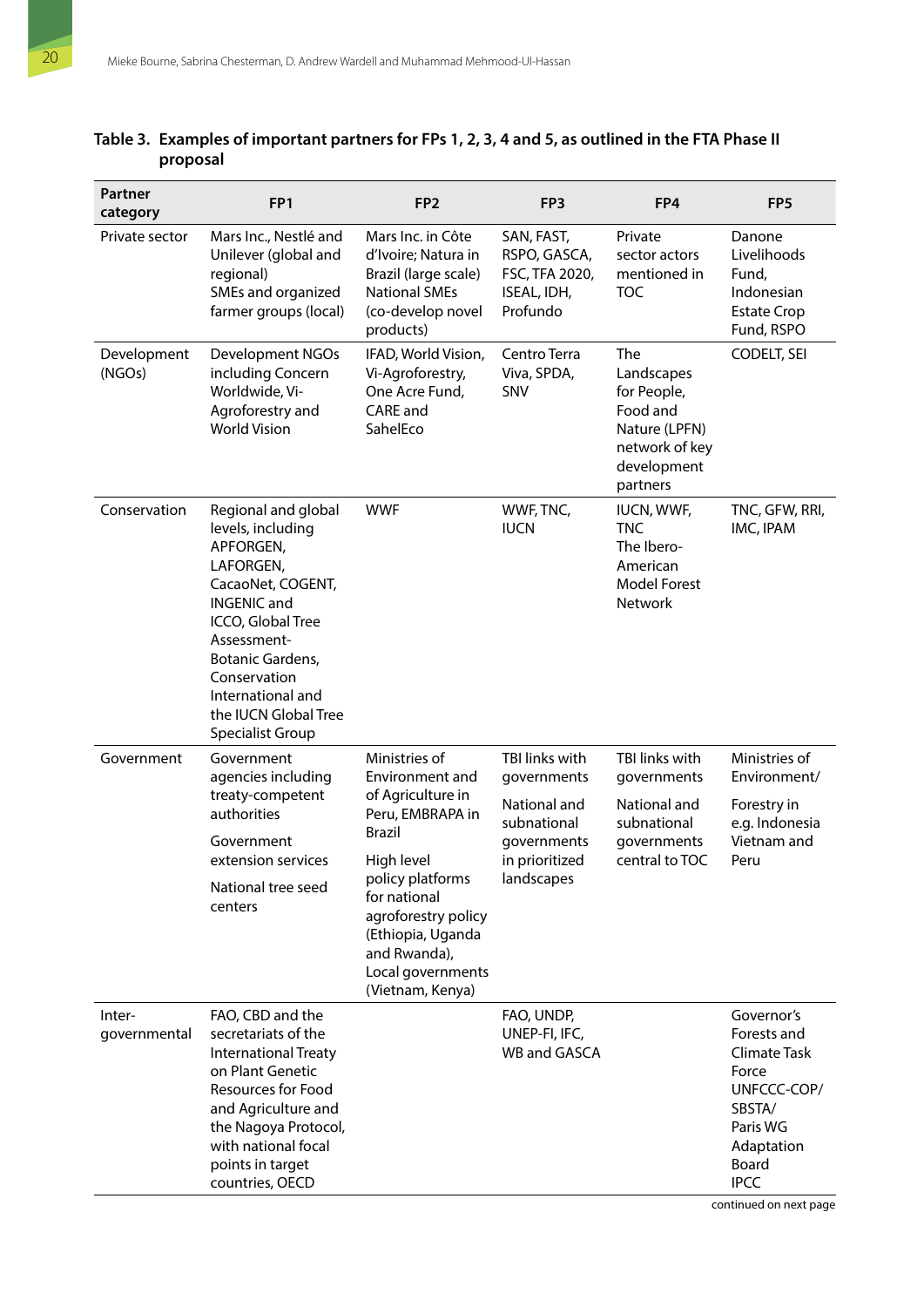<span id="page-32-0"></span>

| Table 3. Continued |
|--------------------|
|--------------------|

| Partner<br>category | FP <sub>1</sub>                                                                                                                                                                                                                                                                                                  | FP <sub>2</sub>                                                         | FP <sub>3</sub>                                                                                                                                                | FP4                                                                                                                          | FP <sub>5</sub>                                                                                                                                                                               |
|---------------------|------------------------------------------------------------------------------------------------------------------------------------------------------------------------------------------------------------------------------------------------------------------------------------------------------------------|-------------------------------------------------------------------------|----------------------------------------------------------------------------------------------------------------------------------------------------------------|------------------------------------------------------------------------------------------------------------------------------|-----------------------------------------------------------------------------------------------------------------------------------------------------------------------------------------------|
| Research            | Forestry and<br>horticultural<br>research centers and<br>foundations such as<br>the World Vegetable<br>Center and the<br>International Tree<br>Foundation (ITF),<br>public and private<br>breeders, and regional<br>research hubs such as<br>BECA. UC Davis (USA),<br>JHI (UK), University of<br>Copenhagen, WRI | NARES,<br>Universities,<br>colleges and<br>schools identified<br>in TOC | SEI, IIASA,<br>Copernicus<br>Institute of<br>Sustainable<br>Development,<br>RFF, ISL-<br>Cambridge<br>National<br>universities<br>including UPM,<br><b>IPB</b> | Cornell<br>University<br>and CDI<br>(Wageningen)<br>Ecosystem<br><b>Services</b><br>Partnership<br>(ESP).<br>WRI, SEI, IIASA | Universities in<br>USA, Norway,<br>Finland,<br>Netherlands,<br>UK, Germany<br>and many<br>developing<br>countries<br>including<br>Indonesia,<br>Vietnam, Peru<br><b>INBAR</b><br><b>IIASA</b> |

#### **Box 2. Private sector engagement: the case of Mars Inc.**

ICRAF has been working in partnership with Mars Inc. to improve the yields and profits of smallholder cocoa producers in Côte d'Ivoire since late 2010. ICRAF began its relationship with Mars Inc. through a small project won on the basis of a competitive tender. Over time, the collaboration has deepened to the development of a comprehensive private-public partnership, *Vision for Change: Building Sustainable Cocoa Communities*. Through this partnership, research on remunerative cocoa landscape rehabilitation for improved farms productivity, profitable returns and sustainable environmental health, securing markets for agroforestry products and quantifying the role of trees on farm for climate change mitigation and adaptation takes place. Development of the national cocoa system has been the focus of the collaboration, making the project outputs publicly available and ensuring development outcomes are central and come first, with room for research and testing of options. A number of factors are recognized as key to ensuring success:

- Develop and maintain trusted relationships, including between focal points in both organizations.
- Test options for the development-oriented agenda of the donor and show off successes/challenges to donors and key stakeholders.
- Start small and build a shared understanding to tackle more complex and system-wide challenges in the cocoa production and marketing system.
- Build strong relationships and a shared platform with local governments, key stakeholders and partners to ensure their participation, ownership and sustainability.

Source: Christophe Kouame, ICRAF Regional Director for West and Central Africa

It is not possible to identify if the optimal partner mix has been achieved by each FP, as many of the partners change, based on bilateral projects. It is however important that the FPs and FTA II overall are actively responding to partners' needs and are able to interact with and deliver the required research outputs in a timely and productive fashion.

Some of the methods used by researchers in the FPs to identify appropriate stakeholders include the use of stakeholder mapping and analysis in FP2, and discussion with ministries followed by a rigorous criteria-based selection process for FP4.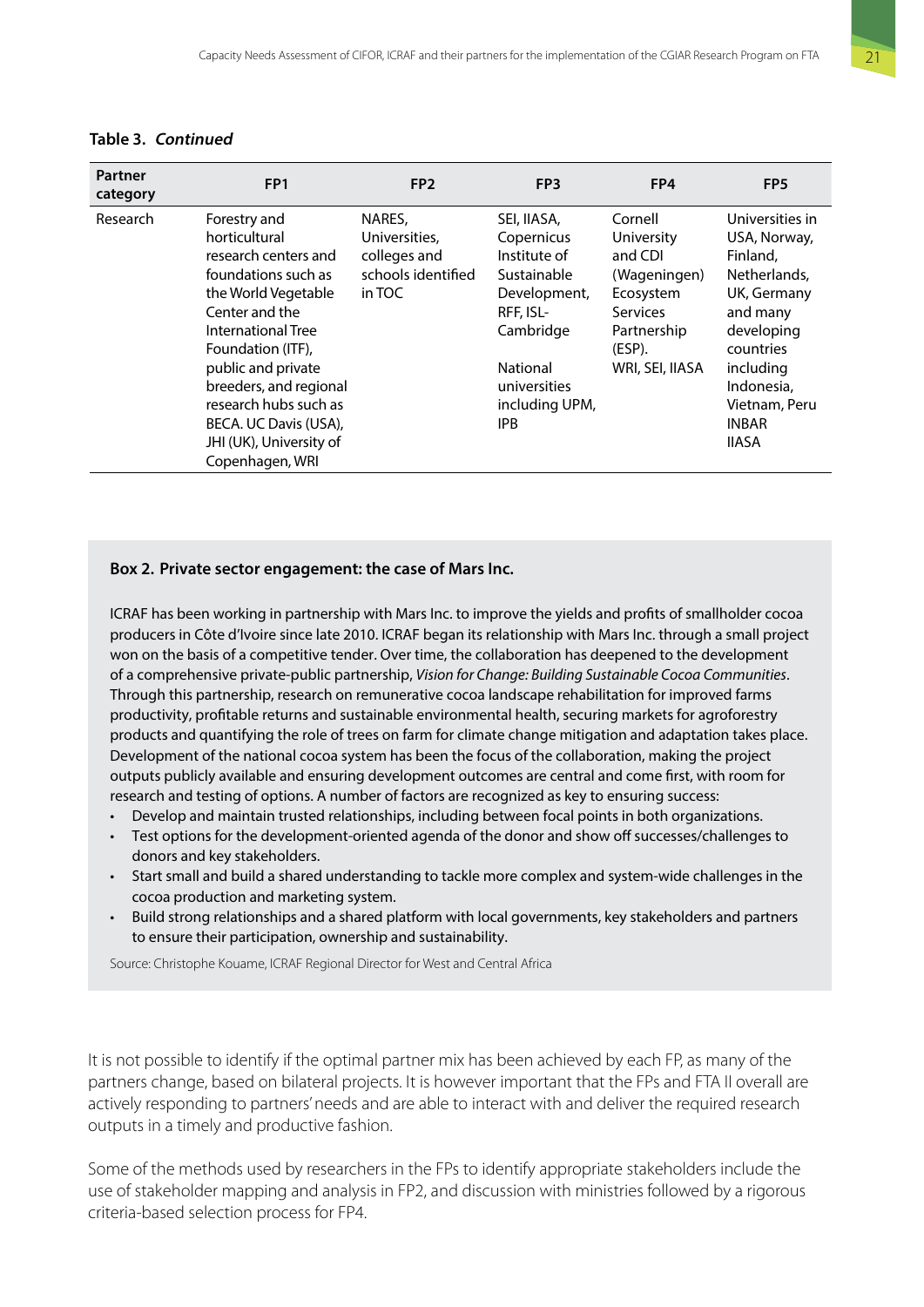Respondents from FP4 criticized the FTA partnership model as 'business as usual', and suggested that a nimbler partnership model is needed, including diverse partners. Such a model may include strategic and long-term partnerships combined with engagement with new partners as needed, perhaps through multistakeholder platforms.

However, a more focused approach to partnerships could be beneficial for FTA. The focus could differ by FP, and concern specific geographies. By focusing at the subnational level and working with key institutions such as local governments, efforts may be more influential and sustainable.

Demand-driven capacity development and multistakeholder engagement processes, such as the Stakeholder Approach to Evidence and Risk Informed Decision Making (SHARED) methodology, provide a tailored approach to aiding decision-makers (see Box 3).

Opportunities to expand the partnerships of the FPs to deliver on the TOCs exist; these include conservation and development organizations and new multistakeholder platforms, such as the Global Shea Alliance, headquartered in Accra, Ghana and the Table Filiere Karite in Burkina Faso.

#### **Box 3. Evidence-informed decision making at the subnational level – The SHARED methodology in Turkana County, Kenya**

The Stakeholder Approach to Evidence and Risk Informed Decision Making (SHARED) is a specialized decision hub based at ICRAF, with core functions to deliver tailored negotiation and decision support on the interaction between research, practice and policy. SHARED has developed a specialized methodology for evidence-based decision making, applied to specific decision cases. SHARED practitioners from ICRAF have established a long-term relationship with the Turkana County Government in Kenya and the decision case represents an example of the value of long-term relationship building to integrate research into policy processes. It started through a United States Agency for International Development (USAID) program on resilience in 2014. SHARED practitioners targeted relationship building within the Ministry of Finance and Planning, with a key mandate to work across sectors. SHARED acted as a coordination hub and neutral broker to convene meetings between agencies, align partners with their work on resilience, and help to simply translate key facts and recommendations for the Ministry of Planning. The success of this earlier partnership resulted in the SHARED methodology for evidence-based planning being used as the guiding framework for the development of the second iteration of the County Integrated Development Plan (CIDP). This resulted in SHARED practitioners acting as technical partners within the Ministry, helping to guide the review of progress and to structure an inclusive and evidence-based modality for the new CIDP II 2018– 2022. Through guiding templates, informational material, workshops and facilitated working groups and convened meetings, the county government was taken through a facilitated process, with transformational changes integrated in the approach to planning. This included the establishing of benchmarks and evidence requirements to justify programs and budgets, sectors linking operational targets, and contributing joint budgets to develop integrated flagships project. This was endorsed through the capacity of the Ministry of Planning in taking a systems and cross-sectoral approach to development planning.

Key reflections from this include the importance of building authentic relationships and trust among policy makers and government structures to allow an entry point for key research and recommendations to inform budgetary decisions. In addition, acting as a technical backstop with regular communication channels, such as WhatsApp communication, allowed SHARED practitioners to be adaptive and rapid in their responses and to capitalize on political momentum. In addition, a sentiment of commitment to change, meaning continued relationship building outside of funded projects, is required to sustain relationships.

Source: SHARED team, ICRAF-Nairobi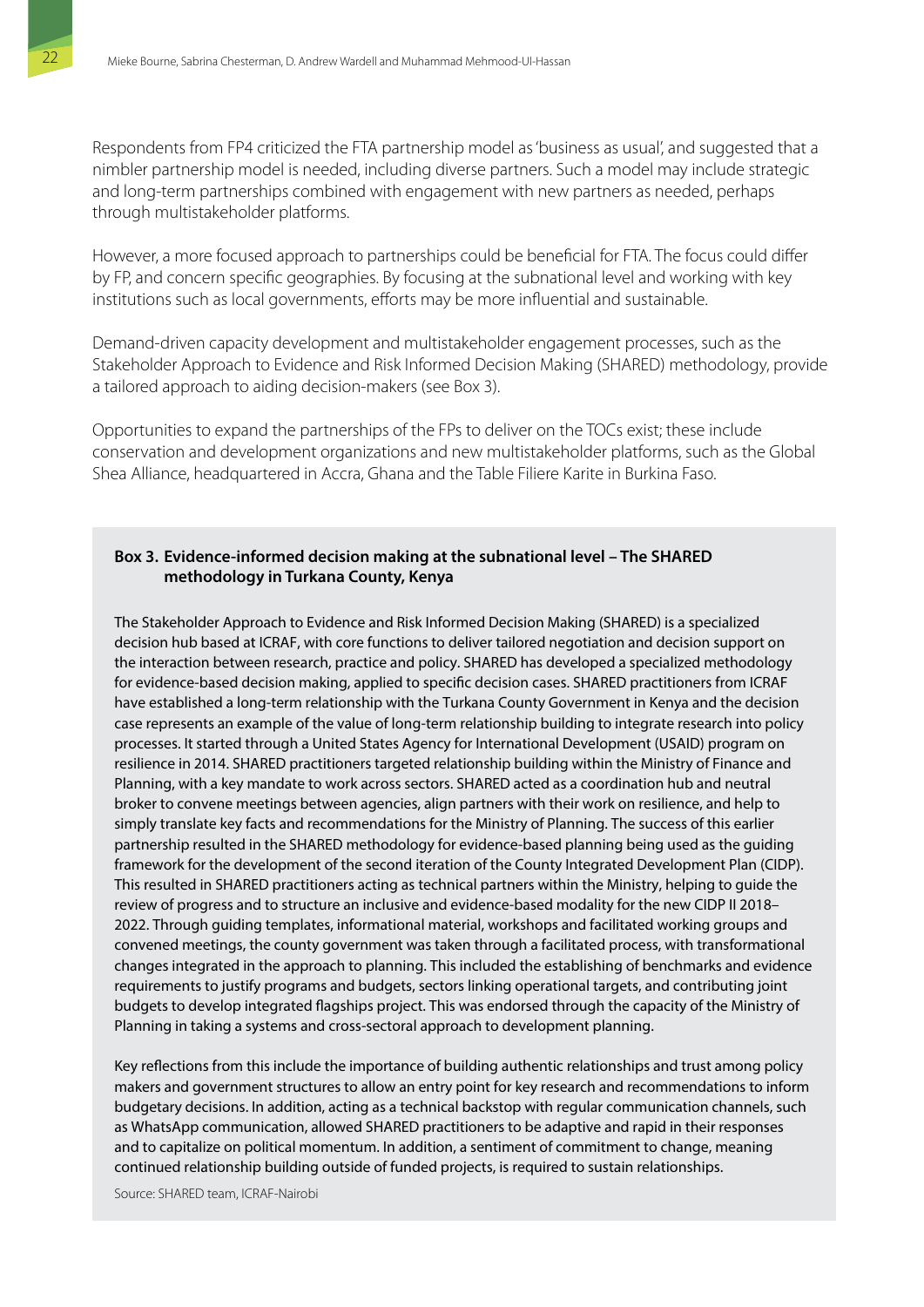## <span id="page-34-0"></span>3.3.4 Capacity development of national research partners

One of the key roles of CGIAR centers should be the scientific capacity development of staff from national research organizations. One FP4 respondent in this study identified that a significant gap in the FTA partnership structure exists for national institutions. While national institutions (NARS) are mentioned in each FP theory of change, their role is not prominent; this may be a gap in terms of sustainability, particularly if other partnerships developed through bilateral projects change between projects. Leeuwis et al. (2017) suggest that the best way to blend the international science and local development objectives of CGIAR is in the capacity development of national institution staff. The authors propose that capacity development can be achieved through postgraduate opportunities for national organization staff (Leeuwis et al. 2017), a sentiment echoed in the interviews undertaken in this study, as outlined in feedback from two NARS in Kenya and the Regional Universities Forum for Capacity Building in Agriculture (RUFORUM).

### Insights from two NARS in Kenya

The Kenya Agricultural and Livestock Research Organization (KALRO) leads agriculture and livestock research at the national level. The key role of CGIAR centers in supporting KALRO was to development capacity in new methods and approaches among staff. The capacity to share or provide assets and resources and the ability to raise resources were also considered important. In the past, agreements have been seen to favor the CGIAR centers over the NARS, but as national governments move more towards loan programs for agricultural development, the CGIAR centers need to determine how they can support NARS or provide services as consultants. The CGIAR must support national research and development priorities and should train national staff to complete the research while they backstop it.

The Kenya Forestry Research Institute (KEFRI) undertakes research in forestry and allied natural resources. CGIAR centers such as ICRAF had greater interaction with KEFRI in the past when they implemented projects collectively and engaged in exchanges and conferences regularly. The memorandum of understanding between KEFRI and ICRAF needs to be renewed with a review of scope of interaction, given the new operating and policy environment. Opportunities for engagement include joint publications, exchanges and attachments between the two institutions, and enhanced information sharing. ICRAF can support KEFRI in terms of software, platforms and information and communication technology, as well as communications. An opportunity for KEFRI is that ICRAF is an international organization with access to international programs and resources and a track record with donors. KEFRI would benefit from collaborating with ICRAF to work on upscaling extension and best practices, and being engaged in international and regional projects.

### Universities and networks

The Regional Universities Forum for Capacity Building in Agriculture (RUFORUM) has collaborated with a number of FTA centers and common networks, such as the African Network for Natural Resource and Agroforestry Education (ANAFE) and the African Women in Agricultural Research and Development (AWARD). RUFORUM as an African network is overseen by the universities, which provide insight into gaps and needs and ensure it is demand-driven. CGIAR centers can support African universities in three key areas: (i) through the use of facilities such as laboratories and equipment with associated technical experts; (ii) by providing scientific expertise through linking students to projects; and (iii) through long-term support to build national capacities in challenging contexts. This is exemplified by CIFOR's assistance to the University of Kisangani in the Democratic Republic of the Congo (Box 4). FTA could codevelop research programs with RUFORUM to enhance efforts for student placements, internships and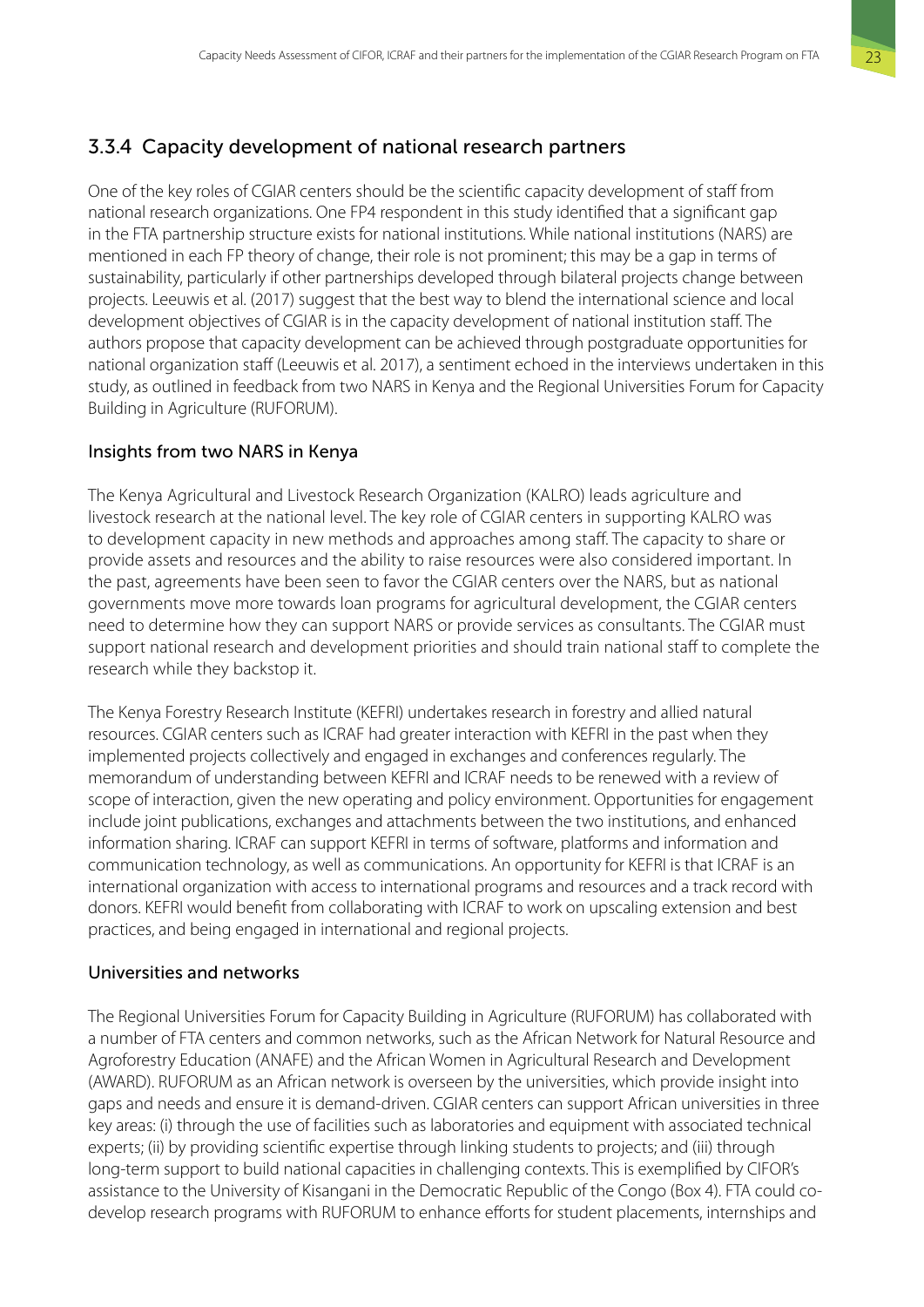#### <span id="page-35-0"></span>**Box 4. Improving governance by building capacity in the Democratic Republic of the Congo**

University education suffered greatly during the periods of civil war in the Democratic Republic of the Congo (DRC), exacerbated by underfunding of the sector. This context changed a decade ago as the government initiated sectorial reforms and developed a clear vision of strategic research priorities. The country boasts the world's second largest area of contiguous tropical forests, which are distinguished by their rich biodiversity. In 2005 the country's entire forestry research cadre boasted just six people with a master's degree. A long-term capacity building program with the Faculty of Sciences at the University of Kisangani (UNIKIS), Tshopo Province – supported by the EC with CIFOR as the key implementing partner – included using novel teaching methods, development of new master's-level curricula materials and an electronic library, joint local and international supervision of students, an annual Science Week in tandem with a media training event, training UNIKIS staff and article-based theses. A local 'accompanying committee' tracked student progress and helped to develop scientific writing skills, resulting in the submission of more than 40 articles to international peer-reviewed journals, and the creation of the national Green Journalists' Network. UNIKIS has emerged as DRC's leading higher education institution on sustainable natural resource management. The Ministry of Higher Education has since adopted the 'Science Week' model for all universities and faculties in the country.

Source: CIFOR 2015

sabbaticals. Short-term sabbaticals of university staff within CGIAR centers could provide an opportunity for capacity development and strengthen co-supervision without losing quality lecturers to CGIAR.

To enhance the capacity for collaboration with networks and universities, CGIAR centers should ensure they are aligned to the priorities of African countries. Additionally, partnerships should be enhanced to ensure more equitable sharing of resources and invest in capacity building of partners. By working with NARS and through networks such as RUFORUM, capacity development activities can be more targeted.

RUFORUM has worked with universities to identify their comparative advantage in terms of discipline competency. Different universities then offer programs or become a regional hub, open to students from other universities across the continent. Staff training is offered to support the program and external capacity is brought in where needed. FTA II centers could support this process by identifying universities and programs they wish to support, and by building capacity in a focused way. CIFOR's collaboration with national universities and the International Development Law Organization in Tanzania, Zambia and Mozambique provides one example of an approach to harness the skills of final year law students (see Box 5).

#### Working with national universities

Two ICRAF scientists with close ties to Kenyan national universities provided insights on how FTA can support the capacity development of these institutions. Most national universities have the capacity in terms of expertise but lack the resources for student projects (e.g. laboratories and equipment). Programs such as the German Academic Exchange (DAAD, see Box 6) provide great opportunities to support master's and doctoral placements. It is important that supervisors in the CGIAR centers keep their student numbers to a level they can supervise effectively. The capacity development unit at ICRAF supports student placements and could do more to ensure that students are trained in research methods, proposal development, data organization and analysis, and experimental research design, so that supervisors can focus their support on substantive feedback.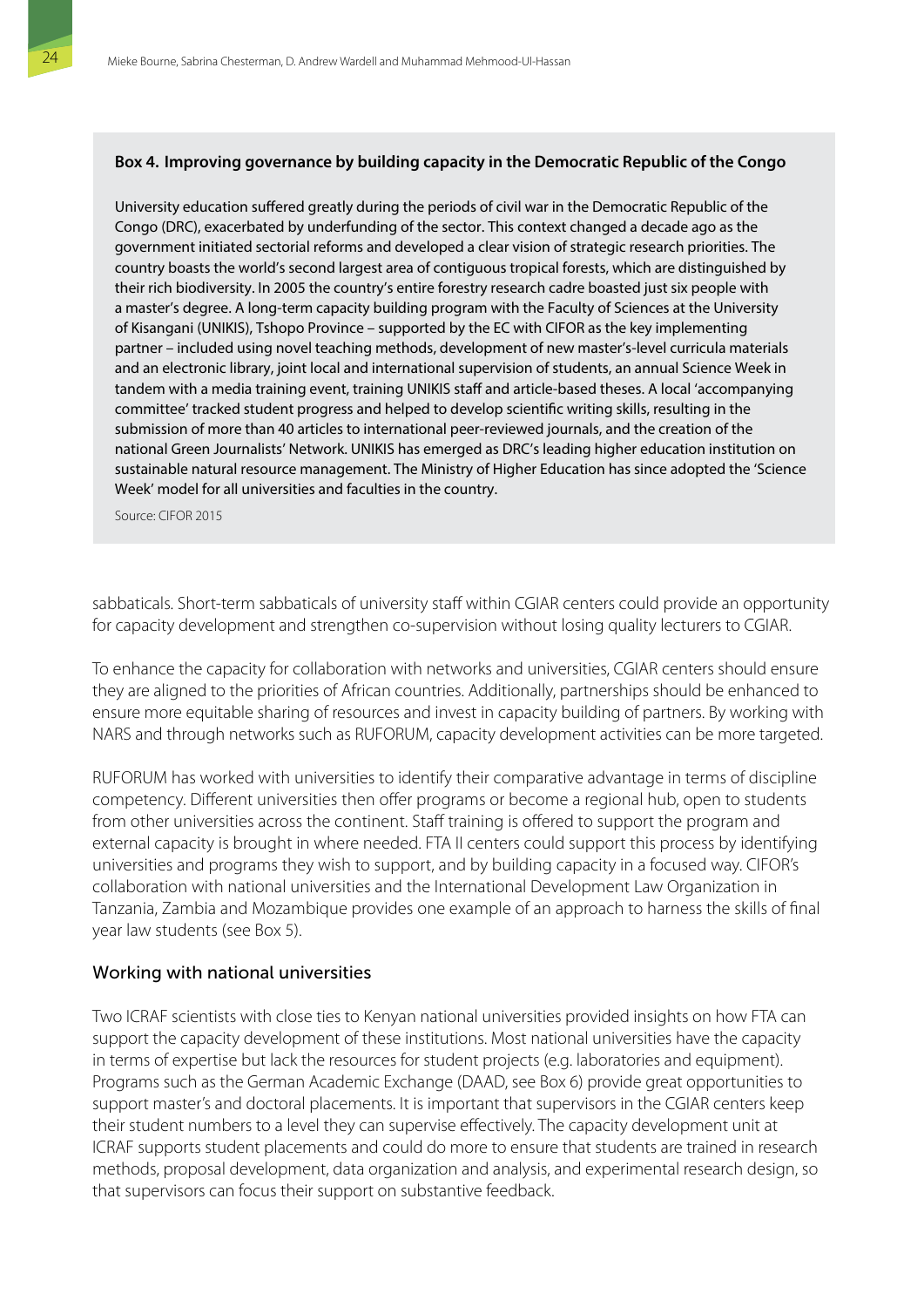#### <span id="page-36-0"></span>**Box 5. CIFOR collaboration with final-year law students at national universities in Tanzania, Zambia and Mozambique and the International Development Law Organization**

CIFOR, in collaboration with the International Development Law Organization (IDLO), worked with finalyear law students in Tanzania, Zambia and Mozambique to assess the legal frameworks for major resource sectors, in order to analyze whether, and to what extent, they enable sustainable investments. These countries' national development plans, cross-cutting laws on land and the environment, and sector-specific laws governing forestry, agriculture, mining and energy reflect sustainability principles, to varying degrees. Relying significantly on these sectors, the countries have witnessed consistent GDP growth in recent years. However, despite their resource wealth and increased investments, poverty and resource degradation persist. Rural populations remain disproportionately affected, with limited access to basic services and increased vulnerability to the impacts of deforestation and climate change. Key insights into four common issues that can hinder or enable sustainable land use investments were identified by the legal assessments. These consist of investment incentives, security of customary land tenure, enforcement of socioeconomic and environmental safeguards, and public awareness and participation. These issues also present rule-oflaw opportunities to support landscape governance aimed at empowering communities, alleviating poverty and contributing to sustainable development.

Source: Dalupan et al. 2016.

#### **Box 6. Strengthening research capacities through partial fellowship programs – DAAD-ICRAF In-country/In-region PhD Fellowship Program**

The German Academic Exchange (DAAD) funds five African PhD fellows annually to undertake their doctoral studies at East African universities and with FTA CGIAR partners. To qualify, applicants must be working as researchers or staff members in academic or research institutions. The university and ICRAF supervisors co-supervise the students, and DAAD pays tuition fees, partial stipends, and contributes towards meeting research costs. The PhD students need to be placed at a German academic/research institution for a period of six months during the course of study. CGIAR partners contribute towards the fellowship and its operational and field costs. As of 2018, 10 students are engaged in this program.

Source: ICRAF, Nairobi

As noted above, CGIAR scientists are often over-stretched; however, they do need to give greater recognition to the importance of future research leaders (CapDev Element 4). This should include identifying and establishing stronger links with national universities to ensure students can benefit from both theoretical and practical insights. In 2018, CIFOR and ICRAF jointly organized two specialist short courses titled, 'How to write a scientific article' to assist 15 young scientists from CIFOR, ICRAF, Bioversity International and ILRI as they embarked on their postgraduate studies. There is also an opportunity to bring in fourth-year students for short internships or to assist in data collection and analysis (as per Box 5). This provides the students with exposure and will help the centers to identify and support promising students. FTA II can also play a role in supporting curriculum development through ANAFE, RUFORUM and directly with universities. It may also be useful to consider supporting training at the level of secondary education, to enhance an appreciation of forests, trees and agroforestry from a young age.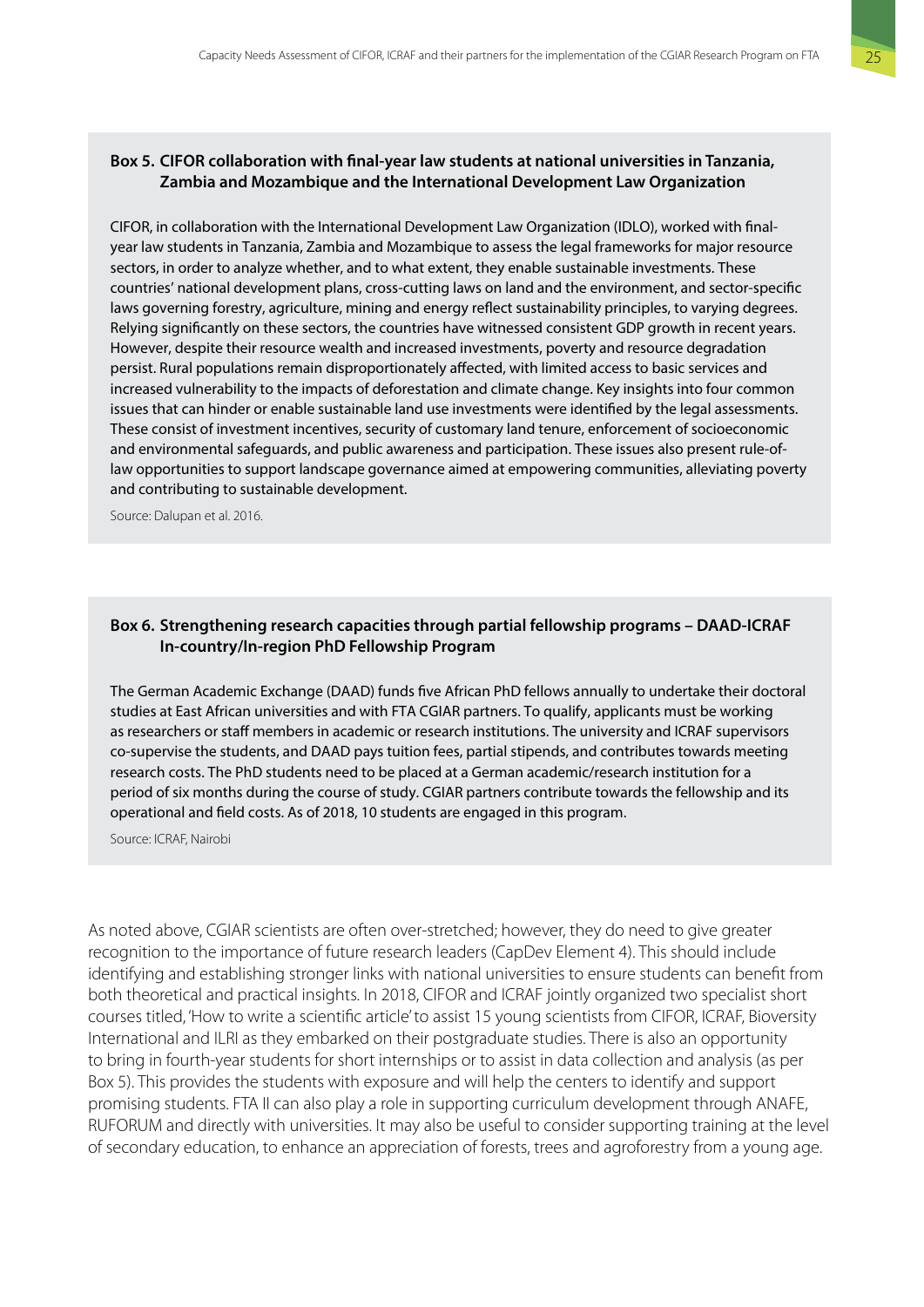## 3.3.5 Integrating research in development

As outlined in FP2, "FTA's research in development (RinD) and co-learning with development partner paradigms requires capacity to frame credible and relevant science from which development partners' knowledge needs are met. This is achieved through engaging development partners at relevant scales right from the beginning in an action research mode" (FTA 2017a).

World Vision, a development partner in Kenya, identified a number of areas for capacity development to improve RinD:

- Cultures vary significantly between organizations, and particularly between research and development organizations. FTA and CGIAR centers need to better understand how to communicate and interact with development partners.
- Development partners may need capacity building to understand how research can contribute to development, how the opportunities for research can feed into the development process, and how to interpret the research findings to inform activities.
- Development partners must be engaged in the full research process, from needs identification to production and interpretation of results. Without the bigger picture, it is challenging for them to contribute fully to RinD.
- Research outputs should be produced quickly (to feed into development activities) and be presented in understandable forms (e.g. using graphics and summarizing results in plain language).

**Recommendation:** Each flagship should develop a strategy to guide a capacity needs assessment and interaction with any new partners. The strategy should include a process for cross-learning, so that each organization understands the other in terms of approach, expectations and language. Additionally, it should include a process for capacity development of partners.

Delivery of intermediary communications pieces is an important consideration. While research quality should not be compromised, more interim communication products. such as working papers, short briefs, infographics, feedback reports and websites should be valuable both for partners and for donors. Communities of practice offer a co-learning model that has been successful in some projects (see Box 7).

## 3.3.6 Capacity for outreach, collaboration and capacity building of partners

The 'strengths and successes' capacity building approach with partners, as well as capacity gaps within the FPs are outlined below.

### Strengths and successes in outreach, collaboration and capacity building of partners

FP1 has worked successfully with research and non-research partners at the national and subnational levels. It has worked through Rural Resource Centers (RRCs) and nursery teams for germplasm supply, through NGOs for project implementation, and with the private sector for specific projects. Additionally, networks have been supported at different times and stakeholder workshops used to interact with a wide range of actors.

FP2 has a good record of working with a range of partners, from national and subnational governments to NGOs and farmers unions. A number of staff across the FP (including in the regions) have excellent capacity to work with development partners and the communities, for example on local knowledge. The 'options by context' work in Kenya has received positive feedback from development partners, and the community of practice interactions (see Box 3 above) have shown demand for the work from the community.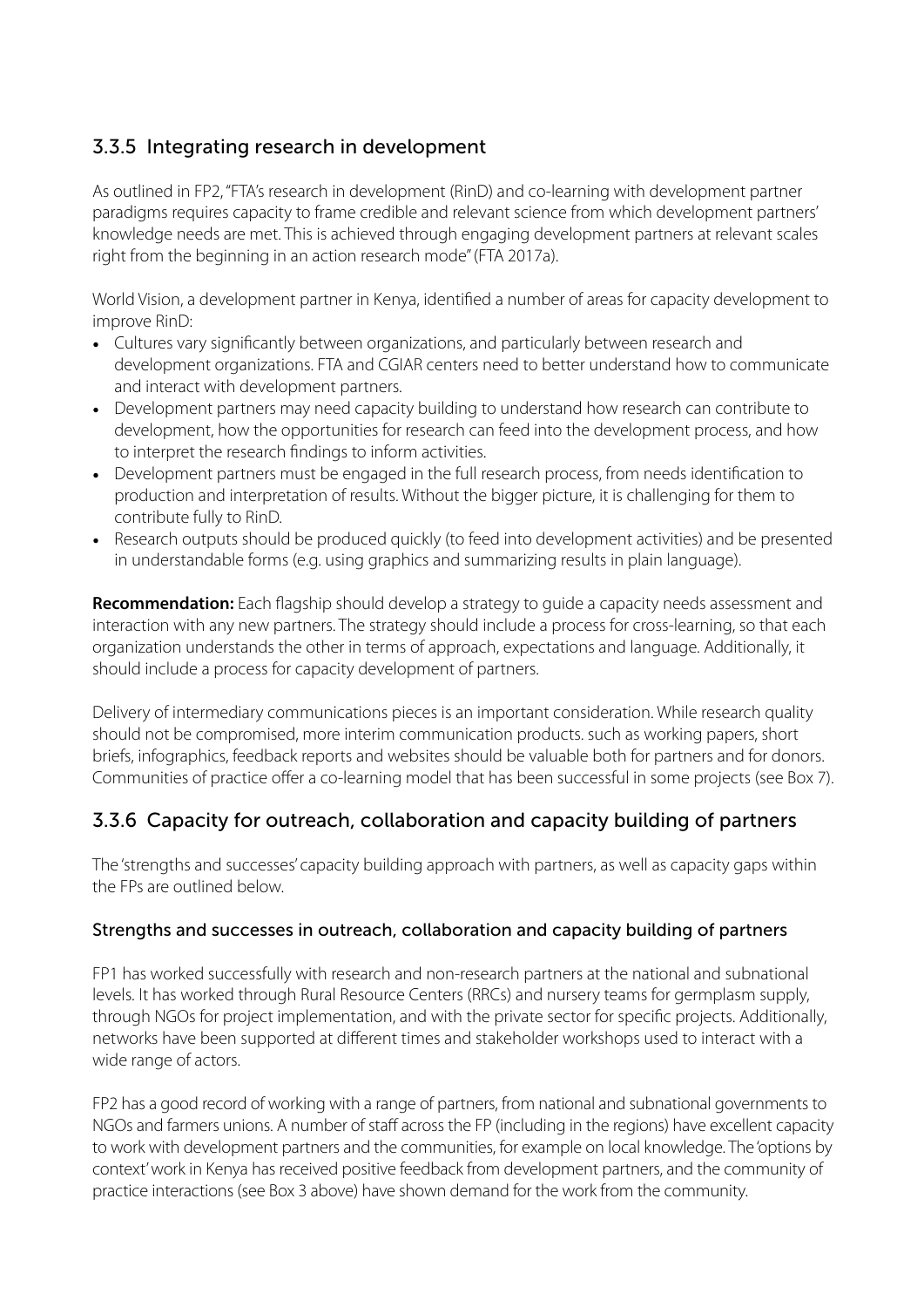#### <span id="page-38-0"></span>**Box 7. Co-learning to accelerate development impact\***

The 'Restoration of degraded land for food security and poverty reduction in East Africa and the Sahel: Taking successes in land restoration to scale' project, supported by the International Fund for Agricultural Development (IFAD) and the European Union (EU) is using an innovative approach to co-learning. By embedding RinD initiatives into development initiatives, this co-learning approach is accelerating development impact. Farmers' experiences are documented and monitored using research methods, and the results are used to adapt technologies to the context of the farmer. Under the project, over 20,000 farming households are evaluating land restoration options on their farms through structured co-learning among communities of practice in Mali, Niger, Kenya and Ethiopia. Using the co-learning approach, farmers prioritized land restoration options and tested these options in planned comparisons to assess which worked best for different farmers. Lessons from these comparisons are then shared through communities of practice that bring farmers, community facilitators, NGO and government extension staff, private sector actors, and researchers together, to share knowledge and experience about what works on the ground, where and for whom. This represents a key change in the way development initiatives are implemented, giving a larger role to farmers in selecting and adapting options for scaling up and evaluating their performance. At the same time, structured dialogue helps development actors and researchers understand each other's needs and expectations, leading to generation of timely research outputs that are incorporated in the development cycle.

Note:

\* See also: [http://www.worldagroforestry.org/project/restoration-degraded-land-food-security-and-poverty-reduction-east](http://www.worldagroforestry.org/project/restoration-degraded-land-food-security-and-poverty-reduction-east-africa-and-sahel-taking)[africa-and-sahel-taking](http://www.worldagroforestry.org/project/restoration-degraded-land-food-security-and-poverty-reduction-east-africa-and-sahel-taking)

Source: Coe et al. 2014

FP3 has had success in working with a number of partners on zero deforestation initiatives, understanding the complexities and diversity of 'smallholders' and developing sustainable business models for globally-traded commodities, with particular reference to palm oil, timber and beef value chains. The FP has also presented research findings at high-level events, increasing the visibility of results.

FP4 has strong relationships with partners, including governments, NGOs and local community. The work has been described as very place-specific and, using structured approaches, FP4 works with local governments, NGOs, universities and NARS. The National Agroforestry Policy in India was a great success and brought experience from the Alternatives to Slash-and-Burn (ASB) program, with partnerships spanning 20 years, for cross-country learning and communication mechanisms. The partnership with Tropenbos (TBI) and the adaptive learning approach both demonstrate great promise in the FP, according to one respondent.

FP5 has recorded success in working with a large number of committed partners – seven of which are supported through FTA II – to contribute to climate mitigation and adaptation through the implementation of NDCs and to identify how governments and other actors can increase their level of ambition. The FP informed the United Nations Framework Convention on Climate Change Talanoa Dialogue in 2018.<sup>4</sup> Partnerships have been key in co-developing science (outputs) and how they use the knowledge generated in the FP for their decision-making (outcomes).

<sup>4</sup> As per:<https://unfccc.int/process-and-meetings/the-paris-agreement/the-paris-agreement/2018-talanoa-dialogue-platform>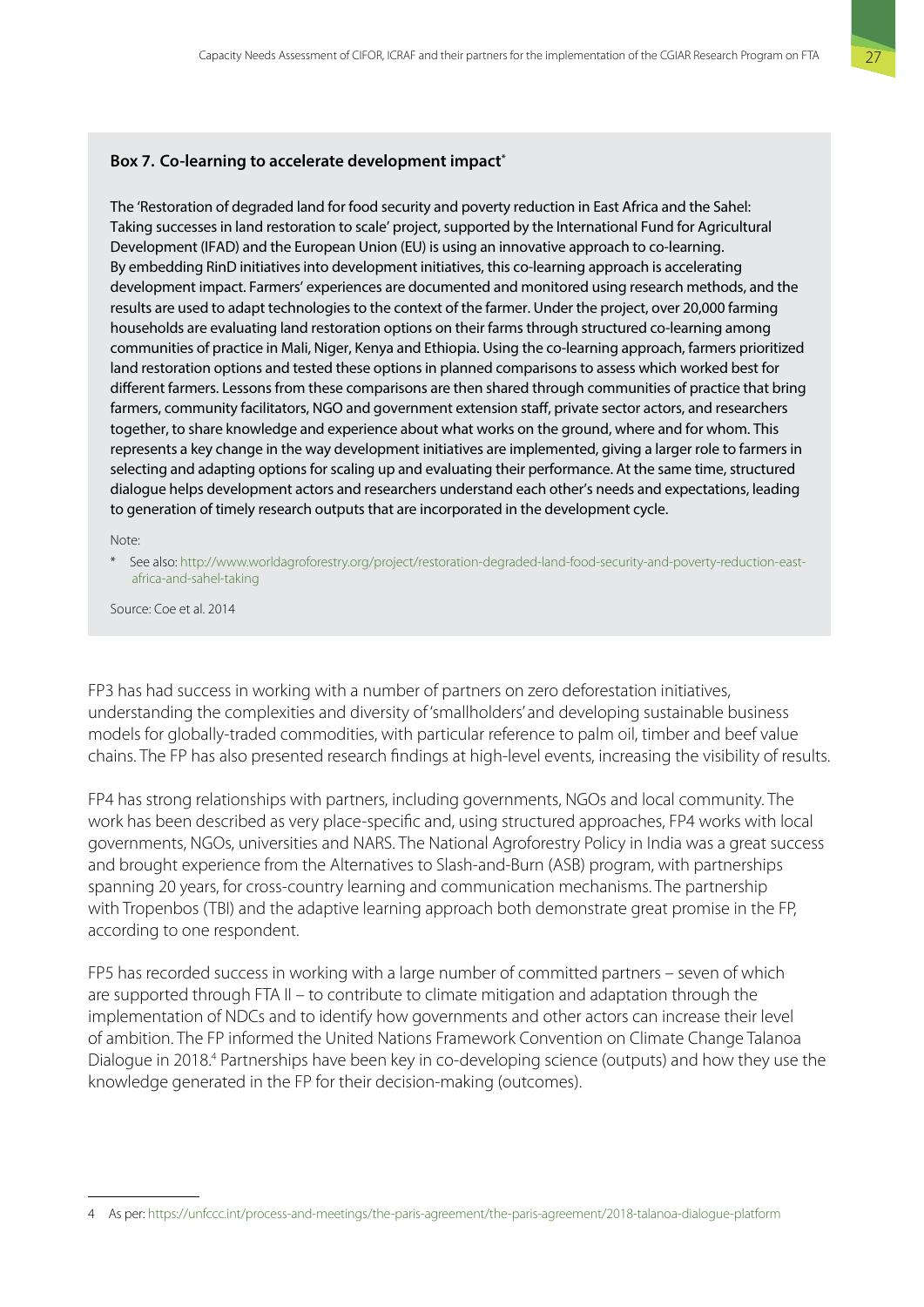#### <span id="page-39-0"></span>Capacity development of partners

A respondent from FP1 outlined that the national government capacity varied between countries, with capacity gaps often present where there was weak government commitment. As such, within the sphere of influence, a strong capacity development effort is needed. A perspective from FP2 was that policy makers need to be exposed to complexity through site visits and other mechanisms, so they can understand the need for systems-level work.

It was highlighted in one interview (FP2) that many of the development partners do not have the capacity for delivering research outputs; therefore, capacity building is crucial. It was highlighted however, that assessing technical capacity across development partners is a challenge, and engaging partners and enabling capacity takes considerable time. Use of tools such as outcome mapping (to plan interactions with partners and provide them with regular updates) and data collection through online forms (to allow quick reporting back of interim results) are needed for interaction with development partners.

Partner capacity building approaches and recommendations outlined by the FPs included:

- *Short courses* on key elements of tree propagation and management. If partners apply for training and a minimum criteria is set, this will ensure interest among trainees and that training fits stakeholder needs (FP1) .
- *Support to masters and PhD students*, usually attached to projects (FP1 respondent), is a good opportunity for capacity building; combined with interns, graduate students are open to systems concepts (FP2). While this CapDev support is already taking place in many FPs, including FP3, some felt the efforts spent on students was not sufficiently recognized in staff performance criteria, and additional assistance is needed to help young scientist with *i.a.* writing and publishing scientific articles (FP3 respondents).
- CIFOR scientists and world-renowned advanced research centers provide cutting-edge science and training in research methods to young academics from developing countries. In 2018 more than 60 young researchers were undertaking BSc, MSc and PhD training through FP5; such students constitute future developing country leaders.
- *The African Plant Breeding Academy*, a collaboration between the University of California, Davis, NEPAD, Mars and ICRAF, in which African practicing breeders are being trained, provides a good model (see Box 8) (FP1 respondent).

#### **Box 8. African Plant Breeding Academy of the African Orphan Crops Consortium (AOCC)**

The African Plant Breeding Academy (AfPBA), modeled along similar plant breeding academies such as the Seed Biotechnology Center at UC Davis, is a strategic partnership between UC Davis, Mars Inc., NEPAD, and ICRAF, among others. The goal is to train practicing African plant breeders in the most advanced theory and technologies for plant breeding, to support critical decision making around crop improvement. This includes the latest concepts in plant breeding, quantitative genetics, statistics and experimental design. It also includes accurate and precise trait evaluations, development of appropriate strategies to integrate genomics into breeding programs, and experience in identifying and utilizing genomic data and DNA-based markers in breeding programs. The instructors are internationally recognized experts in plant breeding and seed technology. The program is delivered in three 2-week sessions at World Agroforestry in Nairobi, Kenya. Between 2013 and 2018, 85 breeders were trained during three cycles.

Source: ICRAF Capacity Development Unit, Nairobi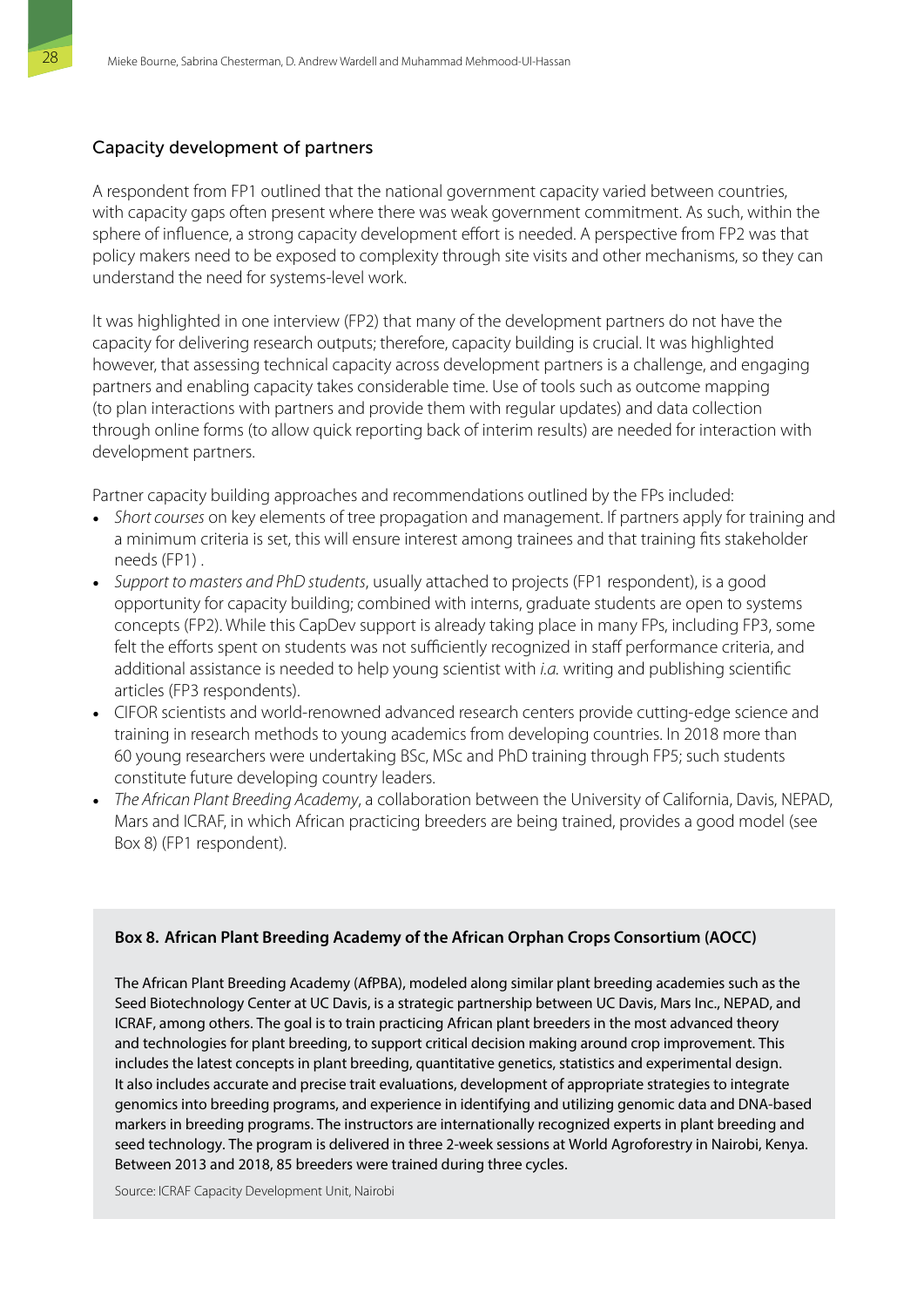- *Access and use of manuals and online tools* is an important mechanism to enhance capacity; however, the uptake and use of tools requires further investigation and resources (FP1 and FP3 respondents).
- *Websites and smartphone apps* are useful to build capacity (FP1 respondent) and opportunities to develop massive open online courses (MOOCs) should be investigated, e.g. a MOOC on Climate Change building using the 2011 Climate Change Toolbox (FP5 respondent).
- *Embedding training elements in each project* through students, field schools and engagement of stakeholders, including development of training manuals through a client-driven co-design process, as done by CATIE, is recommended (FP2 and FP4 respondents).

The CGIAR Capacity Development evaluation recommendation, supported by the SMB, was to deemphasize direct training efforts of local end-users as this is not considered a competitive strength of the CGIAR centers. Within FP4 as well as FP1 and FP2, direct interaction with end-users may take place, for example, through harnessing local knowledge and provision of tree germplasm. As FTA works with complex systems, centers often need to equip extension providers with new knowledge and skills. These local-level interactions suggest that, in some situations, the SMB recommendation may need to be reviewed.

#### Capacity gaps in the FPs for outreach, collaboration and capacity building of partners

Some gaps outlined during interviews with FP staff included translational and collaboration capacities, which are discussed in more detail below.

**Translational capacities** involve the ability to take results from research products and share them in the language of the intended audience. More and better communication with partners is needed, according to the study participants. To communicate effectively to our partners, we must produce understandable products that are relevant to different types of partners, including private sector actors and policy makers. Internal capacity needs identified through the interviews included the need for social media training for scientists (e.g. how to share research via Twitter), as well as the need to capture lessons from successful projects and develop effective communication materials (FP1 respondents). This is critical to share lessons and results rapidly with partners, including the community (FP2 respondent). Examples of successful communication products exist across the flagships; for example FP3 successfully developed a series of Infobriefs on palm oil governance and financing of the palm oil sector that have been used to inform national decision-makers.

An interview with the head of communications for ICRAF indicated that capacity development work in communications is needed for ICRAF staff; activities such as training in media writing and use of social media have already taken place or are planned at an institutional level. Opportunities such as collaboration with 'The Conversation', a not-for-profit media outlet that sources content from academics and researchers, links scientists directly to the media and builds their capacity in writing for a wider audience. To enhance FTA communications, the FPs will need to find center-based dedicated staff time and investigate opportunities to raise resources for targeted communications work.

Recommendations to enhance translational capacity include:

- systematic mobilization of communications staff and financial resources within centers to address critical outreach areas, such as development of infographics.
- encouragement of staff to use social media, online platforms such as 'The Conversation' and blogs to share their research outputs.
- clear communications plans developed for FPs, including identifying clear messages for different audiences and frequency of activities, and ensuring partners are engaged throughout project timeframes.
- investigation of opportunities to share communication resources and skills across FTA II partners.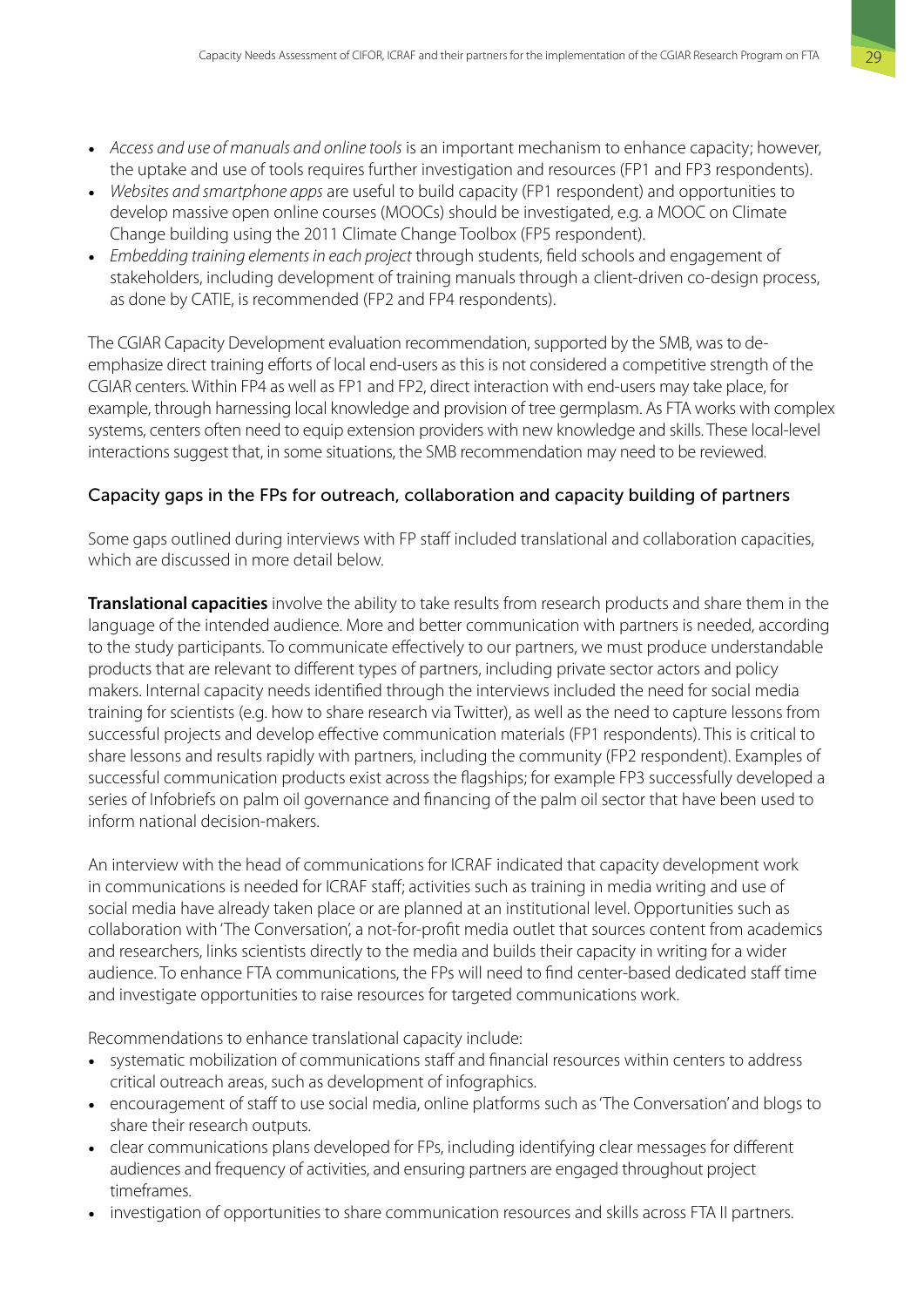<span id="page-41-0"></span>**Collaboration capacity** is considered the ability to build strong relationships. Many respondents in the study felt that better collaboration with partners is needed in FTA II. This was particularly felt in terms of building trust with partners by sharing both successes and challenges, and by engaging partners early in the proposal development process. Early engagement enhances demand-driven research and an understanding of the bigger picture among all partners (FP2, FP4 and FP5 respondents). Under FP3, the need to engage more effectively with NARS, conservation and development NGOs and other local partners, as well as to identify new partners to support strategic partners in some countries, was identified. Greater networking with the private sector and greater engagement was identified as a gap under FP5 and FP4. It was reported, however, that a reduction in funding that left fewer resources for partners was a challenge to building partnerships.

Recommendations to improve collaboration capacity arising from the interviews include:

- *Enhance demand-driven research*. This could be achieved through established platforms such as the Global Donor Platform for Rural Development (hosted by GIZ) annual meetings and/or specialized meetings and Innovation Forum events with corporate actors. Innovation platforms also provide an opportunity for both capacity development and to ensure demand-driven research. The SMB recommended that centers share their experience of innovation platforms to determine how effective they have been in the past.
- *Add matrices to the performance evaluation that consider quality of research outputs and collaboration*. While the SMB board has maintained the number of ISI publication as one of three indicators for research outputs, additional metrics are needed to reflect broader changes across the CGIAR system.
- *Use community facilitators* to effectively liaise between NGO staff, research centers and the community.
- *Promote transdisciplinary work*, such as SHARED (see Box 3) that can integrate science, practice and policy.
- *Invest in soft skill development*, such as facilitation skills (see Box 9) in staff. This recommendation may apply more at an institutional level but is important across all FTA flagships.
- *Establish sustainable local partners and focus projects around them*. These would be respected partners that have a long-term presence in a country, such as strategic partners and intergovernmental organizations.
- *Develop strong and targeted training materials* that can be taken up by partners in an effective and efficient way. Invest in short courses to build the capacity of partners in countries with weak capacity, and train on a complete package (seed/seedling systems, domestication etc.).

#### **Box 9. Building capacity for facilitation and soft skills enhancement – SHARED Decision Hub Facilitator Training**

Following expressed interest from ICRAF staff, in 2017 the SHARED Decision Hub offered facilitator training to 25 participants from the organization across different units and age groups. Training covered topics such as how to get people talking, planning facilitation activities, managing working groups, troubleshooting, summing up and facilitation tools and tips. Following the training, facilitators from the SHARED Hub have supported various individuals and units in the organization to develop their facilitation plans for events. The intention of the training and the follow-up support was to ensure a growing pool of confident and skilled facilitators exist in the organization. Facilitation and soft skill capacities are essential to supporting FTA work.

Source: SHARED team, Nairobi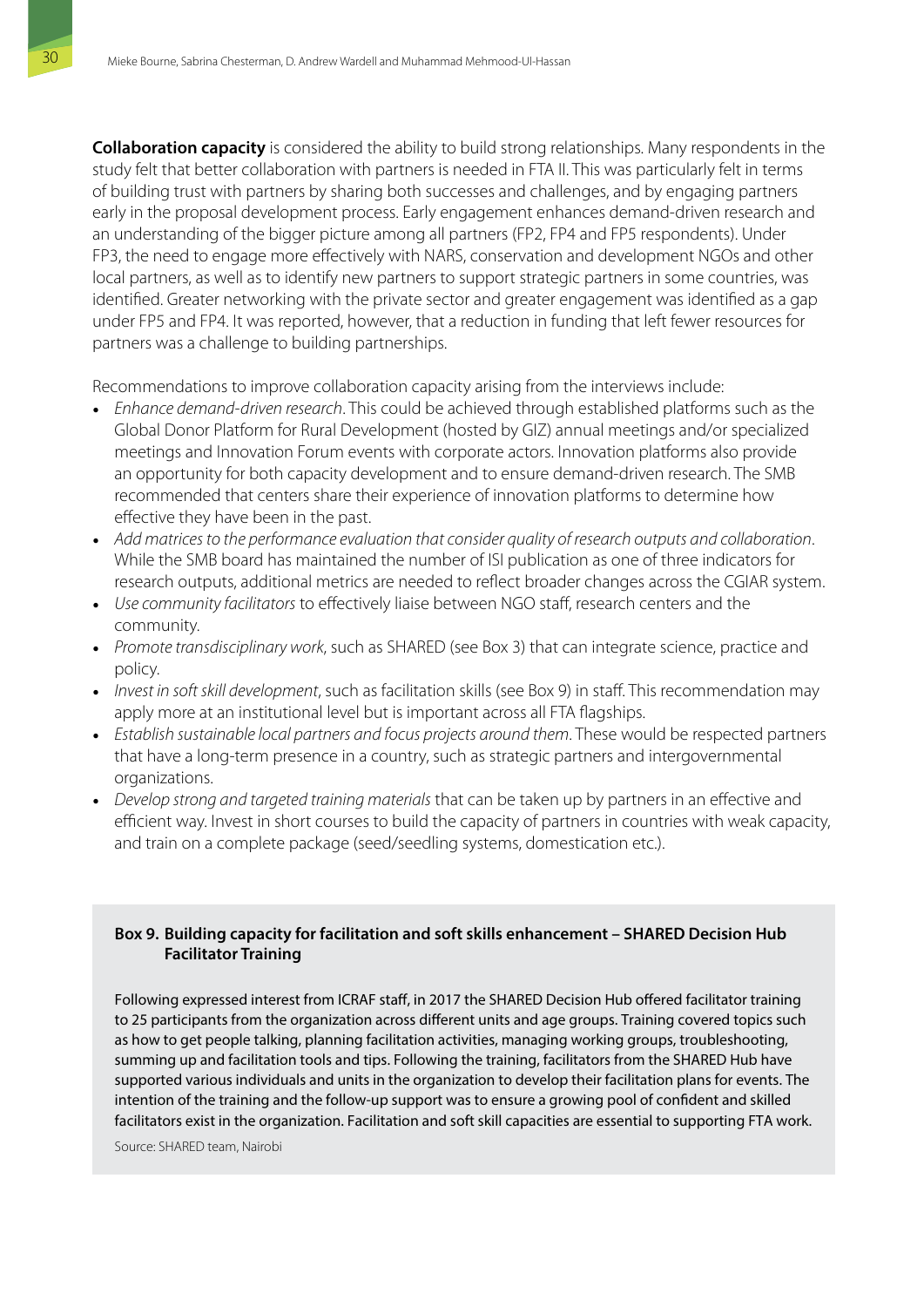## <span id="page-42-0"></span>3.4 Capacity to mobilize financial resources

To understand the interviewees' progress with resource mobilization at flagship and CoA levels, they were asked several questions: (i) what are the teams' capacities and experiences in raising funds? (ii) what are the critical gaps and significant risks? and (iii) what is missing for success in resource mobilization?

Resource mobilization emerged through the interview process as a key area where respondents felt there was capacity for improvement, so that research outputs can be achieved. It was generally agreed that the reduction in funds available to FTA II through Window 1 and Window 2 (W1/W2) has made progress towards delivering outputs and delivering on the TOC challenging or at least slower, as most FPs are relying on funding through bilaterals (FP3, FP4 and FP5 respondents). It was recognized that even small amounts of W1/W2 funding could be extremely useful when aligned to larger bilateral grants (FP2 and FP3 respondents). However, respondents also highlighted that it is a challenging time for fundraising and that the overall funding available has reduced, particularly in Asia and Latin America. One respondent outlined that, while FTA does not support their fundraising directly, being in a program with defined direction and priorities has streamlined their work, thus supporting resource mobilization (FP1 respondent).

A number of recommendations to enhance FP resource mobilization that are relevant to FTA II include:

- Enhance FTA branding and communications to raise its profile and showcase the work (FP1 and FP5 respondents). Need to clearly define the focus of each FP so that it can be communicated clearly to donors (FP2 respondent), while still allowing flexibility to respond to their interests and needs (FP3 and FP4 respondents).
- FTA II management should engage at the highest level with large donors (IKI/Global Climate Fund etc.) and negotiate a process for developing large, coherent and strong proposals that are 'fantastic' (FP2 respondent). These could be cross-flagship (FP3, FP4 and FP5 respondents). FTA II needs to invest more funding and time in preparing strong proposals over the course of a year, and should negotiate this directly with the large donors to be engaged in setting the agenda, instead of being reactive and 'last-minute'.
- FTA II needs to have a stronger development progress vision of what it hopes to achieve and should use clear language with donors about systematic change by moving beyond orthodox project cycles.
- Additional donor sensitization is needed to highlight the critical importance of processes to achieve outcomes and impacts during project implementation. This should encompass a dialogue on how to assess longer-term development outcomes and impacts of research projects.
- Across FTA II, the management team needs to coherently convey that the projects lead towards larger outcomes/impact through the ToC, and should look beyond the projects to the process and engage donors for longer-term commitments (FP4 respondent).
- A fundraising strategy (coordinated resource mobilization) is needed that looks at how to compete collectively against consultants and how to show that the higher quality and comprehensive approach (and wider systems thinking) of the work deserves higher investment costs; FPs are a place to bring about this coordination (FP2 respondent). This should also consider the role and performance of strategic boundary partners in resource mobilization.
- FTA flagship leaders need to understand and assess the opportunities for CGIAR centers to provide links to the corporate work in social responsibility and what impact and outcomes could be addressed.
- The Steering Committee should address financial procedures to allow for smaller fund transfers and for money to be allocated based on local/regional project development ideas, rather than being redistributed (FP4 respondent).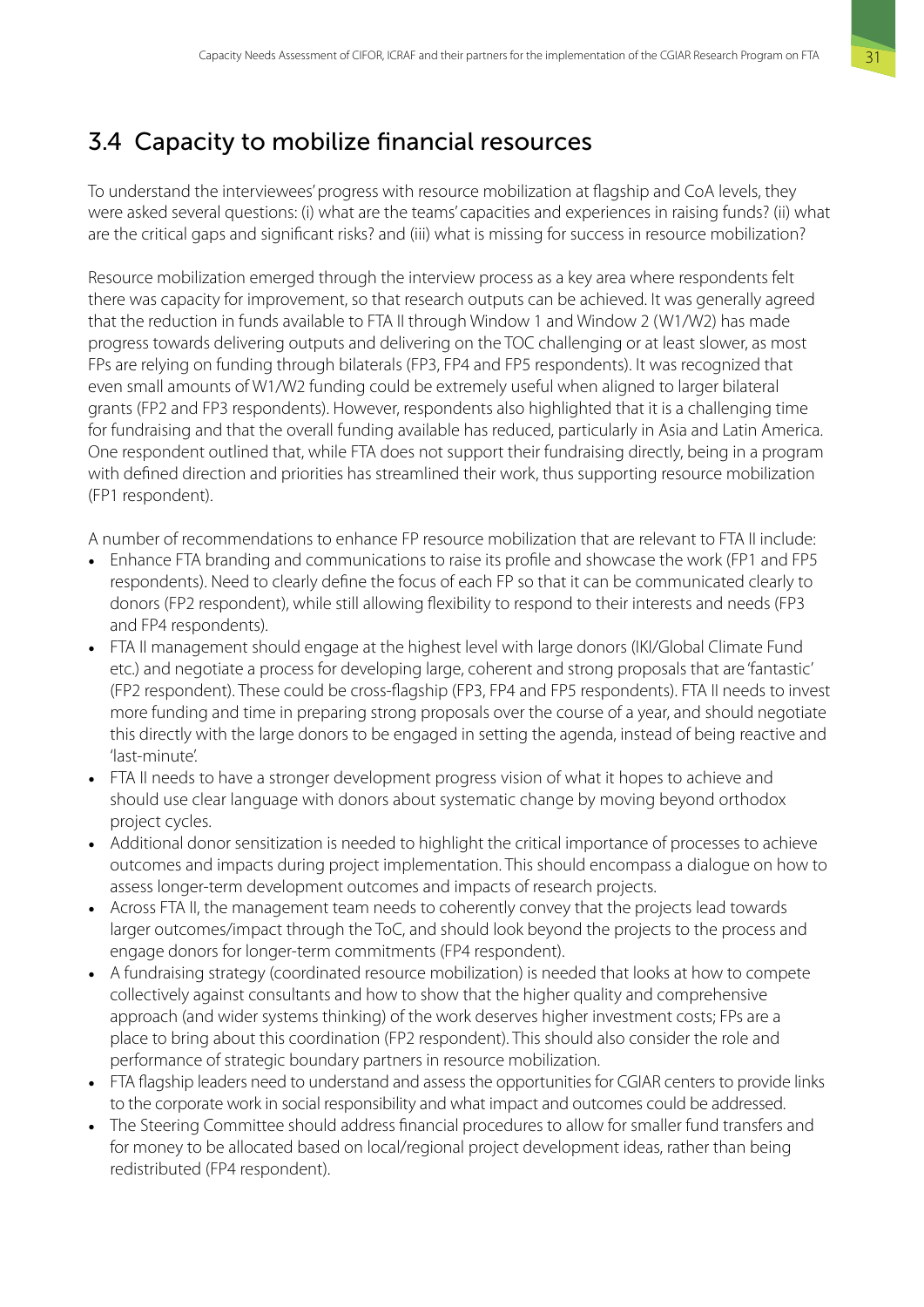## <span id="page-43-0"></span>3.5 Managerial capacities

The interview process engaged respondents across roles, including cluster and flagship leads, scientists and strategic partners. This breadth of interviewees highlighted a number of areas and levels within the management process and structure that could be improved.

These core areas are highlighted in Table 4, which shows links to recommendations to address areas of concern for capacity gaps, as well as the suggested scale at which the recommendations apply.

| Area that needs<br>addressing                              | <b>Recommendations</b>                                                                                                                                                                                                                                                                                                                               | Suggested<br>responsibility                                                        |  |  |
|------------------------------------------------------------|------------------------------------------------------------------------------------------------------------------------------------------------------------------------------------------------------------------------------------------------------------------------------------------------------------------------------------------------------|------------------------------------------------------------------------------------|--|--|
| Clarity on decision-<br>making roles and<br>power          | Internal consultation on decision making, to highlight gaps and areas<br>to enhance communication. Consultation to be summarized internally<br>through an infographic to show structure of roles and key decision-<br>making points and focal points.                                                                                                | Flagship leaders<br>and FTA Steering<br>Committee                                  |  |  |
| Criteria to distinguish<br>performance                     | Human resource units to undertake a formal revision of the existing<br>criteria used to distinguish performance at different levels and to<br>ensure a broadening of the criteria as suggested.                                                                                                                                                      | Human resource units<br>within centers                                             |  |  |
| Clear and accessible<br>management strategy                | Team building exercises and facilitated dialogue to reduce<br>competition and facilitate collaboration.                                                                                                                                                                                                                                              | Establish flagship<br>management units?                                            |  |  |
| and work plan for<br>each flagship                         | Clarity on each center's strength, remit and niche and outlining a<br>strategy to build cross-center alliances through a fair negotiation                                                                                                                                                                                                            |                                                                                    |  |  |
| Lack of accountability<br>or transparency in<br>feedback   | Establish system for structured dialogue and hierarchy, with clear flow<br>and tracking of feedback between research staff to managerial and<br>tracking feedback and input.                                                                                                                                                                         | External negotiation<br>agency such as<br>SHARED hub, staff                        |  |  |
|                                                            | Examples of software options that could assist managerial capacity:                                                                                                                                                                                                                                                                                  | associations and<br>through more official                                          |  |  |
|                                                            | Weekdone - can also be customized with specific questions and<br>prompts, and provides reporting on alignment between staff<br>objectives and flagship goals.                                                                                                                                                                                        | channels governed<br>by human resource<br>unit engaged with FTA<br>Management Team |  |  |
|                                                            | Hppy - allows understanding what factors are affecting moods and<br>morale and tracks them over time. Flagship managers could customize<br>questions, with quick reply options from research staff.                                                                                                                                                  |                                                                                    |  |  |
| Managing internal<br>networking and<br>collaboration among | Establish an internal networking portal, with a clear FTA organogram<br>outlining each person's role, areas of expertise, networks, background<br>and partnership opportunities.                                                                                                                                                                     | Human resource unit /<br>consultancy with terms<br>of reference to develop         |  |  |
| FTA staff                                                  | Include a curated introduction to the portal and internal training<br>session on use and accessibility.                                                                                                                                                                                                                                              | an accessible portal for<br>an internal networking<br>and communication            |  |  |
|                                                            | One example could be Pingboard, which has good mobile accessibility.                                                                                                                                                                                                                                                                                 | system.                                                                            |  |  |
| Addressing concerns<br>surrounding<br>motivation and the   | Evaluate and weight metrics being used as outcome successes,<br>including a critical review of the current emphasis on quantity of<br>publications.                                                                                                                                                                                                  | Representatives from<br>each center's human<br>resource unit.                      |  |  |
| metrics used for<br>success                                | Initiate human resource consultations with staff and a suggested matrix<br>of evaluation to integrate criteria around collaborations, partnership<br>establishment and research outreach to include communications, social<br>media and publication quality and quantity. Core research staff should<br>provide input on publication impact outputs. |                                                                                    |  |  |

**Table 4. Core areas and linked recommendations to address capacity gaps\***

Note

These will also need to be revised and updated as a function of the outcomes of the Joint Task Force process. See, for example, *CIFOR-ICRAF Institutional Linkages Update* – June 2018 and the results of the CIFOR-ICRAF Institutional Viability and Prospectus survey, 8 June 2018.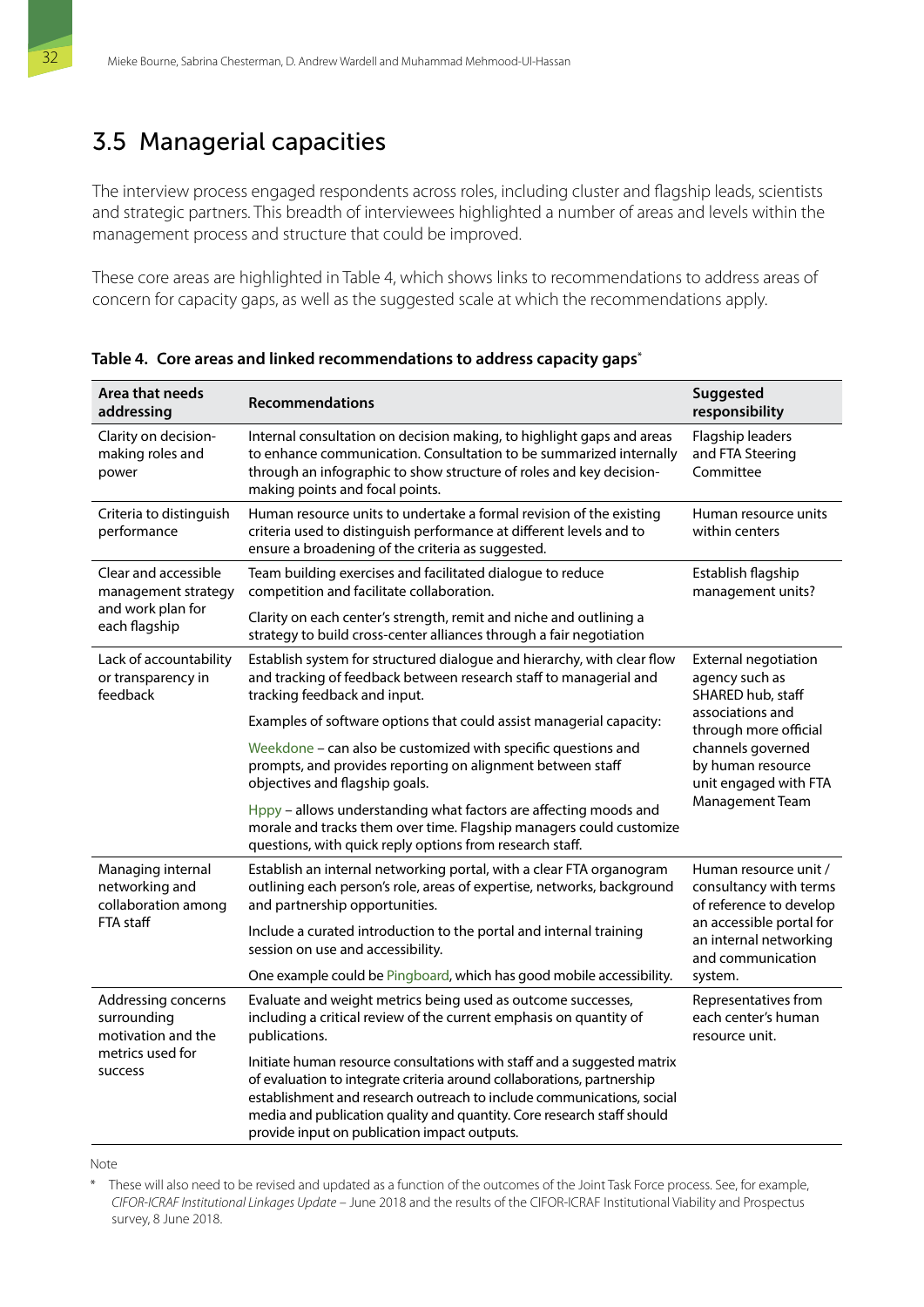#### <span id="page-44-0"></span>Capacity of FPs to deliver on research outputs

Flagships are intended to interact with each other by exchanging results, knowledge, information and material in order to assist with the delivery of research. Consequently, the interviews aimed to probe the respondents accordingly on perceptions of key gaps and opportunities to deliver research outputs. The matrix presented in Table 5 provides suggestions on capacity enhancement to meet progress markers for three example flagships in terms of expected outcomes, and integrates interview feedback and capacity enhancement recommendations.

#### **Table 5. Matrix of capacity enhancement recommendations for select progress markers in three selected flagships**

| Progress marker                                                                                                                                                    | <b>Suggested recommendation</b>                                                                                                                                                             |
|--------------------------------------------------------------------------------------------------------------------------------------------------------------------|---------------------------------------------------------------------------------------------------------------------------------------------------------------------------------------------|
| Conservation NGOS are actively involved in the co-<br>development, uptake and integration of new methods and<br>tools to inform their TGR policy influence         | Use methods such as human-centered design to<br>actively engage target end-users in the co-design of<br>research and communication outputs                                                  |
| Targeted public and private sector actors are positively<br>engaging with data and evidence on TGR                                                                 | Clear communication and active relationship building<br>to ensure capacity building is demand-driven and                                                                                    |
| Targeted stakeholders are actively participating in well-<br>designed and structured capacity development initiatives                                              | catered to at the appropriate level                                                                                                                                                         |
| Targeted actors are actively involved with co-developing<br>and implementing new methods, knowledge and tools to<br>accelerate tree domestication and genetic gain | Use targeted stakeholder engagement methodologies<br>and approaches such as SHARED to allow for internal<br>communication within key public and private sector                              |
| Private and public suppliers are actively involved with co-<br>developing and using innovative delivery and extension<br>models and options                        | partners                                                                                                                                                                                    |
| Conservation NGOs are actively campaigning for evidence-<br>based TGR safeguarding policies and practices                                                          |                                                                                                                                                                                             |
| Targeted public and private sector actors have<br>communicated their intent to, and plans for, taking action on<br>policy recommendations                          |                                                                                                                                                                                             |
| Targeted public and private sector actors have put concrete<br>plans in place to act on TGR safeguarding using FP1 decision-<br>support tools                      | Relationship building with key private sector actors                                                                                                                                        |
| Targeted public and private sector actors have domesticated<br>new, context-appropriate trees with high impact potential                                           | Communication and private sector engagement<br>process to package research.                                                                                                                 |
| Targeted public and private sector actors prioritize new<br>and improved tree traits based on demand, inclusivity and<br>appropriateness                           | Learning example sharing between regions and FTA<br>protocol for private sector engagement with key steps<br>and success strategies.                                                        |
| NARES and NGOs adopt FTA methods and tools                                                                                                                         | Dedicated relationship management with focal staff<br>within NARS                                                                                                                           |
| National and subnational policy makers use FTA briefs in the<br>design of policy                                                                                   | Research outputs are clearly structured within national<br>and subnational policy frameworks to allow for clear<br>entry points on how research supports aspects of the<br>development plan |
| Public and private actors adopt FTA-informed certification<br>approaches and performance standards                                                                 | Use of existing successful modes and case studies<br>of success, such as policy reform within India, as a                                                                                   |
| Private sector market actors engage in value chain<br>innovation and embrace new relationships with producers                                                      | benchmark for success factors                                                                                                                                                               |
| State, provincial and local governments implement AF and<br>forest policy reforms                                                                                  |                                                                                                                                                                                             |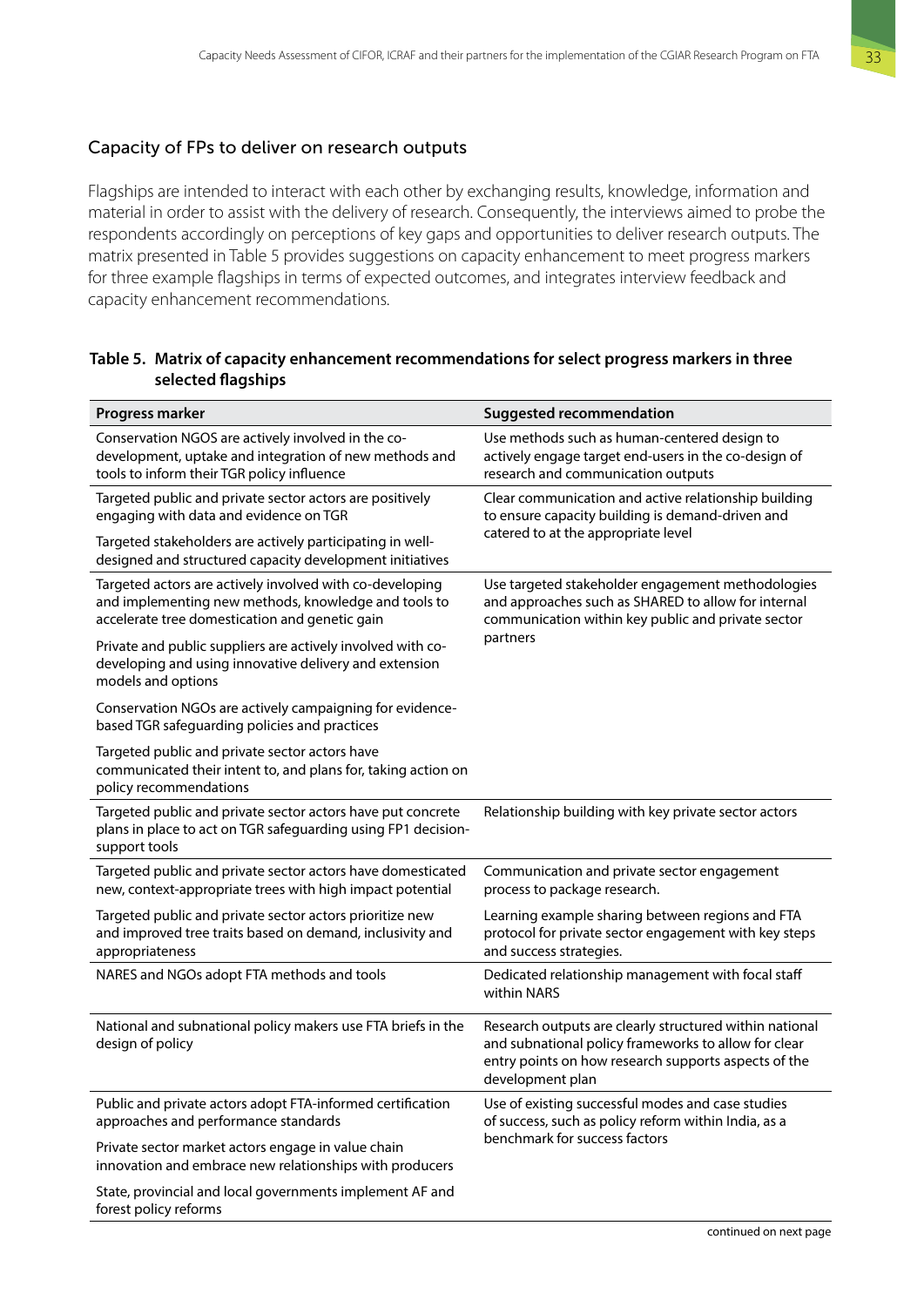### **Table 5. Continued**

| Progress marker                                                                                                                                                                        | <b>Suggested recommendation</b>                                                                                                                                        |
|----------------------------------------------------------------------------------------------------------------------------------------------------------------------------------------|------------------------------------------------------------------------------------------------------------------------------------------------------------------------|
| Universities, colleges and schools adopt curricula and use<br>teaching materials                                                                                                       | Relationship building with local level organizations to<br>co-develop tailored and practical communication of<br>research, as suggested by users at appropriate levels |
| Public and private investors provide patient capital to finance<br>smallholder initiatives                                                                                             |                                                                                                                                                                        |
| Smallholder farmers are reached by, adopt and adapt<br>agroforestry, forestry and market opportunities                                                                                 |                                                                                                                                                                        |
| Centers of landscape education and sustainability science<br>are engaged                                                                                                               | Internal mechanism to track and share learning<br>reflections by research staff                                                                                        |
| FTA-inspired scientists are engaging with existing<br>and emerging efforts to improve or restore landscape<br>multifunctionality at local government level in at least 10<br>countries |                                                                                                                                                                        |
| Landscape teams are assessing the current strength of<br>the learning cycle as a basis for targeted learning and<br>improvement                                                        |                                                                                                                                                                        |
| Landscape teams are engaging in the learning cycle                                                                                                                                     |                                                                                                                                                                        |
| Practitioners are flagging emergent issues with current<br>theories of change                                                                                                          | Need for a rapid and transparent sharing mechanism                                                                                                                     |
| Universities and training centers are using new tools and<br>case studies as part of curricula                                                                                         | Communication and social media outreach                                                                                                                                |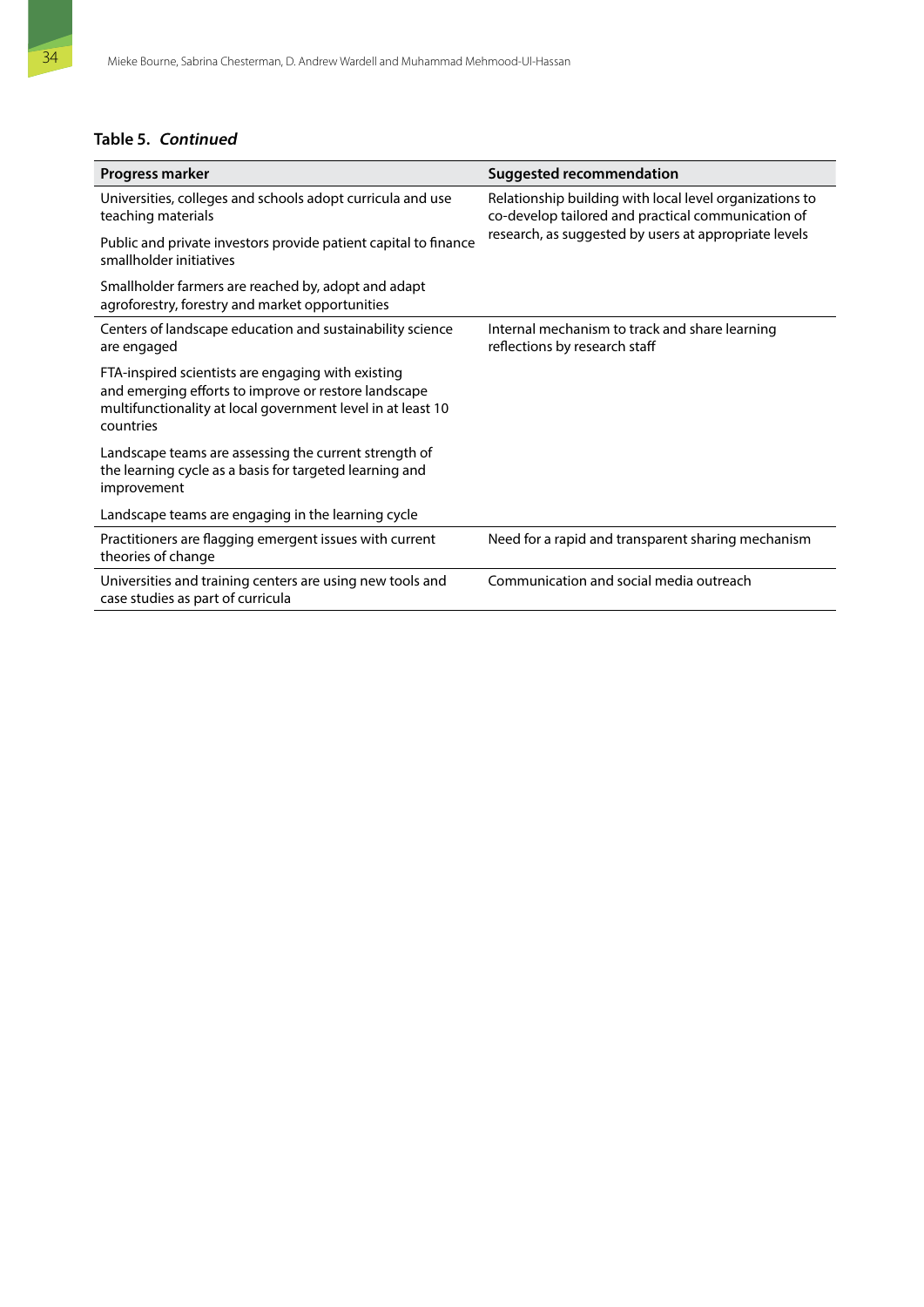# <span id="page-46-0"></span>4 Monitoring and reporting

The new system for Managing Agricultural Research for Learning and Outcomes (MARLO) is intended to monitor and report on all types of capacity development activities. MARLO is an online system for results-based program planning, reporting and learning, to be used by the CRPs, including FTA.

The SMB commentary outlined that capacity development reporting can take place through MARLO as one of the nine common indicators. Stories of capacity development activities can also be featured in the annual performance report.

A new one-page simple online reporting form will be developed to ensure that all training courses and CapDev activities are recorded by all scientists. In addition, to ensure that capacity development 'success stories' are shared, a series of tracer, outcome and case studies will be commissioned by the proposed Learning Unit to identify additional lessons learned on effective capacity development approaches.

Another avenue to capture capacity development should be at the staff level, through performance evaluations. Inclusion of metrics that consider quality of research outputs and collaboration in terms of communicating with FTA institutions and partners would be valuable.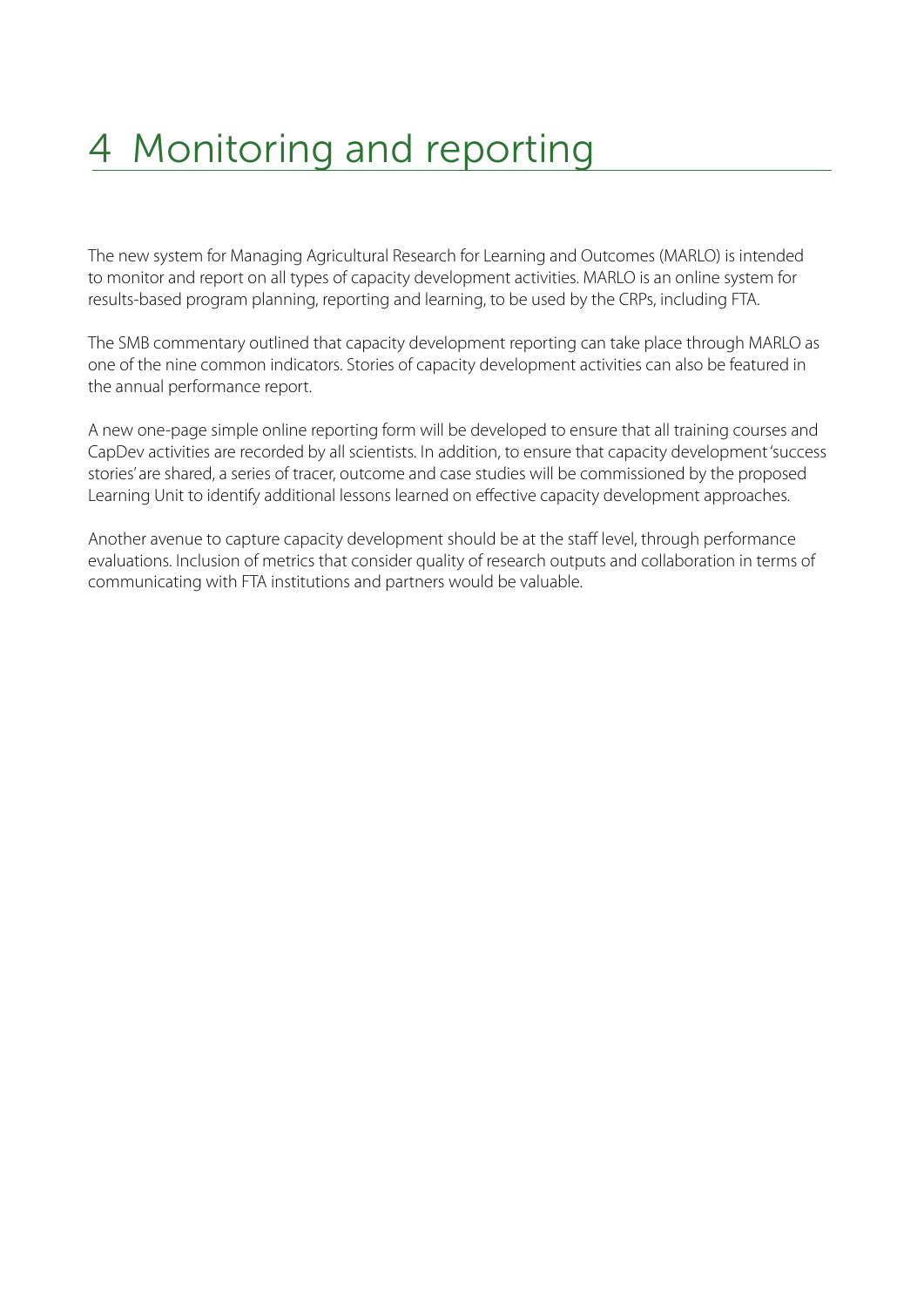# <span id="page-47-0"></span>5 Recommendations across FTA II to enhance capacity to deliver on research outcomes and achieve greater impacts

The analysis and recommendations contained within this document result from data collated from more than 70 interviews conducted with flagship and cluster leaders, as well as key actors within the FTA II management team and partner organizations. The key recommendations that cut across FTA II are:

## 1. Develop and communicate a clear vision for FTA II

Enhanced understanding of the vision for FTA is needed to support resource mobilization efforts. Once developed, greater communication of the vision is needed. Resource mobilization should then take place across FTA institutions to strengthen proposals.

## 2. Review and strengthen the strategic partner composition of FTA II

As highlighted in the FTA II Full Proposal partnership strategy, while the strategic partnership arrangement was comprehensive at the time of development, regular review is essential to improve influence on the creation of an enabling environment. A review based on geographical and institutional focus as well as capacity to deliver would provide valuable insight to understand if the current composition of FTA II strategic partners is sufficient to deliver on the FPs TOC.

## 3. Flagships should develop a clear strategy for capacity development

Each FP should have a capacity development strategy or activities clearly articulated and linked to their TOC, including CGIAR CapDev elements. These activities should target both FTA II staff and partner institutions. FTA II staff capacity development is needed in terms of collaboration and research translation, and a number of opportunities exist for cross-institution learning. Development partners capacity strengthening could include training on how to interpret and use research outputs and engagement through the research cycle to enhance understanding and improve demand-driven research.

### 4. Establish a small dedicated FTA II Capacity Development team – a 'Learning Unit' - to implement the new CapDev Strategy and linked Communities of Practice

As CapDev at scale depends on its integration in the portfolio of bilaterals, additional thought on requirements/incentives for bilateral projects design (including donor sensitization) and possible changes to CGIAR scientist performance metrics to provide incentives to promote greater attention (to detail) on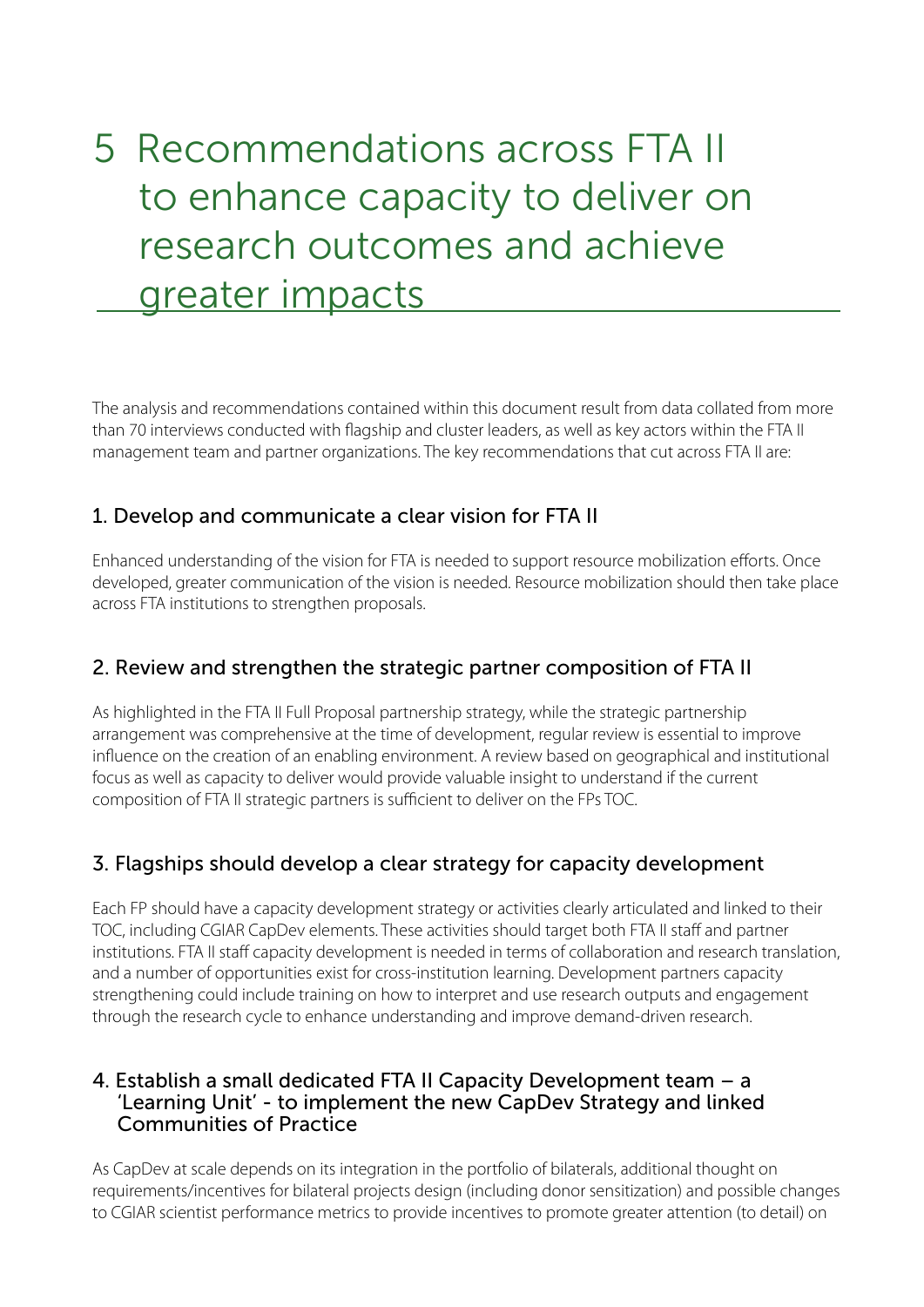CapDev activities are needed. Additionally, the establishment of regional communities of practice could enhance capacity development efforts across FTA II.

### 5. Greater investment in capacity development of national research institutions is needed

To achieve this:

- FTA institutions must align to national priorities.
- Opportunities to support exchanges, placements and sabbaticals between FTA II centers, NARS and universities should be strengthened.
- Continued investment in masters and doctoral student placements is needed, with greater center focus on capacity development of those students.
- Strategic engagement is needed with universities through regional networks for curricular or program development.
- Strong and targeted training materials that can be taken up by partners must be co-developed.
- Modalities should be developed to take full advantage of the experience and facilities of CIFOR and ICRAF HQs in Bogor and Nairobi, respectively. This can be done through, for example, potential replication of a short-term 'Landscape Governance' course originally developed in Southeast Asia (in collaboration with Wageningen University/Centre for Development Innovation), to East and Southern African and Latin American contexts.

### 6. Emphasize research and development capacities at subnational levels of governance through a broader array of partners.

- Create an external outlook to have more innovation in partnerships, think tanks, universities, local governments and the private sector. Explore opportunities through IDRC's Think Tank Initiative.
- Build social capital by reviewing examples of well-functioning working relationships among colleagues and the key steps that lead to these.

## 7. Invest in partnership models that have been successful

A number of approaches (additional to those outlined above) have been used effectively for capacity development. These include innovation platforms (although more investigation is needed as per the SMB recommendation) and multi-stakeholder platforms. Some other examples include:

- Regular FTA 'innovation and science' webinars. These could be facilitated on a rolling basis by different scientists. Trained facilitators and engagement specialists could provide a template for structuring the webinars, to be run informally but with specific outputs and underlying incentives to increase research connections and innovation sharing. A good example is the 'Cool Water' symposium held in 2017.
- Harness the opportunities provided by the CIFOR-led Global Landscapes Forum events. Similarly, in-country models such as the UNIKIS-CIFOR Science Week held with the University of Kisangani, DRC for the past 5 years should also be explored.
- Take advantage of the critical mass of events where there are a number of people in one place that have similar interests to enhance collaboration.
- Explore the possibilities of FTA/CIFOR/ICRAF being able to identify and sub-contract alternative providers of CapDev, such as the recent GLF/CIFOR contract established with CDI/WUR to promote the Landscape Academy.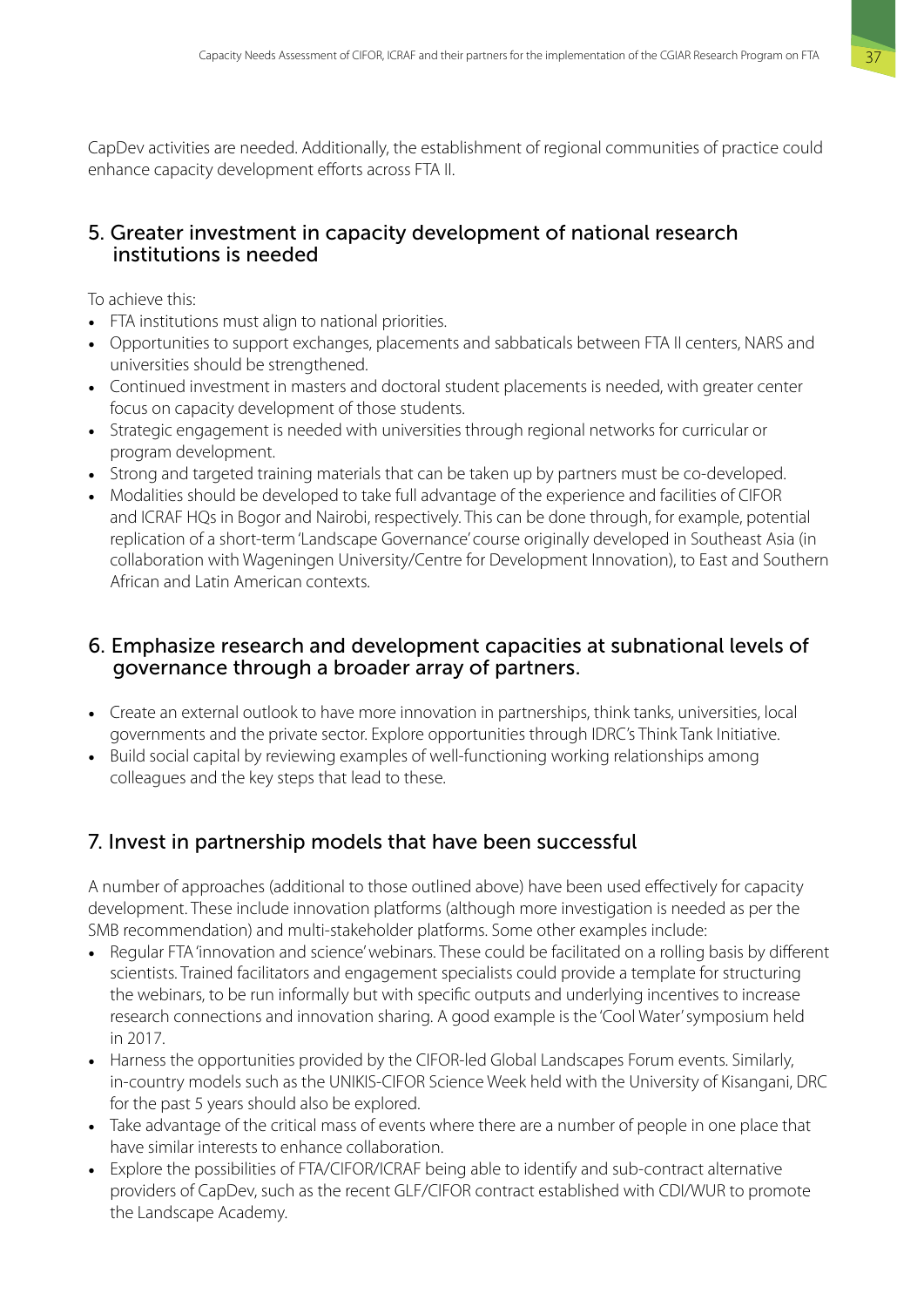# <span id="page-49-0"></span>Bibliography

- [CIFOR-ICRAF] Center for International Forestry Research, World Agroforestry. 2018. CIFOR-ICRAF Institutional Linkages Update – June 2018. Unpub. Manus. 3 pp.
- Bioversity International. 2014. 10 year Strategy. Agricultural biodiversity nourishes people and sustains the planet. Bioversity International, Rome.
- Bioversity International. 2015. Gender Research Fellowship Programme: Results and ways forward. Impact Assessment Brief #17. Bioversity International, Rome.
- Callo-Concha, D., Denich, M., Ul Hassan, M.M., Place, F., and Wardell, D.A. 2017. Lessons for research, capacity development and policy in agroforestry for development. *Agroforestry Systems* 91:795. DOI: 10.1007/s10457-017-0085-6
- CGIAR. 2015. Capacity Development Framework. Prepared by CGIAR Capacity Development Community of Practice for the second round of CGIAR Research Programs. CGIAR Consortium Office, Montpellier, France. [https://cgspace.cgiar.org/bitstream/handle/10947/3414/CGIAR%20Capacity%20](https://cgspace.cgiar.org/bitstream/handle/10947/3414/CGIAR Capacity Development Framework Working Draft.pdf) [Development%20Framework%20Working%20Draft.pdf](https://cgspace.cgiar.org/bitstream/handle/10947/3414/CGIAR Capacity Development Framework Working Draft.pdf)
- CGIAR-IEA. 2017a. Evaluation of Capacity Development Activities of CGIAR: Vol I Report. Independent Evaluation Arrangement (IEA) of CGIAR, Rome. [https://cas.cgiar.org/sites/default/files/pdf/CapDev\\_](https://cas.cgiar.org/sites/default/files/pdf/CapDev_Eval-Report-Vol-I-_-Report.pdf) Eval-Report-Vol-I- -Report.pdf
- CGIAR-IEA. 2017b. Evaluation of Capacity Development Activities of CGIAR: Vol II Annexes. Independent Evaluation Arrangement (IEA) of CGIAR, Rome. [https://cas.cgiar.org/sites/default/files/pdf/CD-Eval-](https://cas.cgiar.org/sites/default/files/pdf/CD-Eval-Report-Vol-II-Annexes.pdf)[Report-Vol-II-Annexes.pdf](https://cas.cgiar.org/sites/default/files/pdf/CD-Eval-Report-Vol-II-Annexes.pdf)
- CGIAR-IEA. 2017c. Evaluation of Capacity Development Activities of CGIAR: Vol III Issue Papers. Independent Evaluation Arrangement (IEA) of CGIAR, Rome. [https://cas.cgiar.org/sites/default/files/](https://cas.cgiar.org/sites/default/files/pdf/CD-Eval-Report-Vol-III-Issue-Papers.pdf) [pdf/CD-Eval-Report-Vol-III-Issue-Papers.pdf](https://cas.cgiar.org/sites/default/files/pdf/CD-Eval-Report-Vol-III-Issue-Papers.pdf)
- CGIAR-IEA. 2017d. Evaluation of Partnerships in CGIAR. Independent Evaluation Arrangement (IEA) of CGIAR, Rome, Italy. <http://iea.cgiar.org>
- [CIFOR] Center for International Forestry Research. 1996. Annual Report 1995. CIFOR, Bogor, Indonesia. [www.cifor.org/library/131/](https://www.cifor.org/library/131/)
- CIFOR. 2010. Annual Report 2009: The turning point. CIFOR, Bogor, Indonesia. [www.cifor.org/](https://www.cifor.org/library/3095/) [library/3095/](https://www.cifor.org/library/3095/) CIFOR. 2017a. Annual Report 2016: Putting forests and people on the global agenda. CIFOR, Bogor, Indonesia. [www.cifor.org/library/6477](https://www.cifor.org/library/6477)
- CIFOR. 2015. Improving governance by building capacity in the Democratic Republic of Congo; CIFOR panel, World Forestry Congress, Durban 7-11 September 2015 [https://www.foreststreesagroforestry.org/publications/research-publication/?title=improving](https://www.foreststreesagroforestry.org/publications/research-publication/?title=improving-governance-by-building-capacity-in-the-democratic-republic-of-congo&id=314563145631456)[governance-by-building-capacity-in-the-democratic-republic-of-congo&id=314563145631456](https://www.foreststreesagroforestry.org/publications/research-publication/?title=improving-governance-by-building-capacity-in-the-democratic-republic-of-congo&id=314563145631456)
- CIFOR. 2017a. CIFOR Strategy 2016–2025. Stepping up to the new climate and development agenda. CIFOR, Bogor, Indonesia. [www.cifor.org/library/5959/](https://www.cifor.org/library/5959/)
- CIFOR. 2017b. CIFOR Priorities 2017: Advancing Research for Forests and People. pp. 41-43. CIFOR, Bogor, Indonesia. <https://www.cifor.org/library/6403/>
- CIFOR. 2017c. FTA II collated comments to the IEA evaluation of Capacity Development Activities of CGIAR. Unpub. Manus. 4pp. [https://www.foreststreesagroforestry.org/publications/](https://www.foreststreesagroforestry.org/publications/research-publication/?title=fta-ii-collated-comments-to-the-iea-evaluation-of-cgiar-capdev-activities&id=314543145431454) [research-publication/?title=fta-ii-collated-comments-to-the-iea-evaluation-of-cgiar-capdev](https://www.foreststreesagroforestry.org/publications/research-publication/?title=fta-ii-collated-comments-to-the-iea-evaluation-of-cgiar-capdev-activities&id=314543145431454)[activities&id=314543145431454](https://www.foreststreesagroforestry.org/publications/research-publication/?title=fta-ii-collated-comments-to-the-iea-evaluation-of-cgiar-capdev-activities&id=314543145431454)
- Clendenning, J., Elias, M. and Basnett, B.S. 2019. At the intersection of gender and generation: Engaging with 'youth' in the CGIAR Research Program on Forest, Trees and Agroforestry. FTA Brief No. 3. FTA, Bogor, Indonesia. [www.cifor.org/library/7346/](https://www.cifor.org/library/7346/)
- Coe, R., Sinclair, F., Barrios, E., 2014. Scaling up agroforestry requires research "in" rather than "for" development. Curr. Opin. Environ. Sustain. 6, 73–77.<https://doi.org/10.1016/j.cosust.2013.10.013>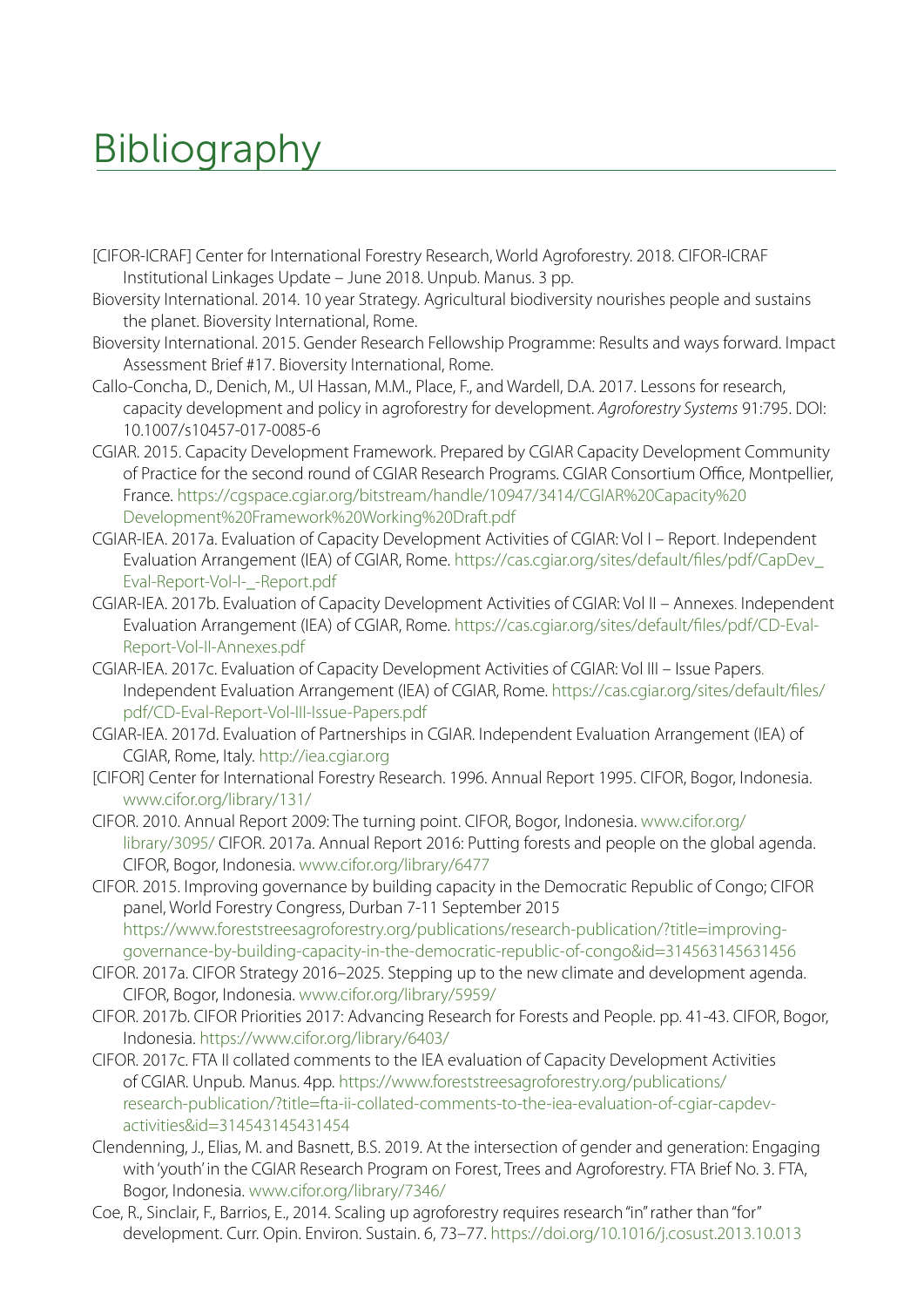- Dalupan MCG, Haywood C, Wardell DA, Cordonnier-Segger M-C and Kibugi R. 2015. Building enabling legal frameworks for sustainable land-use investments in Zambia, Tanzania and Mozambique: A synthesis. Occasional Paper 140. Bogor, Indonesia: CIFOR. [www.cifor.org/library/5753/](http://www.cifor.org/library/5753/)
- Ellison D, Morris CE, Locatelli B, Sheil D, Cohen J, Murdiyarso D, Gutierrez V, van Noordwijk M, Creed IF, Pokorny J, et al. 2017. Trees, forests and water Cool insights for a hot world. *Global Environmental Change* 43 (2017): 51–61
- FTA. 2017a. CGIAR Research Program on Forests, Trees and Agroforestry. Revised Phase II Full Proposal 2017–2022. FTA, Bogor, Indonesia. [http://www.foreststreesagroforestry.org/wp-content/uploads/](http://www.foreststreesagroforestry.org/wp-content/uploads/pdf/2FTA-CRPandFPNarrativesProposal2017-2022.pdf) [pdf/2FTA-CRPandFPNarrativesProposal2017-2022.pdf](http://www.foreststreesagroforestry.org/wp-content/uploads/pdf/2FTA-CRPandFPNarrativesProposal2017-2022.pdf)
- FTA. 2017b. CGIAR Research Program on Forests, Trees and Agroforestry. Revised FTA Phase II Full Proposal: Annexes. FTA, Bogor, Indonesia. [https://www.foreststreesagroforestry.org/wp-content/](https://www.foreststreesagroforestry.org/wp-content/uploads/pdf/4FTA-Annexes.pdf) [uploads/pdf/4FTA-Annexes.pdf](https://www.foreststreesagroforestry.org/wp-content/uploads/pdf/4FTA-Annexes.pdf)
- [ICRAF] World Agroforestry. 2013a. *Capacity Development Strategy 2013–2018. Enhancing the knowledge, use and impact of agroforestry*. ICRAF, Nairobi, Kenya.
- ICRAF. 2013b. ICRAF Strategy 2013–2022. Transforming Lives and Landscapes with Trees. ICRAF, Nairobi, Kenya.IFPRI] International Food Policy Research Institute. 2014. An Assessment of IFPRI's capacitystrengthening work, 1985–2010. Independent Impact Assessment Report No. 38 and Brief by Arie Kuyvenhoven. IFPRI, Washington DC. [https://www.ifpri.org/publication/impact-assessment](https://www.ifpri.org/publication/impact-assessment-ifpri%E2%80%99s-capacity-strengthening-work-1985%E2%80%932010-0)[ifpri%E2%80%99s-capacity-strengthening-work-1985%E2%80%932010-0](https://www.ifpri.org/publication/impact-assessment-ifpri%E2%80%99s-capacity-strengthening-work-1985%E2%80%932010-0)
- Babu, S.C. 2017. Guidelines for conducting capacity needs assessments in IFPRI's policy research and outreach programs. Capacity Strengthening Note 1. IFPRI, Washington DC. [http://ebrary.ifpri.org/](http://ebrary.ifpri.org/cdm/ref/collection/p15738coll2/id/131161) [cdm/ref/collection/p15738coll2/id/131161](http://ebrary.ifpri.org/cdm/ref/collection/p15738coll2/id/131161)
- Kuyvenhoven, A. 2018. Capacity development for food policy analysis: What works best? Adding evidence from IFPRI's experience. *Development Policy Review* 36: 0113–0137. [DOI: 10.1111/dpr.12221](https://doi.org/10.1111/dpr.12221)
- Leeuwis, C., Klerkx, L. and Schut, M. 2017. Reforming the research policy and impact culture in the CGIAR: Integrating science and systemic capacity development. *Global Food Security* 16: 17–21. DOI: 10.1016/j.gfs.2017.06.002
- [OECD–DAC] Organisation for Economic Co-operation and Development's Development Assistance Committee. 2000. *Donor Support for Institutional Capacity Development in Environment: Lessons Learned*. Evaluation and Aid Effectiveness 3. OECD-DAC, Paris. 225pp.
- CGIAR System Organization. 2017. System Management Board commentary on the evaluation of capacity development activities of CGIAR. CGIAR System Organization, Montpellier, France. 6pp. [http://iea.cgiar.org/wp-content/uploads/2016/10/SMB-Commentary\\_2017\\_Evaluation\\_CapDev-](http://iea.cgiar.org/wp-content/uploads/2016/10/SMB-Commentary_2017_Evaluation_CapDev-Submission-to-SC.pdf)[Submission-to-SC.pdf](http://iea.cgiar.org/wp-content/uploads/2016/10/SMB-Commentary_2017_Evaluation_CapDev-Submission-to-SC.pdf)
- Taylor, P. and Ortiz, A. 2008. Doing things better? How capacity development results help bring about change. IDRC Strategic Evaluation of Capacity Development. Institute of Development Studies (IDS). [www.betterevaluation.org/sites/default/files/Taylor\\_IDRC%20Strategic.pdf](https://www.betterevaluation.org/sites/default/files/Taylor_IDRC Strategic.pdf)
- [UNDP] United Nations Development Programme. 2008. Capacity needs assessment methodology: Users guide. UNDP, New York, NY. [www.undp.org/content/dam/aplaws/publication/en/publications/](https://www.undp.org/content/dam/aplaws/publication/en/publications/capacity-development/undp-capacity-assessment-methodology/UNDP Capacity Assessment Users Guide.pdf) [capacity-development/undp-capacity-assessment-methodology/UNDP%20Capacity%20](https://www.undp.org/content/dam/aplaws/publication/en/publications/capacity-development/undp-capacity-assessment-methodology/UNDP Capacity Assessment Users Guide.pdf) [Assessment%20Users%20Guide.pdf](https://www.undp.org/content/dam/aplaws/publication/en/publications/capacity-development/undp-capacity-assessment-methodology/UNDP Capacity Assessment Users Guide.pdf)
- Vallejo, B. and When, U. 2016. Capacity development evaluation: The challenge of the results agenda and measuring return on investment in the Global South. *World Development* 79: 1–13. [DOI: 10.1016/j.](http://dx.doi.org/10.1016/j.worlddev.2015.10.044) [worlddev.2015.10.044](http://dx.doi.org/10.1016/j.worlddev.2015.10.044)
- Watkins, C., Zavaleta, J., Wilson, S. and Francisco, S. 2017. Developing an interdisciplinary and crosssectoral Community of Practice in the domain of forests and livelihoods. *Conservation Biology* 32(1): 60–71. [DOI: 10.1111/cobi.12982](https://conbio.onlinelibrary.wiley.com/doi/abs/10.1111/cobi.12982)
- Watson, D. 2010. Measuring capacity development. Combining the "best of two worlds" in monitoring and evaluation of capacity development. In: Ubels, J., Acquaye-Baddoo, N-A., and Fowler, A. (eds). *Capacity Development in Practice*. London: Earthscan. pp. 251–263.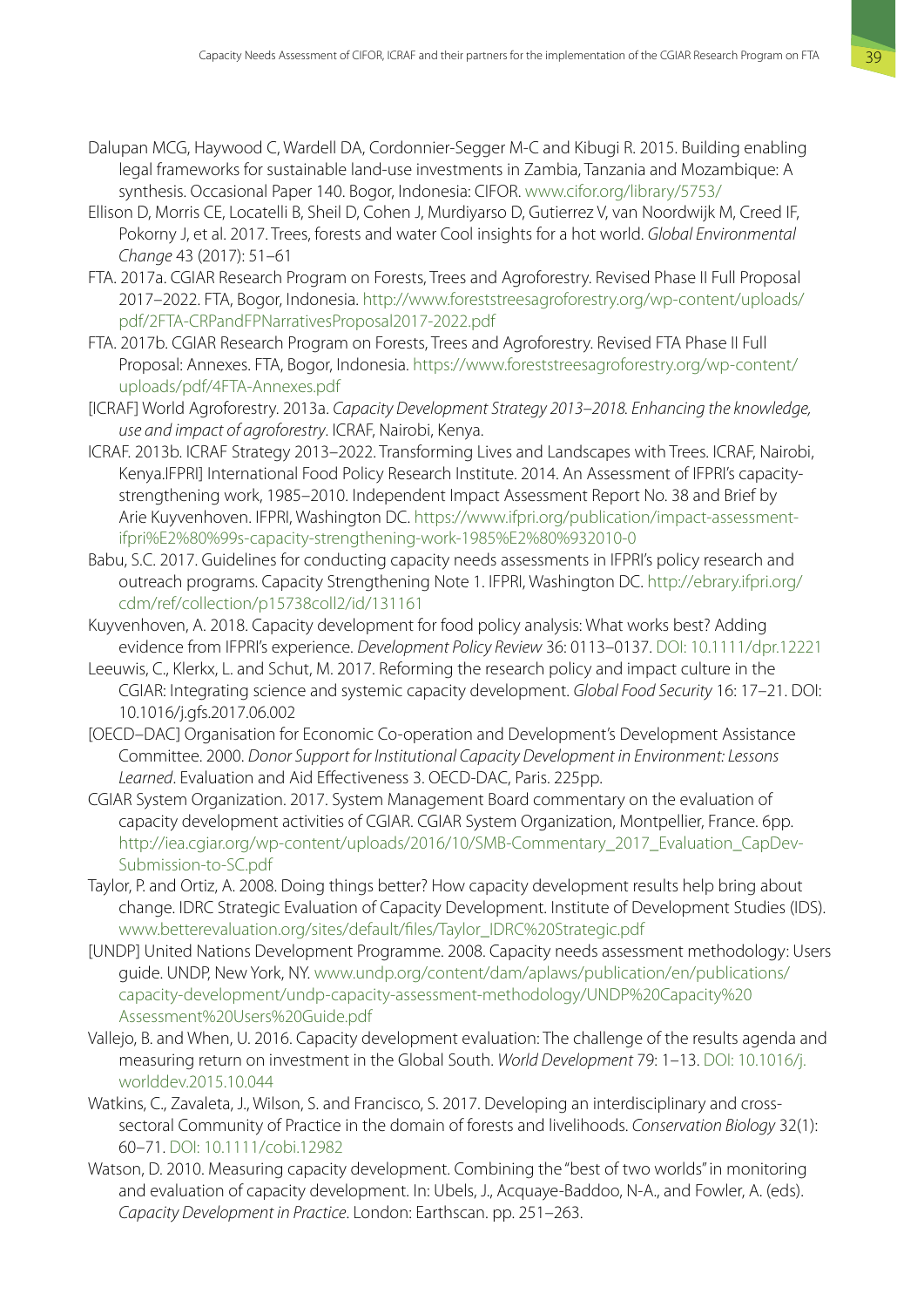# <span id="page-51-0"></span>Appendices

## Appendix 1. List of FTA operational priorities

(the order does not imply any prioritization within the list)

- 1. **Restoration** of forests and landscapes, to carry out research on different aspects (from genetic resources to management modes, costs and benefits, and policy and governance options) and to integrate findings and emerging lessons into the main policy platforms and governance processes.
- 2. **Plantations and tree crop commodities**, including timber and high-value tree crop plantations, namely tea, coffee, cocoa, oil palm and rubber, and addressing the economic, social and environmental challenges and opportunities of land-use intensification through plantations.
- 3. **Enhanced nutrition and food security**, to investigate how tree-based agroecosystems and changing patterns of land use and productive activities at the landscape scale interact with market forces to cause changes in local diets in many countries, and what can be done about it.
- 4. **Biodiversity, safeguarding and conservation** in forests and agroforestry systems, for productivity and resilience of these systems.
- 5. **NDCs**<sup>5</sup> , supporting countries in meeting their NDC objectives through an improved use of their forests and tree-based resources.
- 6. **Bioenergy and biomaterials** as an essential part of low-emission development strategies and policies. How can they be developed, especially in degraded lands, and how to broaden the species basis?
- 7. **Blue carbon and peatlands**, providing knowledge on eco-hydrology and ecosystem services, on carbon stocks dynamics, and on productivity to devise specific restoration options.
- 8. **Climate change adaptation**: FT&A resources are key to the adaptation of forest-dependent communities and agricultural systems to climate change, and must themselves adapt.
- 9. **Landscape governance** as it relates to agriculture, forestry and other land uses, and to the livelihoods they sustain.
- 10. **Gender** equitable outcomes, aiming at integrating a gender equality and social inclusion perspective – including attention to issues of generation (youth) across the FTA portfolio.
- 11. **Silvopastoral systems**, for production, fodder, shade, soil fertility and biodiversity. Retaining trees on pastures can halt and reverse degradation following deforestation.
- 12. **Market-based agroforestry-forestry**, to deliver evidence of the return on investment, and provide practical strategies for overcoming the time-lag between investment and returns.
- 13. **Farm-forest policy interface**, to better understand policy constraints, and embed FTA methods, approaches, tools and technologies into major national agroforestry scaling-up programs.
- 14. **Agroecology**, emphasizing integrated agro-ecological approaches that include trees in agroecosystems for improving smallholder livelihoods.
- 15. **Livelihood trajectory modeling and assessment**, to capture the likely impact of adopting FTA innovations on smallholder livelihoods in a range of different contexts.
- 16. **Inclusive finance and business models**, and related institutional factors to help address barriers faced by smallholders and improve value-chain coordination and learning.

<sup>5</sup> Nationally Determined Contributions of the Paris Agreement on Climate Change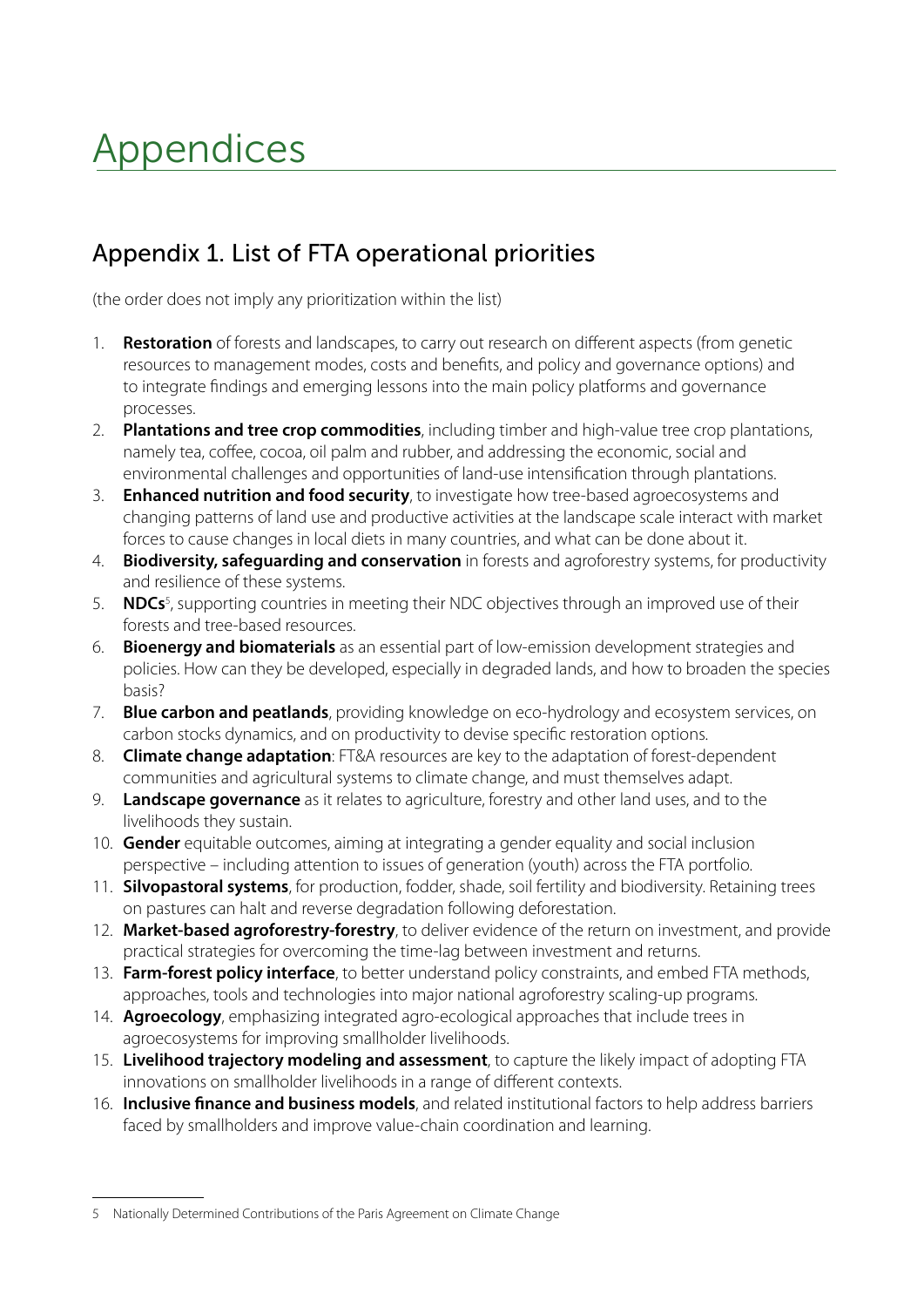- 17. **Innovating finance for sustainable landscapes**, to understand the potential of responsible finance for providing incentives for the uptake and upscaling of sustainable production practices.
- 18. **Public and private commitments to zero deforestation**, as still little is known about the actual social, economic and ecological impacts of those commitments.
- 19. **Orphan tree crops**, to support their genetic characterization and their domestication to improve nutrition, as well as for resilience and adaptation to climate change and environmental stresses.
- 20. **Effectiveness of approaches to sustainable supply**, to understand the role of supply chain arrangements to halt deforestation, and how territorial approaches can facilitate that process.
- 21. **Quality of FTA research for development** (R4D), to devise better research, learn from experiments, and improve the overall performance of FTA as a research-for-development program.
- 22. **Sentinel landscapes**: FTA had devised its own setup to observe changes in landscapes, their causes and consequences. Where does this setup stand? How to move forward?
- 23. **Foresight**, to identify emerging trends in land use and forests, trees and agroforestry, possible futures and drivers of change, and their potential to contribute to sustainable development.
- 24. **Tree-crop commodities**, to address the challenges and leverage the potential of cocoa, coffee and other smallholder tree-crop commodities for sustainable development.
- 25. **Tree seeds and seedlings delivery systems**, to address the considerable needs for appropriate tree planting material at scale in order to face the challenges of renewal and improvement of current trees, the need to adapt to climate change, to contribute to its mitigation, and to restore forests and land.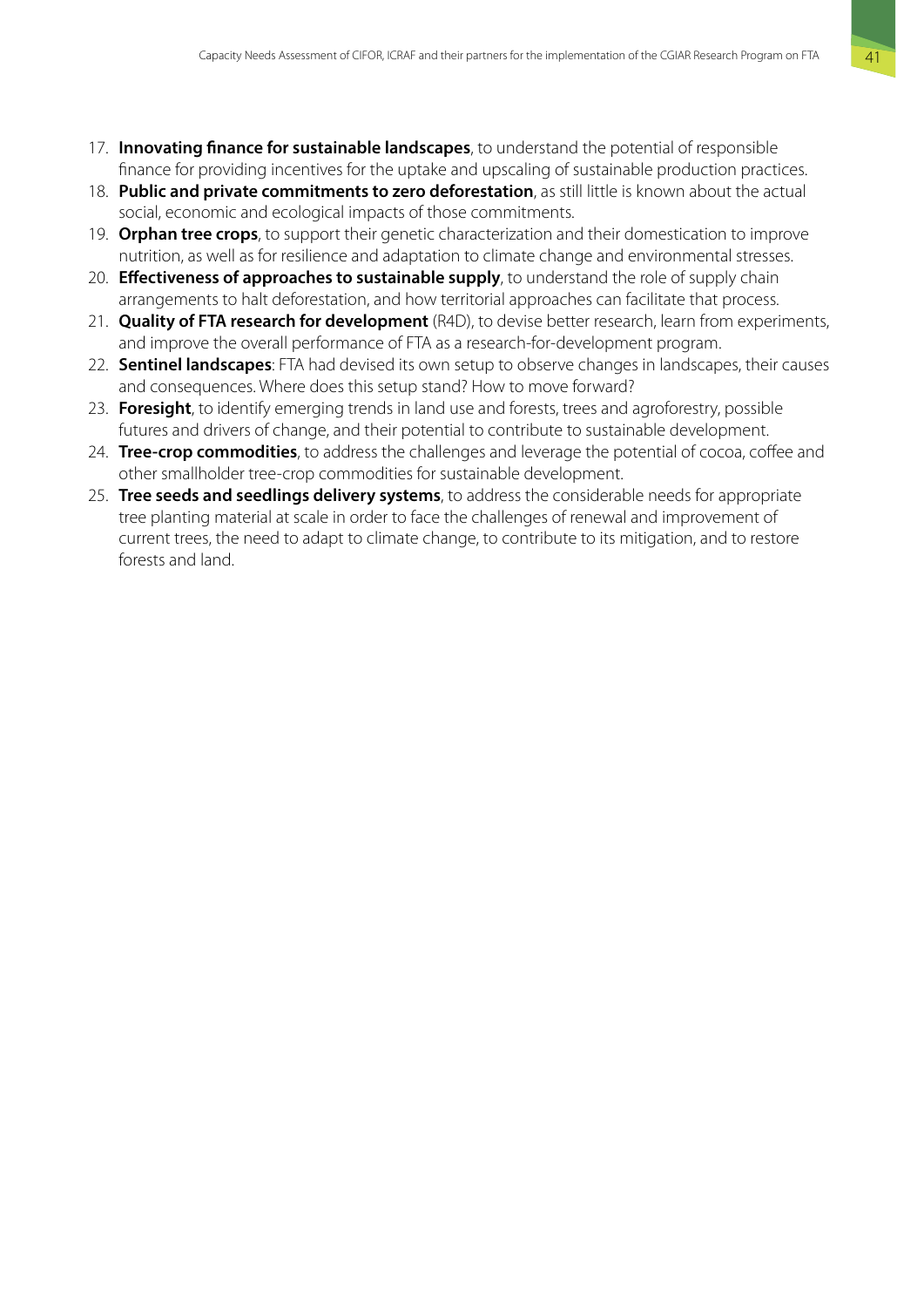## <span id="page-53-0"></span>Appendix 2. Interviewees

|    | Flagship / focus of interview | Interviewee name                                      |
|----|-------------------------------|-------------------------------------------------------|
| 1  | FP <sub>2</sub>               | Fergus Sinclair (ICRAF)                               |
| 2  | FP <sub>2</sub>               | Tim Pagella (Bangor University)                       |
| 3  | FP <sub>2</sub>               | Patricia Masikati (ICRAF)                             |
| 4  | FP <sub>2</sub>               | Peter Cronkleton (CIFOR)                              |
| 5  | FP <sub>2</sub>               | Emily Smith (ICRAF)                                   |
| 6  | FP <sub>2</sub>               | Francisco Alpazar (CATIE)                             |
| 7  | FP <sub>2</sub>               | Jayaraman Durai (INBAR)                               |
| 8  | FP <sub>2</sub>               | World Vision DRYDEV team                              |
| 9  | FP <sub>2</sub>               | Leigh Winoweiki (ICRAF)                               |
| 10 | FP4                           | Peter Minang (ICRAF)                                  |
| 11 | FP4                           | Meine Van Noordwijk (ICRAF)                           |
| 12 | FP4                           | Terry Sunderland and Amy Ickowitz (CIFOR)             |
| 13 | FP4                           | Sonya Dewi (ICRAF)                                    |
| 14 | FP4                           | Beria Leimona (ICRAF)                                 |
| 15 | FP4                           | René Boot (Tropenbos)                                 |
| 16 | FP4                           | Valentina Robiglio (ICRAF)                            |
| 17 | FP4                           | Norvin Sepulveda& Eduardo Somarriba (CATIE)           |
| 18 | FP4                           | Lalisa Duguma (ICRAF)                                 |
| 19 | FP1                           | Ramni Jamnadass (ICRAF)                               |
| 20 | FP1                           | Lars Graudal (ICRAF/University of Copenhagen)         |
| 21 | FP1                           | Chris Kettle (Bioversity)                             |
| 22 | FP1                           | Ann Degrande and Alain Tsobeng (ICRAF)                |
| 23 | FP1                           | Sammy Carsan (ICRAF)                                  |
| 24 | FP1                           | Jim Roshetko (ICRAF)                                  |
| 25 | <b>NARS</b>                   | Anthony Esilaba (KALRO)                               |
| 26 | Communications                | Jeanne Finestone (ICRAF)                              |
| 27 | University                    | Catherine Muthuri (ICRAF)                             |
| 28 | University                    | Alice Muchugi (ICRAF)                                 |
| 29 | Private sector                | Christophe Kouame (ICRAF)                             |
| 30 | <b>NARS</b>                   | Jackson Mulatya (KEFRI)                               |
| 31 | University                    | Moses Osiru (RUFORUM)                                 |
| 32 | FP3 and FP5                   | Robert Nasi, DG (CIFOR)                               |
| 33 | FP3 and FP5                   | Vincent Gitz, FTA II Director                         |
| 34 | FP3 and FP5                   | Plinio Sist, UR Forests and Society, Director (CIRAD) |
| 35 | FP3                           | Pablo Pacheco, Team Leader (CIFOR)                    |
| 36 | FP3, CoA1                     | Marie-Gabrielle Piketty, CoA1 lead (CIRAD)            |
| 37 | FP3, CoA2                     | George Schoneveld (CIFOR)                             |
| 38 | FP3, CoA2                     | Selma van der Haar (CIFOR)                            |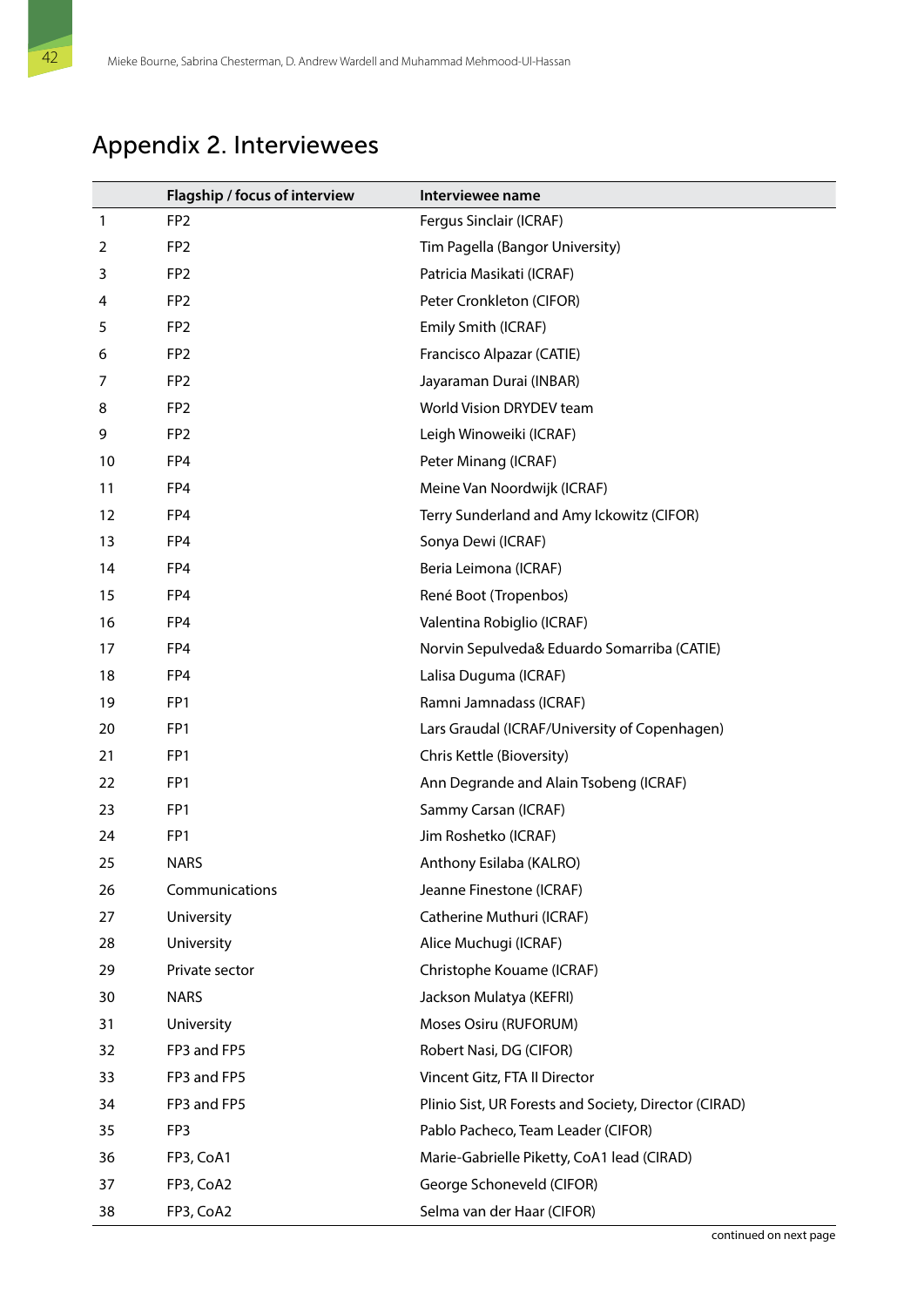|    | Flagship / focus of interview   | Interviewee name                          |
|----|---------------------------------|-------------------------------------------|
| 39 | FP3, CoA3                       | Herman Servanje, former CoA3 lead (TBI)   |
| 40 | FP3, CoA3                       | Bas Loumans, new CoA3 lead (TBI)          |
| 41 | FP3                             | René Boot (TBI)                           |
| 42 | FP3                             | Nian Sadiq (TBI)                          |
| 43 | FP3 and FP5                     | Henk Hoasfloot (TBI)                      |
| 44 | FP3                             | Jean-Marc Roda (CIRAD)                    |
| 45 | FP3                             | Paolo Cerruti (CIFOR)                     |
| 46 | FP <sub>5</sub>                 | Christopher Martius, Team Leader (CIFOR)  |
| 47 | FP5                             | Steve Leonard (CIFOR)                     |
| 48 | SMO                             | Alain Vidal                               |
| 49 | SMO                             | Nadia Manning-Thomas                      |
| 50 | ILRI                            | Iddo Dror, former Chair, CGIAR CoP CapDev |
| 51 | <b>IFPRI</b>                    | Suresh Babu, Head, Capacity Strengthening |
| 52 | <b>IFPRI</b>                    | <b>Frank Place</b>                        |
| 53 | University (UNIKIS)             | Christian Amani (CIFOR)                   |
| 54 | Gender and Youth                | Marlene Elias (Bioversity International)  |
| 55 | <b>Forest Genetic Resources</b> | Riina Jalonen (Bioversity International)  |
| 56 | CapDev                          | Brian Cohen and Yanxia Li (INBAR)         |
| 57 | CapDev                          | Narvin Spulveda (CATIE)                   |
| 58 | CapDev                          | Allison Poulos (Bioversity International) |
| 59 | Distance learning               | Ulrike Wild and James Mulkerrins (WUR)    |
| 60 | CapDev                          | Cora van Oosten (CDI-WUR/CIFOR)           |
| 61 | University                      | Verina Ingram (WUR)                       |
| 62 | University                      | Martin Herold (WUR)                       |
| 63 | Network                         | Wilson Kasolo (ANAFE)                     |
| 64 | Young scientist                 | Lisa Fuchs (ICRAF)                        |
| 65 | Young scientist                 | Esther Kihoro (ILRI)                      |
| 66 | Young scientist                 | Vera Vernooij (ILRI)                      |
| 67 | Young scientist                 | Laura V. Mukhwana (CIFOR)                 |
| 68 | Young scientist                 | Abdub Galgallo (ICRAF)                    |
| 69 | Young scientist                 | Jane Wanjara (ICRAF)                      |
| 70 | Young scientist                 | Negusse Yigsaw (ICRAF)                    |
| 71 | Young scientist                 | Francis Odhiambo (Bioversity)             |
| 72 | Young scientist                 | Julia Boedecker (Bioversity)              |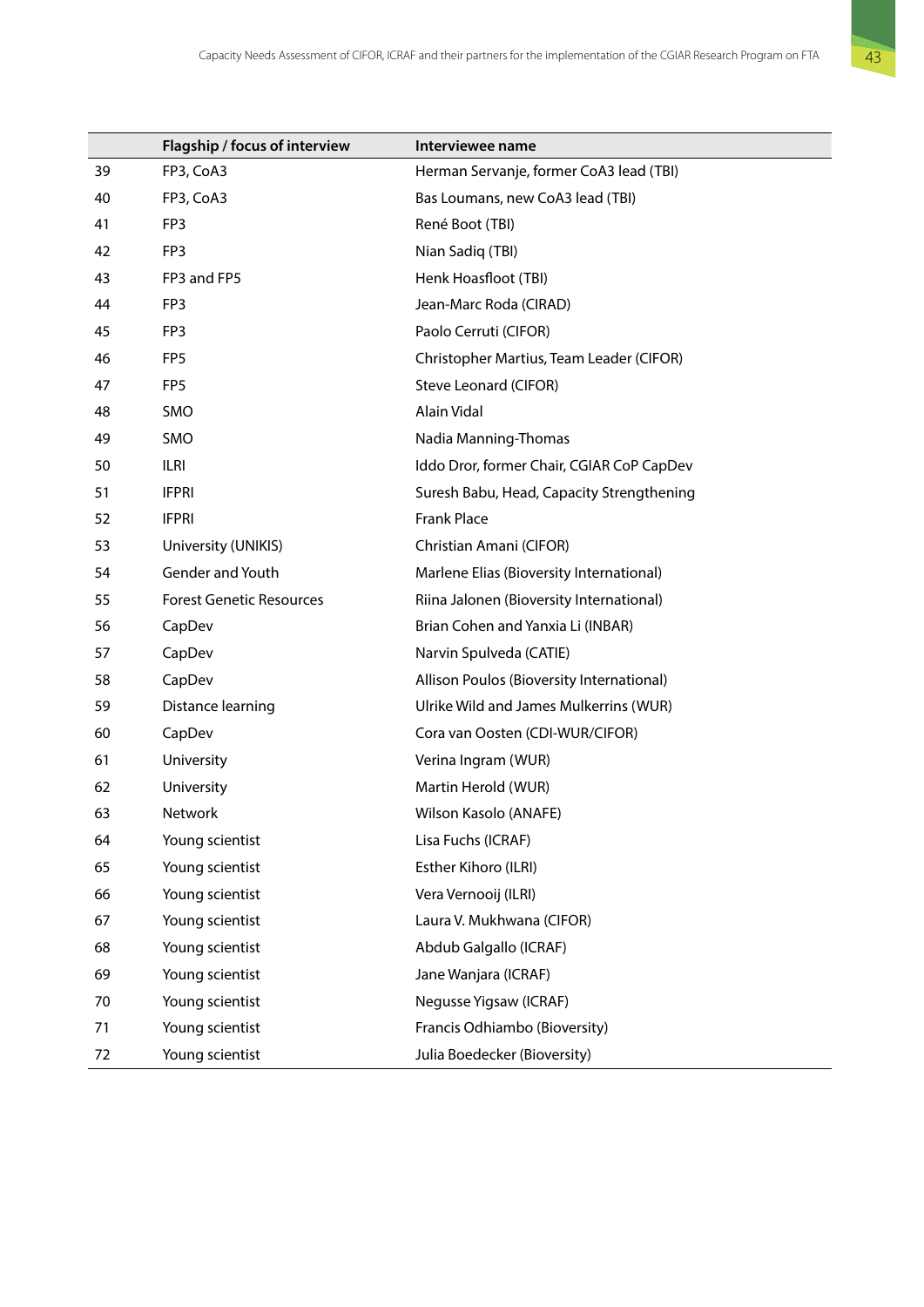## <span id="page-55-0"></span>Appendix 3. Interview guiding questions

#### **Key questions for Flagship leaders:**

- What is your perception of how your flagship program will contribute to attainment of the CGIAR results framework and the SDGs? (TOC in their language) Enquire on the pathway for this to happen and the key partners and networks that are involved and must be involved, but are not currently.
- Do you think you are on track for your TOC? What are your weak links?
- What are your team's strengths and weaknesses in terms of capacity to deliver on research outputs and to achieve impacts?
	- − Following the response, enquire on different types of capacities.
- Who are the key people in CoAs, partners and networks that you work with to make this all happen? (build on the interview list – first part of the snowball sample)
- What are the opportunities to mobilize and acquire additional capacities? (Ask about how they are currently doing this, as well as their aspirations or the opportunities they see for the future.)

#### **Questions for CoA leaders and other key strategic partner interviews:**

- What is your perception of how your clusters research outputs will lead to development outcomes?
- What are your team's strengths and weaknesses in terms of capacity to deliver on research outputs and to achieve impacts?
	- − (Following the response, enquire on different types of capacities.)
- What are the opportunities to mobilize and acquire additional capacities?

#### **Questions for boundary partners or network members:**

- Do you interact with research outputs coming from .... (cluster/FP/name of researcher)? How does this interaction take place? Is it sufficient?
- Were you part of conceptualizing the FP's TOC?
- Do the individuals you work with have the capacity to bring their research to your organization or network effectively? What could be improved?
- What kind of research and research outputs are particularly relevant to your organization's mandate?
- How do you use the research emanating from FTA?
- What are your organization's/network's strengths and weaknesses in interacting with the research outputs for greater development outcomes? (enquire on different capacities)
- What opportunities exist to further the capacity for interaction and use of research outputs (as well as feedback and inputs into the research process)?

### **Questions for National Agricultural Research Systems (NARS)**

- How does your organization interact with FTA centers, and what is your experience of this interaction and expectations moving forward?
- What type of partnership models have worked or could work well in the future?
- What capacity needs does your organization have in relation to FTA?

#### **Key question for universities:**

• How can FTA build capacity and connections with universities?